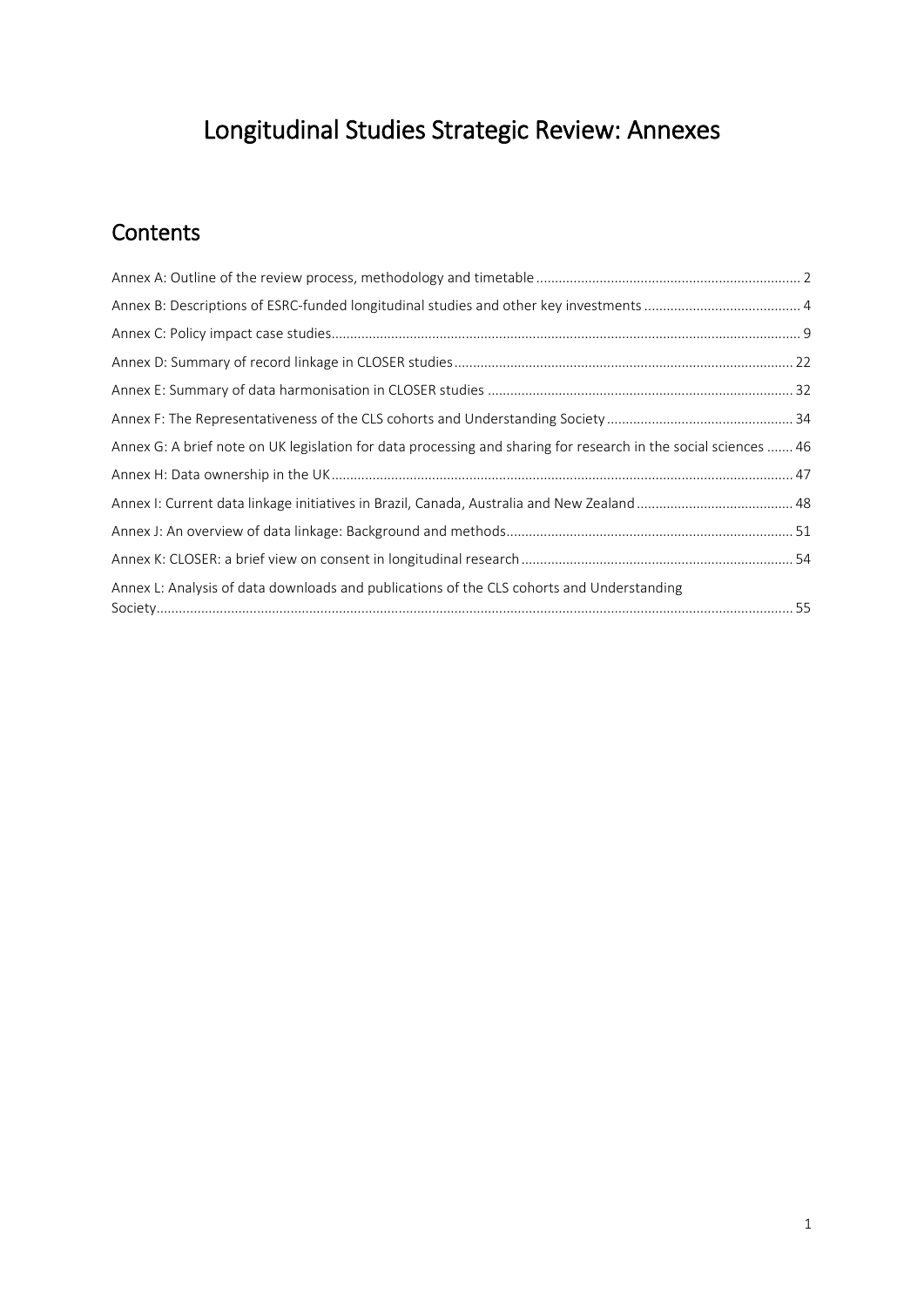# <span id="page-1-0"></span>Annex A: Outline of the review process, methodology and timetable ESRC Office

# October 2016

ESRC appointed the small, independent international Review Panel to undertake the Longitudinal Studies Review and a UK-based Steering Group.

The role of the Panel has been to shape and conduct the Review and its constituent elements, to assess the evidence gathered and to deliver a report with recommendations to ESRC.

The [Steering Group](http://www.esrc.ac.uk/files/news-events-and-publications/publications/longitudinal-studies-review-steering-group/) comprised of members of ESRC Council and Capability Committee, plus individuals from the Medical Research Council, Wellcome Trust and GO-Science. This group was enlisted to provide strategic oversight and information to the Panel on the UK context.

# October — November 2016

ESRC ran an initial open consultation via an online survey, which was widely promoted, seeking to engage a broad spectrum of stakeholders with an interest in longitudinal studies. The consultation received 637 valid responses from individuals in the UK (83 per cent) and internationally (17 per cent). Most respondents were from the academic sector (80 per cent) with the remainder spread across government, civil society and business sectors. Most respondents (81 per cent) had a background in economic and social research, with medical researchers accounting for 17 per cent.

Respondents identified key ongoing scientific priorities for longitudinal research: long-term effects of childhood and adult experience, demographic shifts and mobilities, health and wellbeing, equality and inequality, biosocial research and genomics, diversity and identity, ageing population.

Respondents also identified priority methodological and technological issues that longitudinal research needs to address: longitudinal study design, data collection, data handling and treatment, data analysis, data linkage.

An initial report on th[e consultation responses](http://www.esrc.ac.uk/news-events-and-publications/publications/corporate-publications/longitudinal-studies-review-2017/longitudinal-studies-review-consultation/) was produced along with ten more detailed and specific briefing papers.

# 9th & 10th January 2017

ESRC held an invitation-only two-day workshop at Nuffield College, University of Oxford, which sought to explore:

- What are the future scientific and policy needs for data to address the types of research questions for which longitudinal data has typically been used?
- How can these needs be met and what are key challenges to be addressed?

Experts from a range of academic, policy and professional communities (from around the UK and overseas) and members of the Panel and Steering Group were invited in order to reflect a wide range of key perspectives. Participants were asked to take a future-looking challenge-led approach and were encouraged to be critical, ambitious and creative.

A [summary report](http://www.esrc.ac.uk/files/news-events-and-publications/publications/longitudinal-studies-review-workshop-report/) of the workshop was published; this and more detailed information gained from the workshop helped inform the Panel's thinking about the next stage of the Review.

# March 2017

Informed by the consultation and workshop, the Panel developed five evidence-gathering workstreams, each led by a Panel member.

Workstream 1: Introduction, remit and context – Professor Pam Davis-Kean

Workstream 2: Content needs – Professor Corinna Kleinert

Workstream 3: Data linkage – Professor Ray Chambers

Workstream 4: Data harmonisation – Professor Qiang Ren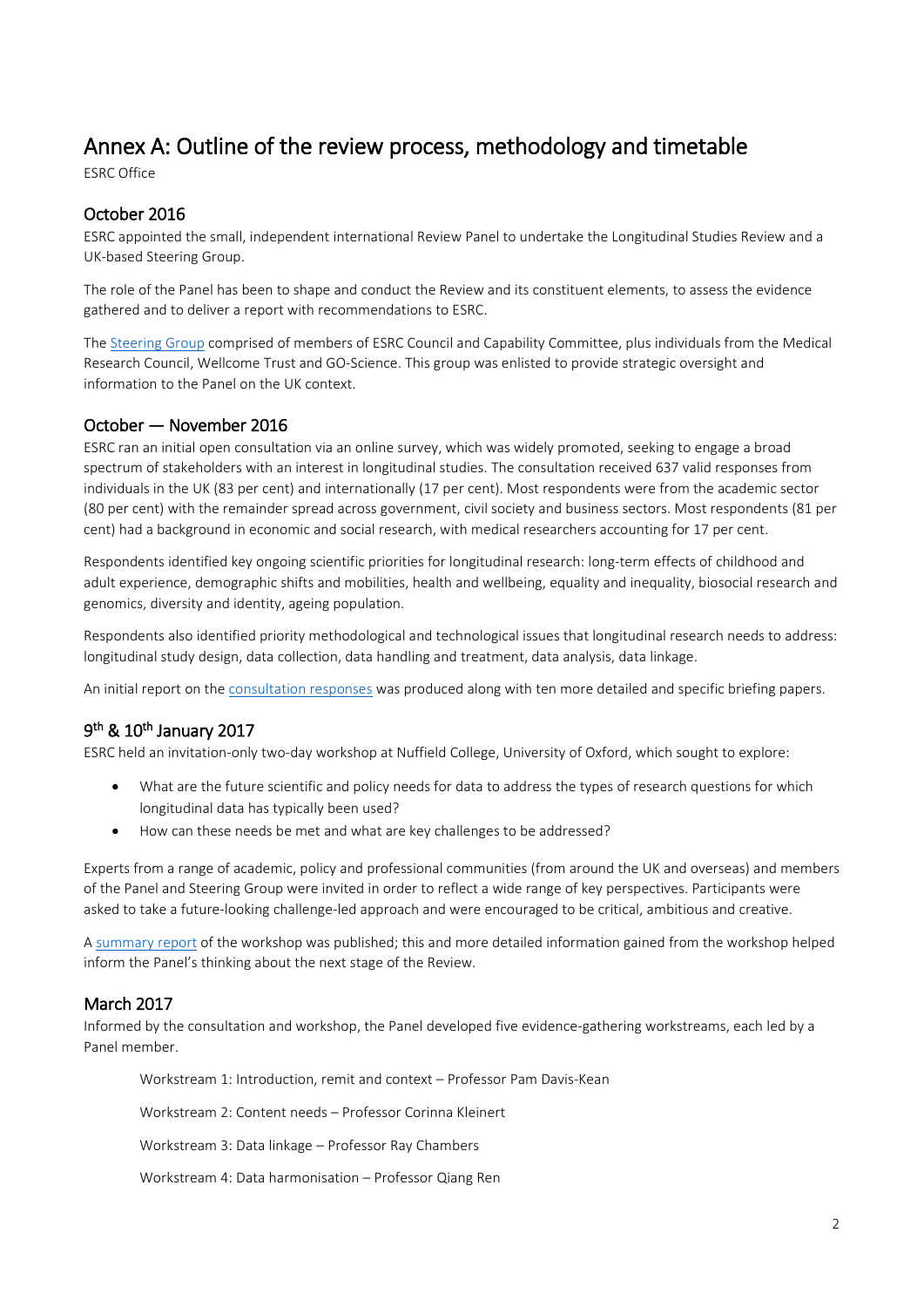Workstream 5: Training, access and discovery – Professor Leslie Davidson

A Steering Group member was 'paired' with each Panel member to provide specific input for each workstream, including information on the UK context and key contacts.

# April — August 2017

The workstreams gathered evidence through the spring and summer of 2017, with each Panel member making visits to the UK to meet a diverse range of key experts, stakeholders, study directors and key staff, and users of longitudinal studies. Between them the Panel members met with over 80 individuals, in person or by telephone, and had email correspondence with many others, collecting a mix of views on key issues. Extensive written information was provided specifically for the Panel by the ESRC-funded longitudinal studies and other ESRC investments, and a wide variety of other experts. The Panel also reviewed key published reports and online material, and attended some events. While each workstream focused on particular key issues, Panel members worked closely together to ensure the sharing of issues and emerging themes across the workstreams.

In the UK, members of the Steering Group met with policy groups in government, including the Chief Scientific Advisors group, Heads of Policy Profession and Departmental Directors of Analysis. For a full list of those who were consulted, please see Report Section 5, Appendix 1.

# July — September 2017

Each Panel member worked independently to assess the evidence for their workstream and draft their section for the report; drafts were shared among the Panel members for comment and they held regular teleconferences for sharing ideas. A small amount of further evidence collection was carried out during this period.

# October — November 2017

The individual chapters were combined into a first full report draft, excluding recommendations, by Professor Davis-Kean and shared with the ESRC office and Steering Group.

The Panel convened in London on 26<sup>th</sup> and 27<sup>th</sup> October for a two-day meeting where members discussed and refined the report and their recommendations.

Professor Davis-Kean produced a revised draft of the report with full recommendations, which was circulated around the Panel for comment and agreement then shared with the ESRC office and Steering Group.

On 27<sup>th</sup> November, Professor Davis-Kean met with the Steering Group to further refine the report and ensure the UK context was fully captured.

# December 2017

The final report was delivered to the ESRC office by Professor Davis-Kean.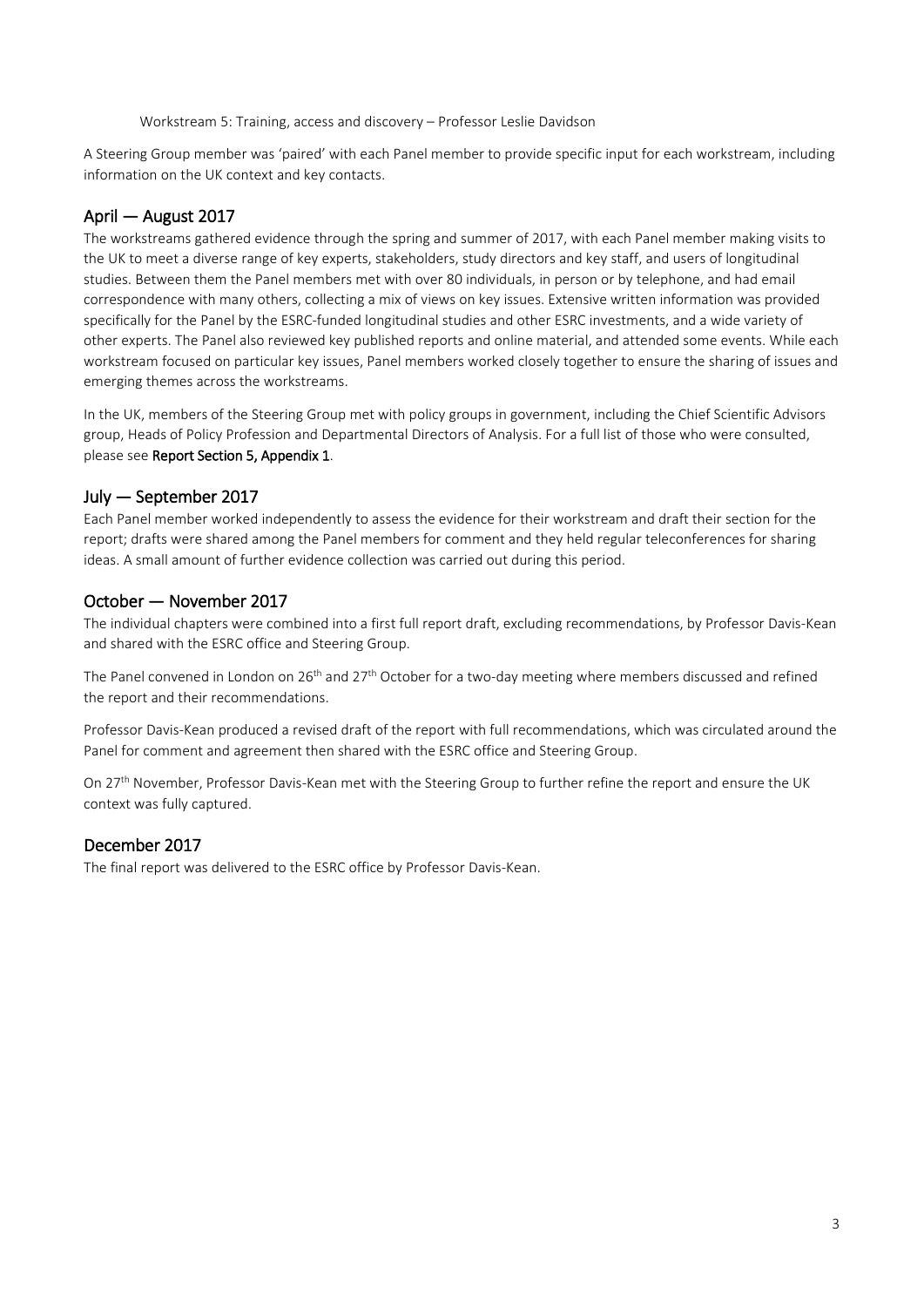# <span id="page-3-0"></span>Annex B: Descriptions of ESRC-funded longitudinal studies and other key **investments**<br>ESRC Office

# October 2016

This annex provides a brief overview of each of the longitudinal studies and other key investments funded or supported in other ways by ESRC currently or recently.

There are other major funders of major longitudinal studies in the UK, including other studies that are used by social scientists, in addition to the ESRC, notably the Medical Research Council (MRC) and Wellcome (see, for example, the [MRC Cohort Directory](https://www.mrc.ac.uk/research/facilities-and-resources-for-researchers/cohort-directory/)<sup>[1](#page-3-1)</sup>). Many longitudinal studies are supported by more than one funder, sometimes for specific components, while often there are one or two core or principal funders. Included below are Understanding Society, the Centre for Longitudinal Studies (CLS) cohorts, and CLOSER, of which ESRC is the major core funder, plus the other main studies supported by the ESRC in collaboration currently or recently. A comprehensive account of the funding of each study listed is not attempted here.

This annex provides summary factual information on what each study is, what it collects and key features, as well as web links to further information. Evaluative information can be found within the discussions in the main body of the report.

# Understanding Society, The UK Household Longitudinal Study

PI: Michaela Benzeval, University of Essex Start date: 2009

[Understanding Society](https://www.understandingsociety.ac.uk/) is a household panel study that collects information annually. Through a representative sample of 40,000 households of the UK population the study shows how individuals and households are changing. By tracking changes across multiple domains such as family, employment, income, health and behaviours, Understanding Society can be used to explore short and long term dynamics in individuals' and families' lives. It builds upon and incorporates [The](https://www.iser.essex.ac.uk/bhps)  [British Household Panel Survey](https://www.iser.essex.ac.uk/bhps) (BHPS) (1991-2008), the UK's first UK longitudinal household panel study.

The study collects data on an annual basis from all individuals age 16 and older from a household. In waves 1 through 4, the majority of the data was collected using face-to-face interviews. Subsequent waves implement multi-mode data collection and include [bio-medical data collected](https://www.understandingsociety.ac.uk/documentation/health-assessment) from 20,000 adult study participants at waves 2 and 3.

# Key features include:

1

- A core set of measures on income, education, households, housing, employment, behaviours, and health that are collected annually with certain content rotating across years in order to collect data on time-specific events such as the London Olympics and Brexit;
- An [Innovation Panel:](https://www.understandingsociety.ac.uk/about/innovation-panel) for experimental and methodological assessment of data collection methods and instruments. Results from experiments with survey procedures, questionnaire design, and non-experimental studies are used to advance methods of survey data collection and inform data collection strategy;
- [Oversampling and Immigrant and Ethnic Minority Boost Sample:](https://www.understandingsociety.ac.uk/about/ethnicity/background) to provide a picture of ethnicity and immigration in the UK;
- Data linkage: such as linking administrative health and education records.
- Part of a family of international household panel studies which harmonises data across studies on key variables and facilitates international comparisons;
- Data deposited a[t UKDS a](https://www.ukdataservice.ac.uk/)nd [METADAC;](https://www.metadac.ac.uk/)

<span id="page-3-1"></span><sup>1</sup> https://www.mrc.ac.uk/research/facilities-and-resources-for-researchers/cohort-directory/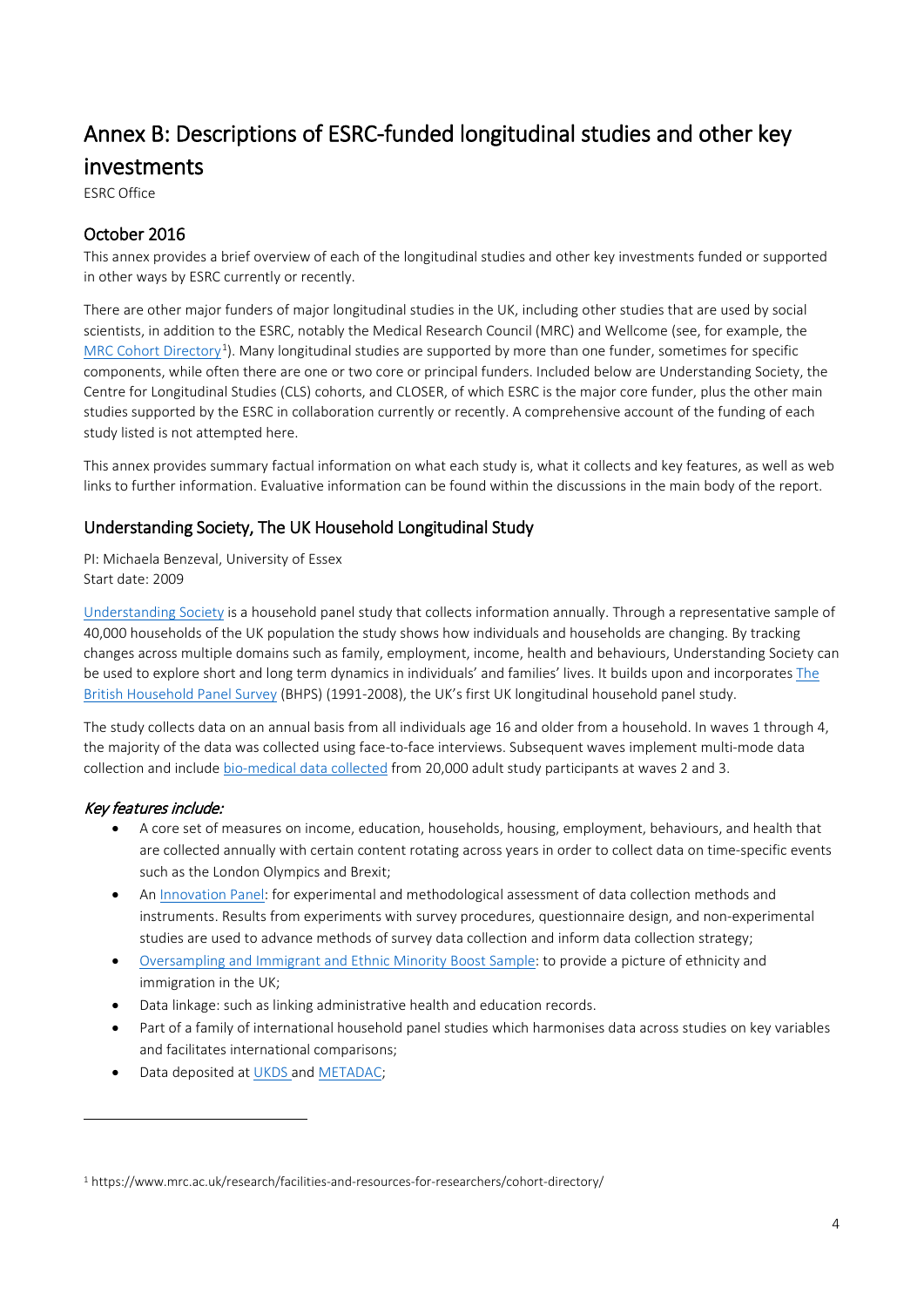• Part of the [CLOSER](http://www.closer.ac.uk/) consortium.

# Centre for Longitudinal Studies (CLS)

Centre PI: Alissa Goodman, Institute of Education, University College London

The [Centre for Longitudinal Studies](http://www.cls.ioe.ac.uk/Default.aspx) is responsible for four longitudinal cohort studies:

- • [1958 National Child Development Study](http://www.cls.ioe.ac.uk/page.aspx?&sitesectionid=724&sitesectiontitle=Welcome+to+the+1958+National+Child+Development+Study) (NCDS)
- • [1970 British Cohort Study](http://www.cls.ioe.ac.uk/page.aspx?&sitesectionid=795&sitesectiontitle=Welcome+to+the+1970+British+Cohort+Study) (BCS70)
- • [Next Steps](http://www.cls.ioe.ac.uk/page.aspx?&sitesectionid=1246&sitesectiontitle=Welcome+to+Next+Steps+(LSYPE)) (previously Longitudinal Study of Young People in England LSYPE)
- • [Millennium Cohort Study](http://www.cls.ioe.ac.uk/page.aspx?sitesectionid=851) (MCS)

CLS collects the data for these studies through various methods, cleans and documents the data and deposits them with th[e UK Data Service](https://www.ukdataservice.ac.uk/) or [METADAC.](https://www.metadac.ac.uk/) It supports researchers to use the data and supports and promotes the sharing of best practice in survey and statistical methods. The four studies are part of the [CLOSER](http://www.closer.ac.uk/) consortium.

# 1958 National Child Development Study (NCDS)

PI: Alissa Goodman Start date: 1958

The [National Child Development Study](http://www.cls.ioe.ac.uk/page.aspx?&sitesectionid=724&sitesectiontitle=Welcome+to+the+1958+National+Child+Development+Study) follows the lives of over 17,000 people born in England, Scotland and Wales in a single week of 1958. Also known as the 1958 Birth Cohort Study, it collects information on physical and educational development, economic circumstances, employment, family life, health behaviour, wellbeing, social participation and attitudes. The age 45 sweep (in 2003) was a nurse-led bio-medical survey which collected physical measurements and biological samples, in order to learn more about how early development, environments and lifestyles affect people's health in middle age, and about the genetic underpinnings of disease.

# 1970 British Cohort Study (BCS70)

PI: Alice Sullivan Start date: 1970

The [1970 British Cohort Study](http://www.cls.ioe.ac.uk/page.aspx?&sitesectionid=795&sitesectiontitle=Welcome+to+the+1970+British+Cohort+Study) follows the lives of an original sample of 17,196 people born in England, Scotland and Wales in a single week of April 1970. Over the course of cohort members' lives, the BCS70 has collected information on health, physical, educational and social development, and economic circumstances among other factors. Information has been collected over time from midwives, the parents of study members, the study members themselves, and their schools, and the children of study members at age 30 sweep only, and is also linked to mortality records. The current sweep at age 46 is a biomedical sweep, consisting of a nurse home visit to collect physical and biological data.

# Next Steps (LSYPE)

PI: Lisa Calderwood Start date: 2004

[Next Steps,](http://www.cls.ioe.ac.uk/page.aspx?&sitesectionid=1246&sitesectiontitle=Welcome+to+Next+Steps+(LSYPE)) previously known as the Longitudinal Study of Young People in England (LSYPE), follows the lives of an original 16,000 people born between 1 September 1989 and 31 August 1990. The study began in 2004, managed and funded by the Department for Education (2004-2012), when cohort members were aged 13-14, who attended state and independent schools in England and were selected to be representative of young people in England at the time the study began. The study has collected information about education, employment, economic circumstances, family life, physical and emotional health and wellbeing, social participation and attitudes. The data has also been linked to National Pupil Database (NPD) records. At wave 8 when the cohort members were 25 years old, participants were also asked for a wide range of data linkage consents in relation to education, economic circumstances, criminal behaviour and health.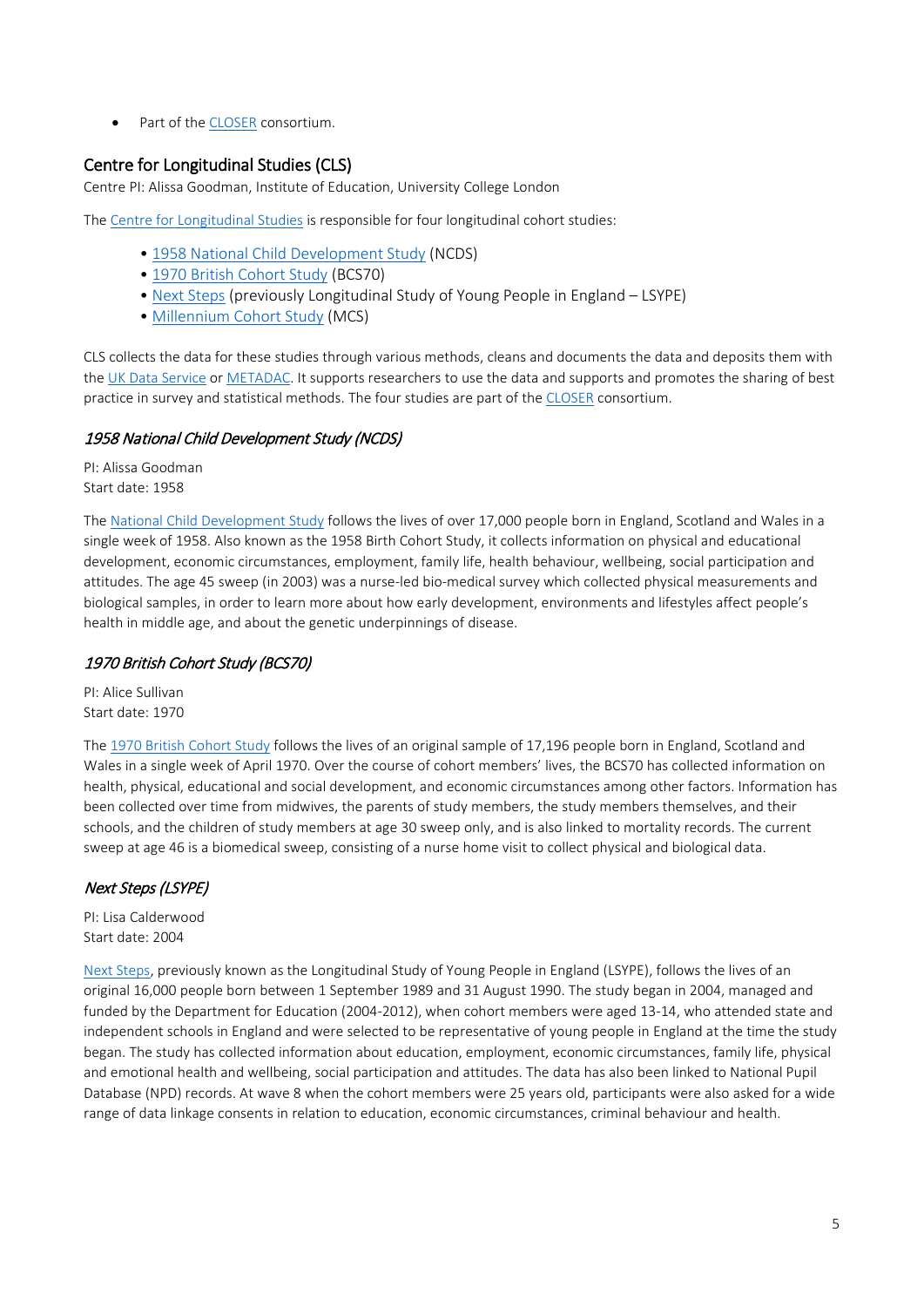# Millennium Cohort Study (MCS)

PI: Emla Fitzsimons Start date: 2000

The [Millennium Cohort Study](http://www.cls.ioe.ac.uk/page.aspx?sitesectionid=851) follows the lives of around 19,000 children born in the UK in 2000/01. The study has been tracking the millennium children through their early childhood years and plans to follow them into adulthood. It collects information directly from the children, their resident parents and, in two of its sweeps, older siblings. The MCS covers diverse topics such as parenting; childcare; schooling and education; daily activities and behaviour; cognitive development; child and parent mental and physical health; employment and education; income and poverty; housing, neighbourhood and residential mobility; and social capital, ethnicity and identity.

# Cohort and Longitudinal Studies Enhancement Resource (CLOSER)

PI: Alison Park, Institute of Education, University College London Start Date: 2012

[CLOSER](http://www.closer.ac.uk/) is a consortium of eight studies from the fields of medicine and social science, the [UK Data Archive,](http://data-archive.ac.uk/) and the [British Library.](https://www.bl.uk/) The purpose of the consortium is to increase the use, value, and impact of the UK's longitudinal studies. The CLOSER network brings the studies together to stimulate interdisciplinary research across the major longitudinal studies, provide shared resources for research, assist with training and development for researchers in the use of longitudinal data at all career stages and to share information and expertise in longitudinal methodology.

CLOSER works across a number of different areas in order to achieve its objectives:

- [CLOSER Discovery:](http://discovery.closer.ac.uk/) an online metadata search platform that enables researchers to search and appraise data from the eight studies;
- [Harmonising key measures,](http://www.closer.ac.uk/about/areas-work/data-harmonisation/) both within and across studies, to facilitate cross-study comparisons;
- Facilitating and promoting th[e linkage of study](http://www.closer.ac.uk/about/areas-work/data-linkage/) data to administrative records;
- [Training and Capacity building](http://www.closer.ac.uk/about/areas-work/training-capacity-building/) activities, including introductory training for new users, workshops in advanced techniques for experienced users, and a knowledge exchange programme for longitudinal study teams;
- [Programme of impact and public affairs](http://www.closer.ac.uk/about/areas-work/research-impact/) work to promote longitudinal evidence to policymakers and practitioners.

CLOSER consortium studies:

- [Hertfordshire Cohort Study](http://www.closer.ac.uk/study/hertfordshire-cohort-study/)
- [1946 MRC National Survey of Health and Development](http://www.closer.ac.uk/study/mrc-national-survey-health-development/)
- [1958 National Child Development Study](http://www.closer.ac.uk/study/1958-national-child-development-study/)
- [1970 British Cohort Study](http://www.closer.ac.uk/study/1970-british-cohort-study/)
- [Avon Longitudinal Study of Parents and Children \(Children of the 90s\)](http://www.closer.ac.uk/study/alspac-children-90s/)
- [Southampton Women's Survey](http://www.closer.ac.uk/study/southampton-womens-survey/)
- [Millennium Cohort Study \(Child of the New Century\)](http://www.closer.ac.uk/study/millennium-cohort-study/)
- [Understanding Society: The UK Household Longitudinal Study](http://www.closer.ac.uk/study/understanding-society/)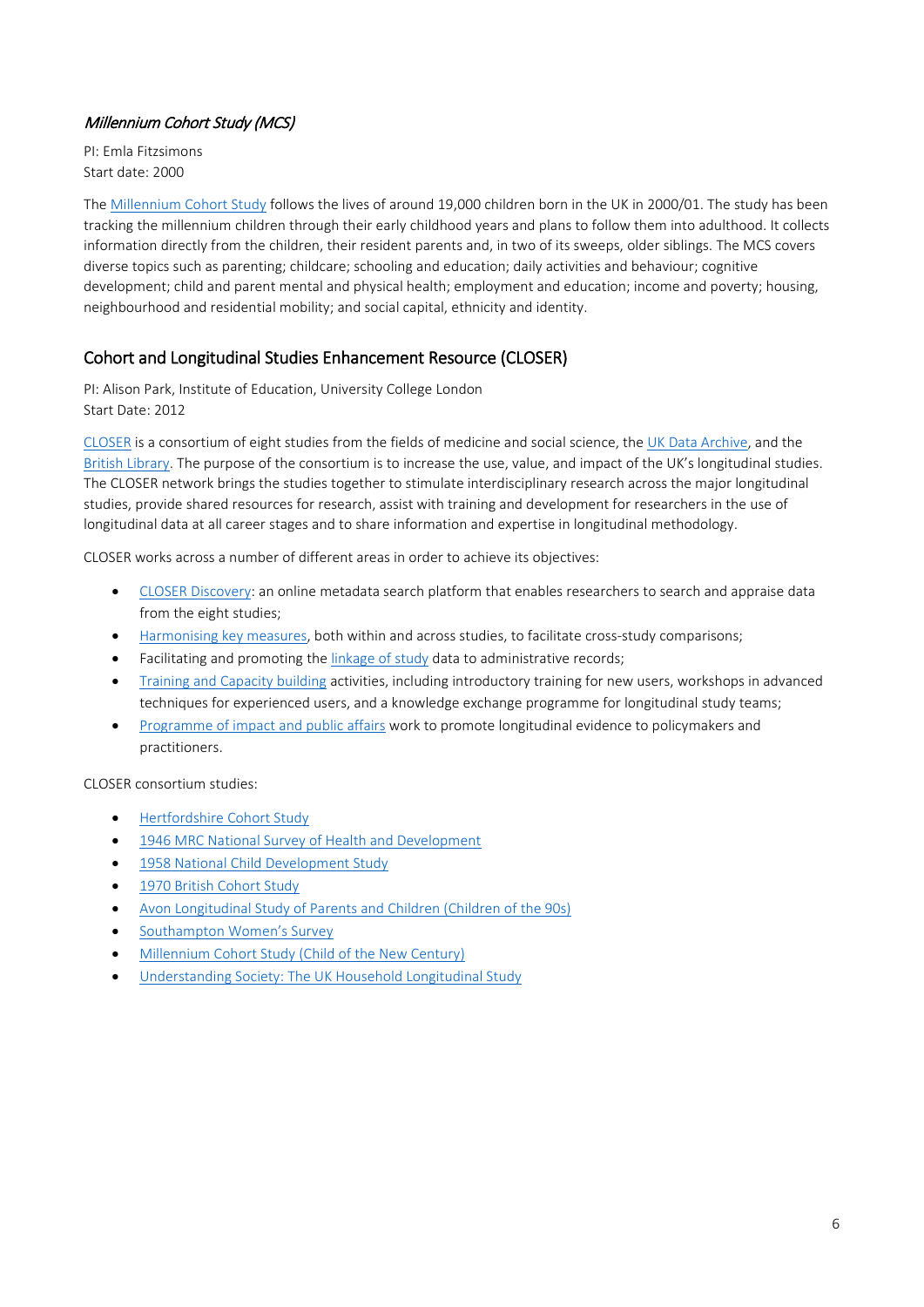# Longitudinal Studies of Ageing

Northern Ireland Cohort for the Longitudinal Study of Ageing (NICOLA) PI: Frank Kee, Queen's University Belfast Start date: 2013

[NICOLA](http://www.qub.ac.uk/sites/NICOLA/) is Northern Ireland's long term study of ageing in the over 50s. The study looks at health, lifestyles and financial situations of 8,500 people as they grow older, monitoring how their circumstances change over a 10-year period. It has a special focus on intergenerational poverty, transition points in ageing and the effects of diet on the ageing process. It also includes questions with specific relevance to the Northern Ireland situation.

# English Longitudinal Study of Ageing (ELSA)

PI: Andrew Steptoe, UCL and a member of ESRC Research Committee Start date: March 2002

[ELSA](https://www.elsa-project.ac.uk/) is a unique and rich resource of information on the health, social, wellbeing and economic circumstances of the English population aged 50 and older. The ELSA includes objective and subjective data relating to health and disability, biological markers of disease, economic circumstance, social participation, networks and well-being.

# Healthy Ageing in Scotland (HAGIS)

PI: David Bell, University of Stirling (ESRC does not officially fund this study) Start date: October 2016

[HAGIS](http://hagis.scot/) is a study of ageing in the over 50s and collects data on health, economic and social circumstances.

# Census Longitudinal Studies

Three Census LS Research Support Units (RSUs) were established during the 2001 Census Programme, one for each regional Longitudinal Study: England and Wales, Scotland, and Northern Ireland. In 2012, the RSUs were recommissioned along with the Census & Administrative Data Longitudinal Studies Hub (CALLS-Hub) which was designed to coordinate and provide strategic oversight of the RSUs. Following a review of the Hub in 2016 it was decided that it would not be recommissioned in 2017 at the end of the grant. The three RSUs are currently being recommissioned, with the new grants commencing on 1 April 2018 for 30 months.

- [Centre for Longitudinal Study Information & User Support](https://www.ucl.ac.uk/celsius) (CeLSIUS) (England and Wales) based in UCL and led by Nicola Shelton, provides user support to the ONS Longitudinal Study.
- [Scottish Longitudinal Study Development and Support Unit](http://www.esrc.ac.uk/research/our-research/scottish-longitudinal-study-development-and-support-unit-sls-dsu/) (SLS-DSU) (Scotland) based in Edinburgh and led by Chris Dibben, assists with the development of the Scottish Longitudinal Study as well as supporting access to it.
- [Northern Ireland Longitudinal Study Research Support Unit](http://www.esrc.ac.uk/research/our-research/northern-ireland-longitudinal-study-research-support-unit-nils-rsu/) (NILS-RSU) (Northern Ireland) based in Queen's University Belfast and led by Ian Shuttleworth, supports researchers using the NILS.
- [Census and Administrative data Longitudinal Studies Hub](http://www.esrc.ac.uk/research/our-research/census-and-administrative-data-longitudinal-studies-hub-calls-hub/) (CALLS-HUB) based in St Andrews and led by Allan Finlay aims to co-ordinate, harmonise and promote the work of the three LS Research Support Units, with the aim of providing a more streamlined experience for users.

# Avon Longitudinal Study of Parents and Children (ALSPAC)

PI: Nic Timpson, University of Bristol Start date: 1991

[ALSPAC](http://www.bristol.ac.uk/alspac/) includes a regional sample of more than 13,000 mothers living in an area of southwest of England, who were pregnant in 1991/92. It started interviewing mothers before delivery and has continued to follow them up at irregular intervals. The main focus of ALSPAC is to find out how genetic and environmental characteristics influence health and development in parents and children.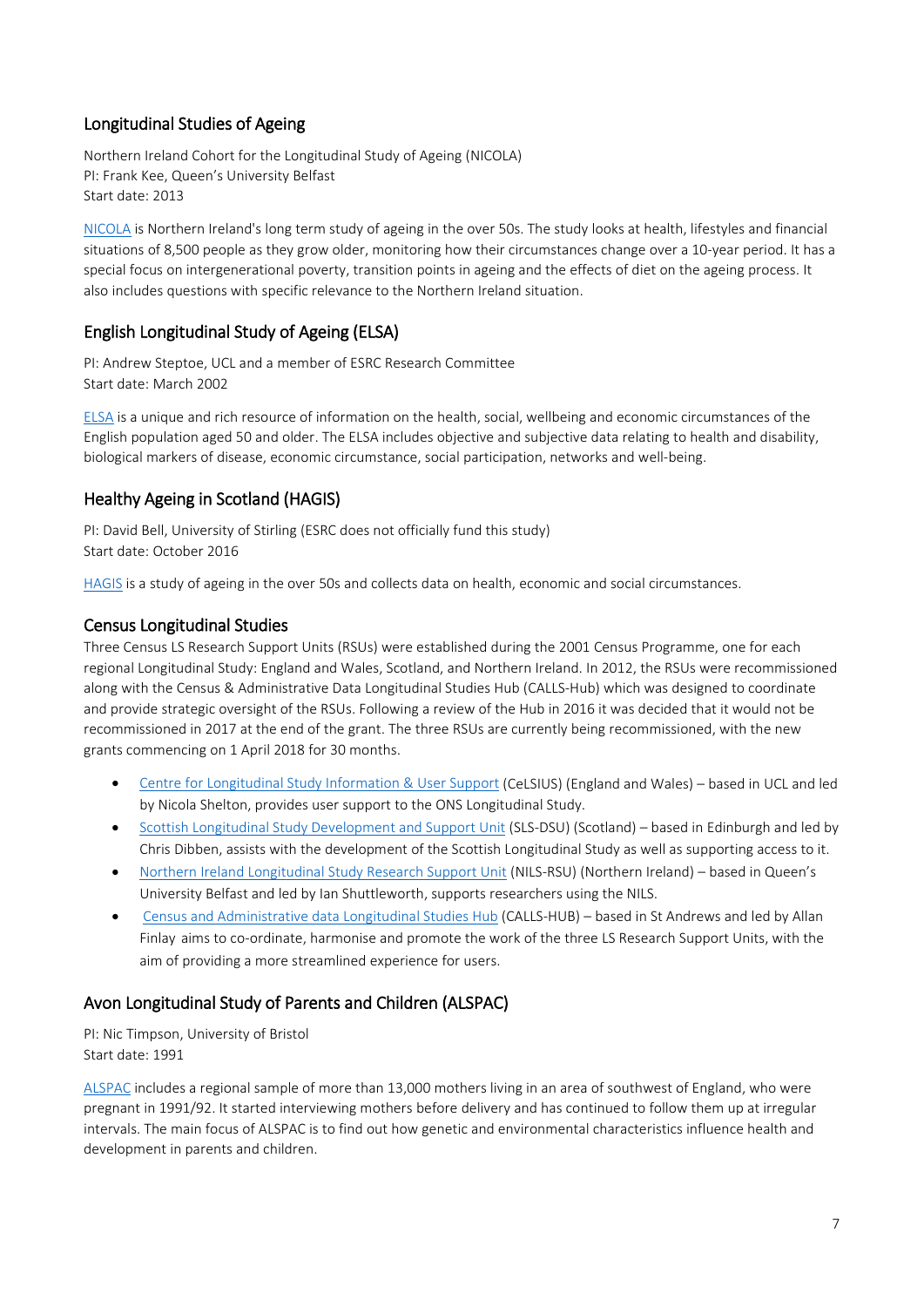# Born In Bradford (BIB)

PI: Kate Pickett (York); co-I John Wright (Bradford Institute for Health Research) Start date: 2007

[BiB](https://borninbradford.nhs.uk/) is a long term study of a cohort of 13,500 children, born at Bradford Royal Infirmary between March 2007 and December 2010, whose health is being tracked from pregnancy through childhood and into adult life. The information collected from the BiB families is being used to find the causes of common childhood illnesses and to explore the mental and social development of this generation.

# Life Study

PI: Carol Dezateux, University College London Start date: 2012, End date: 2016

Life Study was an ambitious innovative study that aimed to recruit over 80,000 babies born between 2014 and 2018 – and their families - from across the UK. The study was designed to collect information about these babies over their early lives to help us understand how early life experiences shape health and wellbeing later in childhood and adult life. Life Study was discontinued in 2016.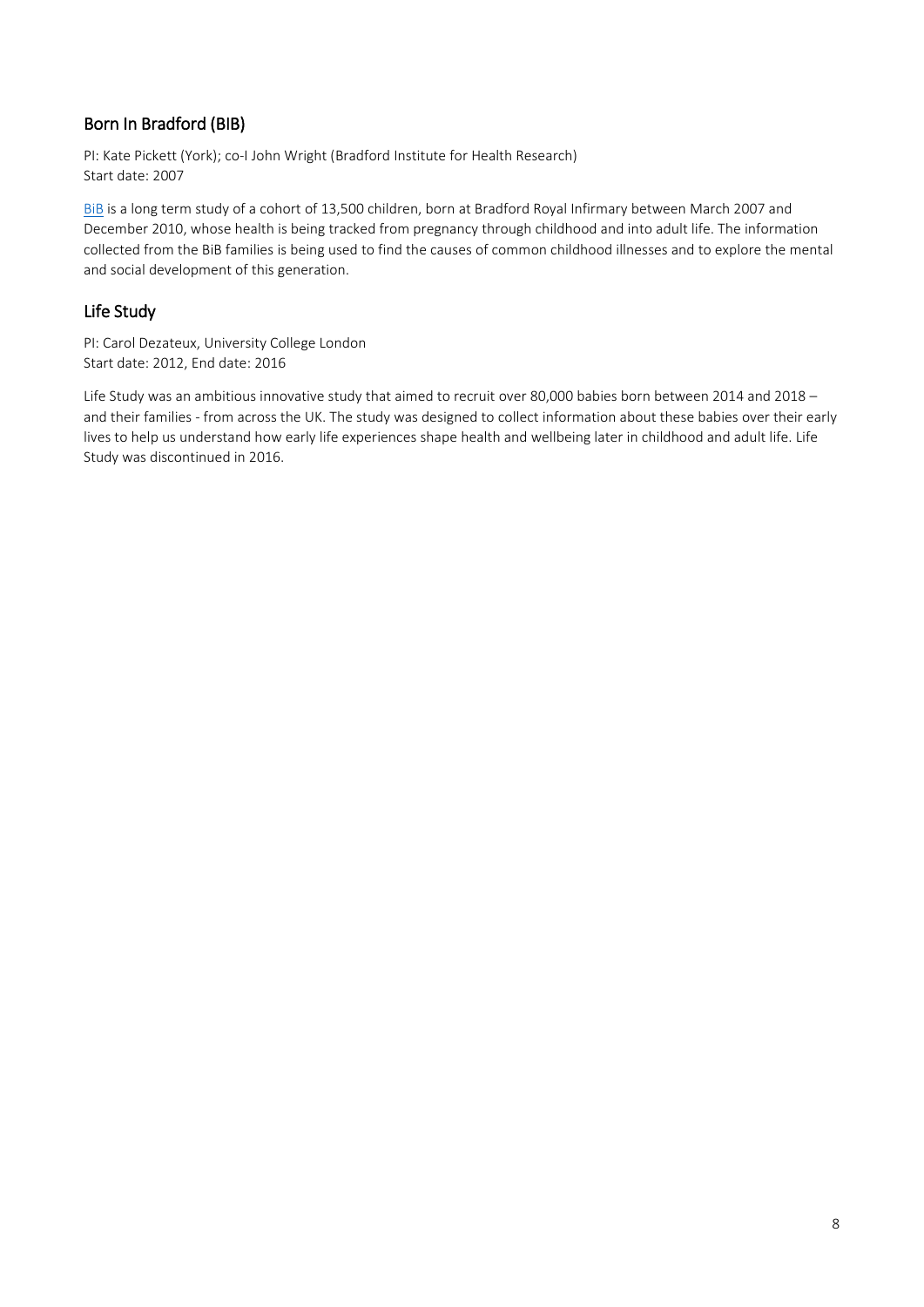# <span id="page-8-0"></span>Annex C: Policy impact case studies<br>ESRC Office

December 2017

# Longitudinal Studies: Evidence of Influencing Policy

The following Case Studies have been grouped by the themes identified at the Longitudinal Studies Review workshop held in January 2017. The approach to the selection of case studies is outlined at the end of the report.



| <b>Main Scientific Themes</b>        | Scientific sub-themes                                                            |
|--------------------------------------|----------------------------------------------------------------------------------|
| Long-term effects of                 | Education and Skills - school, FE, HE, Lifelong                                  |
| childhood and adult<br>experience    | Impact of policy on individuals, groups and communities                          |
|                                      | Psychosocial and emotional factors                                               |
|                                      | Intergenerational dis/continuities                                               |
| Demographic shifts and<br>mobilities | Changes in employment patterns, pathways and labour markets                      |
|                                      | Social, educational and geographical mobility differences                        |
|                                      | Social and physical factors                                                      |
| <b>Health and Wellbeing</b>          | <b>Mental Health</b>                                                             |
| Equality and Inequality              | Social, economic, educational, geographic and digital/technological inequalities |
| Biosocial research and<br>genomics   | Biosocial research                                                               |
| Diversity and Identity               | Political values, attitudes and voting behaviour                                 |
| Ageing population                    | Ageing, health and well-being                                                    |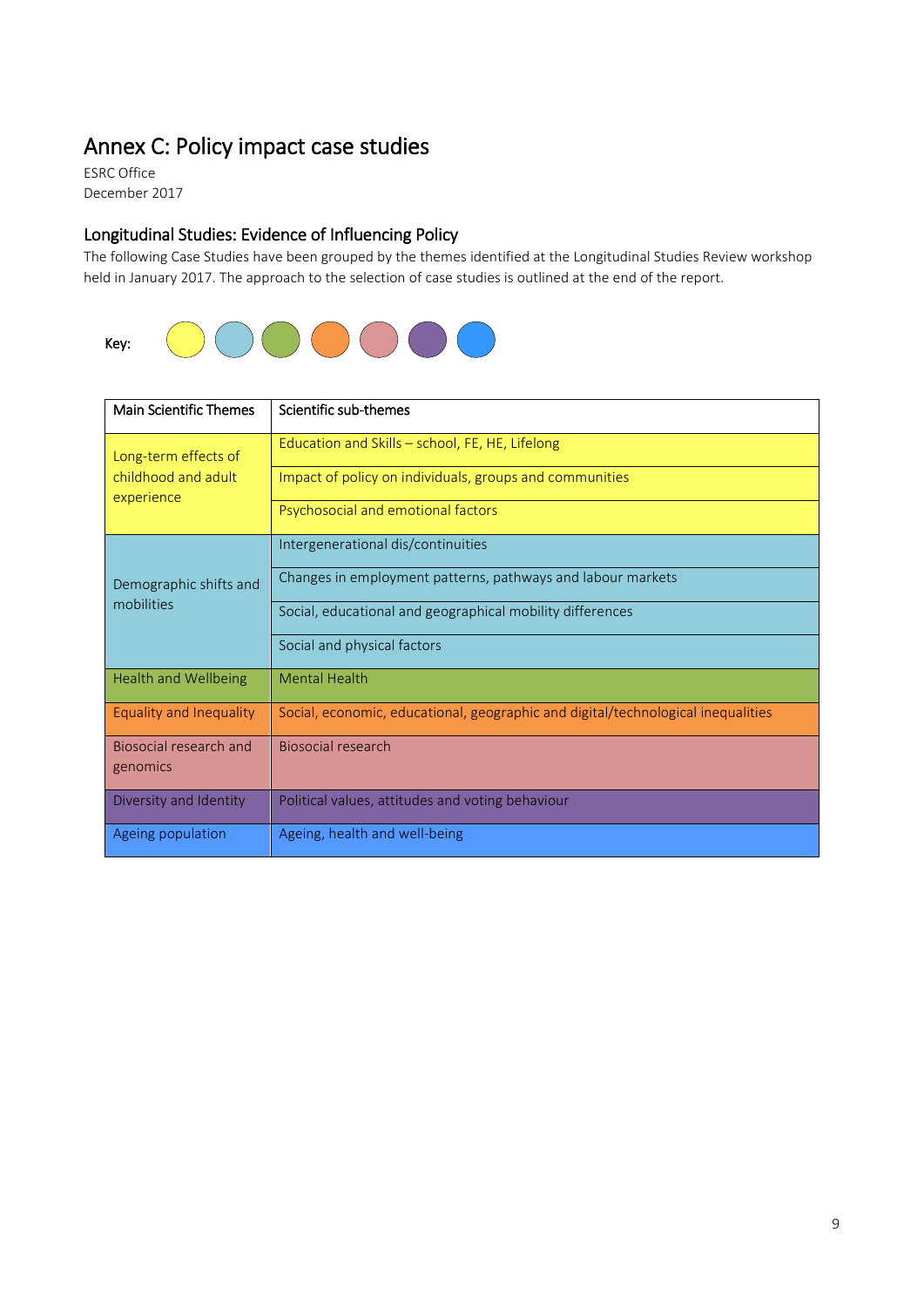

1. Millennium Cohort Study research finds exclusively breastfed babies 14 times less likely to die in their early months than those not breastfed at all, providing rationale for best practice standards

Breastfed children have at least six times greater chance of survival in the early months than non-breastfed children. An exclusively breastfed child is 14 times less likely to die in the first six months than a non-breastfed child, and [breastfeeding drastically reduces deaths from acute respiratory infection and diarrhoea.](https://www.unicef.org/nutrition/index_24824.html)

#### Findings:

- Using MCS data, researchers [Quigley, Kelly and Sacker \(2007\)](https://www.ndph.ox.ac.uk/publications/484094) found breastfeeding to be associated with lower hospitalisation rates for respiratory infections and child diarrhoea;
- Six months of exclusive breastfeeding was associated with a 53% decrease in hospital admissions for diarrhoea and a 27% decrease in respiratory tract infections (controlling for other factors).

#### Impacts:

The research findings have contributed to best practice and guidance on the benefits of breastfeeding:

- UNICEF Baby Friendly Initiative Standards (2013): a worldwide programme of the World Health Organization and UNICEF which has been implemented in 134 countries. Findings have been used as part of the evidence and rationale for these standards.
- The research has been widely cited by other health organisations, such as breastfeeding information packs for UK children's centres issued in 2009 by the National Childbirth Trust, and by the British Dietetic Association in its 2013 policy statement on 'Complementary Feeding: Introduction of solid food to an Infant's Diet'.

# Further information / underpinning research

- Unicef Nutrition web pages [information on breastfeeding](https://www.unicef.org/nutrition/index_24824.html)
- [REF2014. Millennium Cohort Study: building a picture of a new generation](http://impact.ref.ac.uk/casestudies2/refservice.svc/GetCaseStudyPDF/44326)
- [Dep. of Health \(2009\) Commissioning local breastfeeding support services. London.](http://webarchive.nationalarchives.gov.uk/20130107105354/http:/www.dh.gov.uk/en/Publicationsandstatistics/Publications/PublicationsPolicyAndGuidance/DH_106501)
- [Dex, S. & Joshi, H. \(2004\) Millennium Cohort Study First Survey: A User's Guide to Initial Findings. London: CLS.](http://citeseerx.ist.psu.edu/viewdoc/download?doi=10.1.1.462.2005&rep=rep1&type=pdf)
- [British Dietetic Association \(2013\) policy statement, 'Complementary Feeding: Introduction of solid food to an](https://nhsforthvalley.com/health-services/health-promotion/nutrition/early-years-nutrition/resources-for-health-professionals/)  [Infant's Diet'](https://nhsforthvalley.com/health-services/health-promotion/nutrition/early-years-nutrition/resources-for-health-professionals/)
- [NCT, 2009, Breastfeeding Pack for Children's Centres](https://www.nct.org.uk/sites/default/files/related_documents/Breastfeeding%20pack%20for%20Children%27s%20Centres-1.pdf)
- [UNICEF: Baby Friendly Initiative: The Evidence and Rationale for the UNICEF Baby Friendly Initiative Standards](https://www.unicef.org.uk/babyfriendl/wp-content/uploads/sites/2/2013/09/baby_friendly_evidence_rationale.pdf)  [\(2013\)](https://www.unicef.org.uk/babyfriendl/wp-content/uploads/sites/2/2013/09/baby_friendly_evidence_rationale.pdf)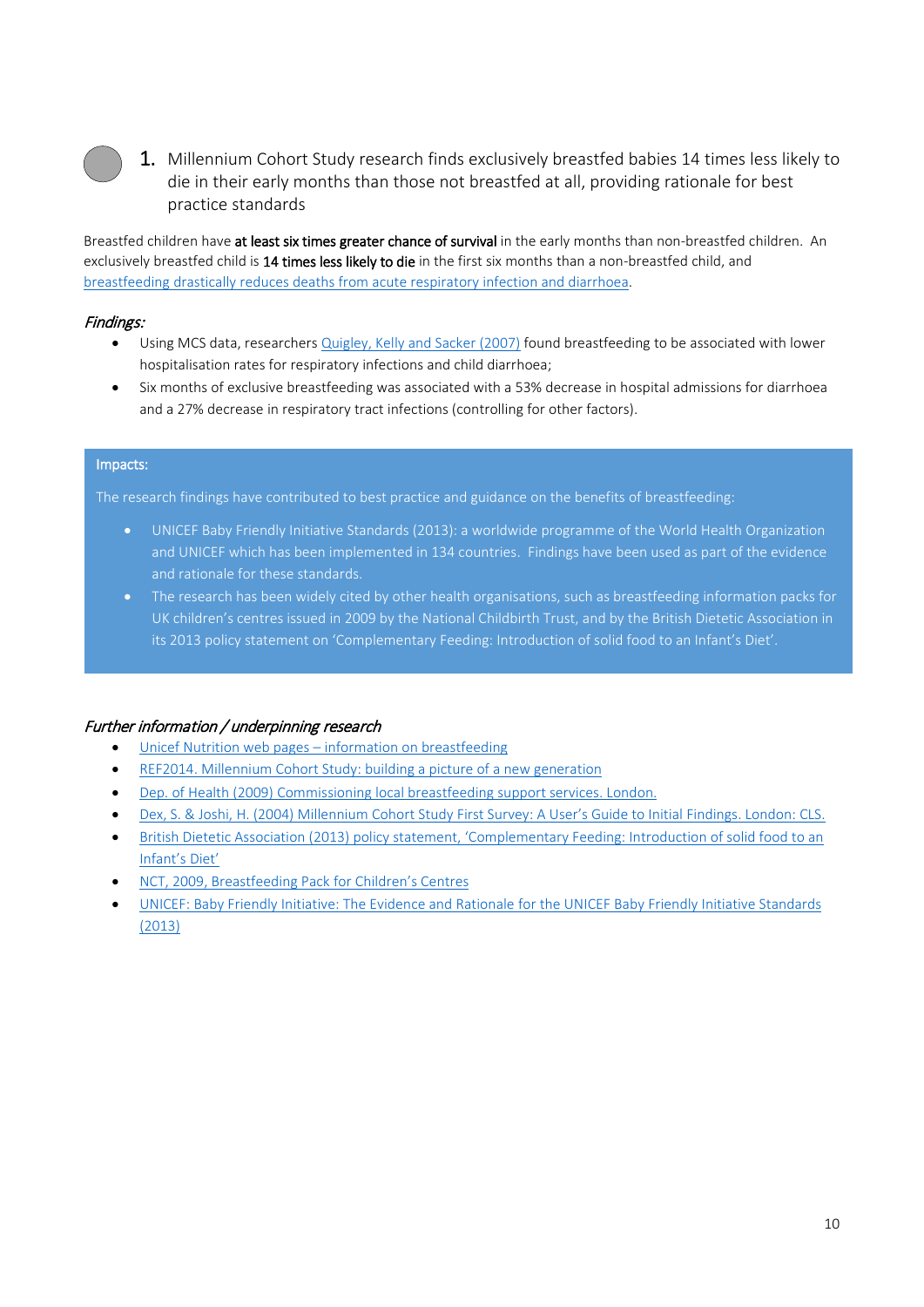

2. Research using longitudinal studies data underpins Department for Work and Pensions plans to tackle the impacts of worklessness, supporting 1.8 million children

In 2014-15 there were 1.8 million children in workless families across the UK, and in over eight out of ten cases the child was in a long-term workless family. The Department for Work and Pensions (DWP) used Understanding Society, a longitudinal household survey, and the Millennium Cohort Study, a birth cohort study, to build an understanding of the multiple disadvantages that workless families often face, and the impacts these disadvantages have on children and young people.

#### Findings:

- Having a parent out of work, alongside a range of associated disadvantages, has a detrimental effect on the whole family and is likely to lead to an intergenerational cycle of disadvantage.
- 75 per cent of children in workless families failed to reach the expected level at GCSE, compared to 52 per cent in lower-income working families.
- Children growing up in workless families are almost twice as likely as children in working families to fail at all stages of their education.

Approximately £47.5 billion of the Government welfare budget is spent on family benefits, income support, tax credits and the unemployed [\(ONS figures, 2016\)](https://visual.ons.gov.uk/welfare-spending/) while estimates made by [Coles](https://www.york.ac.uk/inst/spru/research/pdf/NEET_Summary.pdf) *et al* in 2010 on the life-time public finance cost of 16-18 year olds who are Not in Education, Employment or Training (NEET) were between £12-35.5 billion. Other estimates in a [report commissioned by Save the Children](https://www.nga.org.uk/Guidance/Research/Too-Young-to-Fail.aspx) suggest the UK GDP in 2013 would have been around £20 billion higher had action been taken to close the achievement gap between the poorest pupils and others at age 11.

#### Impacts:

Based on ESRC-supported research and using both Millennium Cohort and Understanding Society data, the Department for Work and Pensions (DWP) has launched a major policy initiative (presently totalling £42 million) aimed at supporting parents/carers and families who experience worklessness and economic disadvantage, with the objective of improving educational attainment and mental health outcomes for children and young people. This policy announcement uniquely recognises young people's educational attainment and mental health as primary pillars of future employability, and the importance of the longitudinal studies employed to support these conclusions and policy investment recommendations.

As an example of longitudinal study data use, the DWP describe: "We joined data on how pupils perform in key tests and exams to the Understanding Society data – and this has shown us for the first time what a difference it makes to children's educational attainment if they live in a workless family." This innovative, research-led policy investment is directing support to front-line professionals aimed at improving educational and mental health outcomes for children whose parents/carers experience worklessness.

Proposals based on the findings include:

- Redefining the Troubled Families Programme "to encourage a greater emphasis on tackling worklessness and issues associated with it".
- Strengthening support to help reduce relationship distress between parents/carers, whether together or separated, announcing an innovative new programme, backed initially by £30 million (April 2017), with an additional £12 million added in the November 2017 Budget Statement.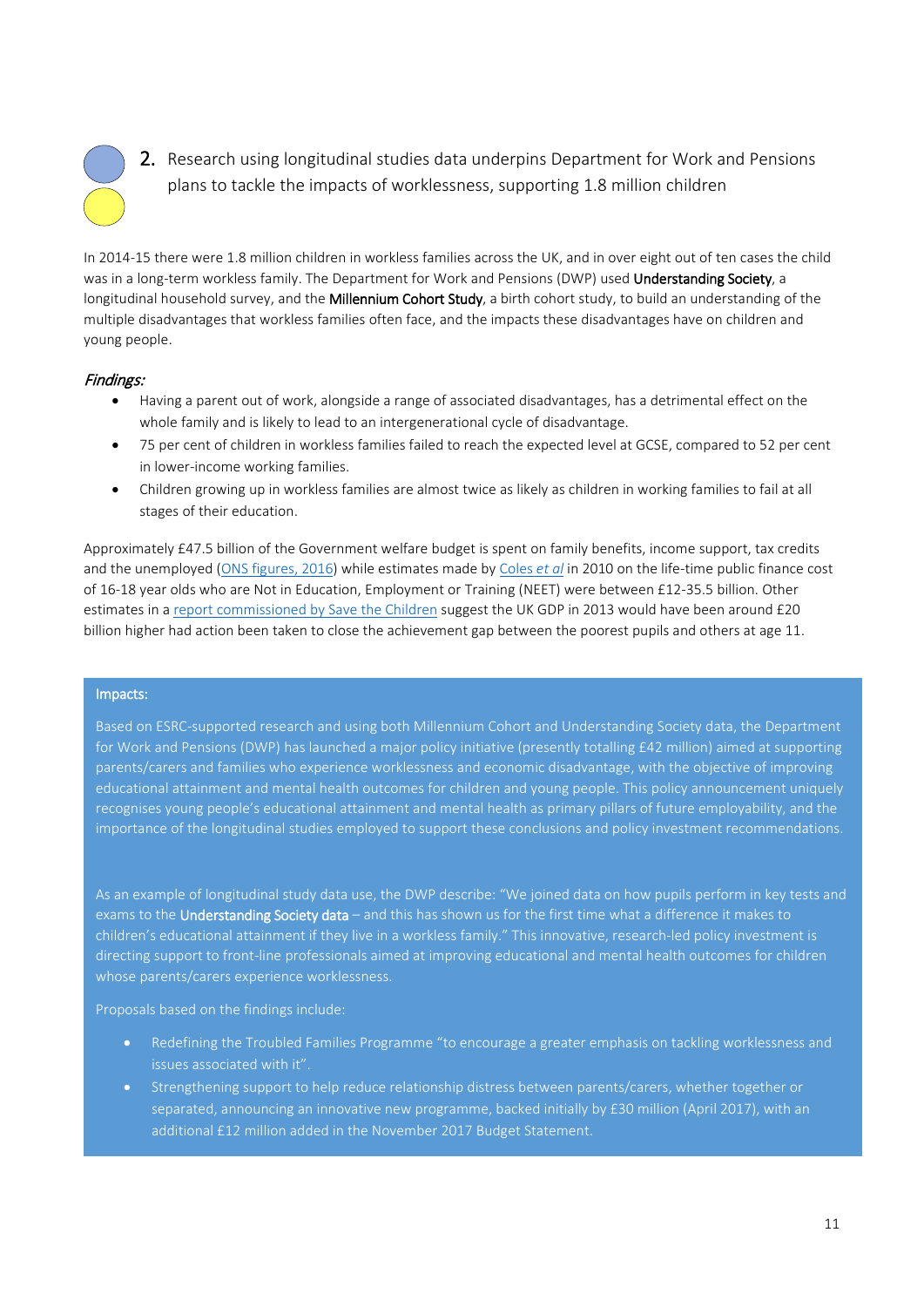### Future opportunities for further impact:

- Linking Troubled Families recommendations with the Industrial Strategy in order to support and encourage the younger generations to gain employment.
- Follow the Troubled Families Programme reviews and promote these research findings to charities working with disadvantaged families or poverty-focused e.g[. Child Poverty Action Group](http://www.cpag.org.uk/) who work to understand what [causes](http://cpag.org.uk/content/what-causes-poverty)  [poverty,](http://cpag.org.uk/content/what-causes-poverty) the [impact](http://cpag.org.uk/content/impact-poverty) it has on children's lives, and how it can b[e solved](http://cpag.org.uk/content/how-can-we-end-child-poverty-uk) – for good. Child poverty costs broader society an estimated £29 billion a year.
- Follow up with the devolved administrations and ask how they utilise the data collected on poverty. Also, local authorities may be interesting to follow in terms of how they implement the schemes and recommendations.

#### Further information/underpinning research

- DWP, *[Improving lives: Helping Workless Families](https://www.gov.uk/government/uploads/system/uploads/attachment_data/file/621365/improving-lives-helping-workless-families-print-version.pdf)*, April 2017
- Damien Green, *[Helping Workless Families: Written statement](http://www.parliament.uk/business/publications/written-questions-answers-statements/written-statement/Commons/2017-04-18/HCWS589/)*, April 2017
- Dame Carole Black, *[Drug and alcohol addiction, and obesity: effects on employment outcomes](https://www.gov.uk/government/publications/drug-and-alcohol-addiction-and-obesity-effects-on-employment-outcomes)*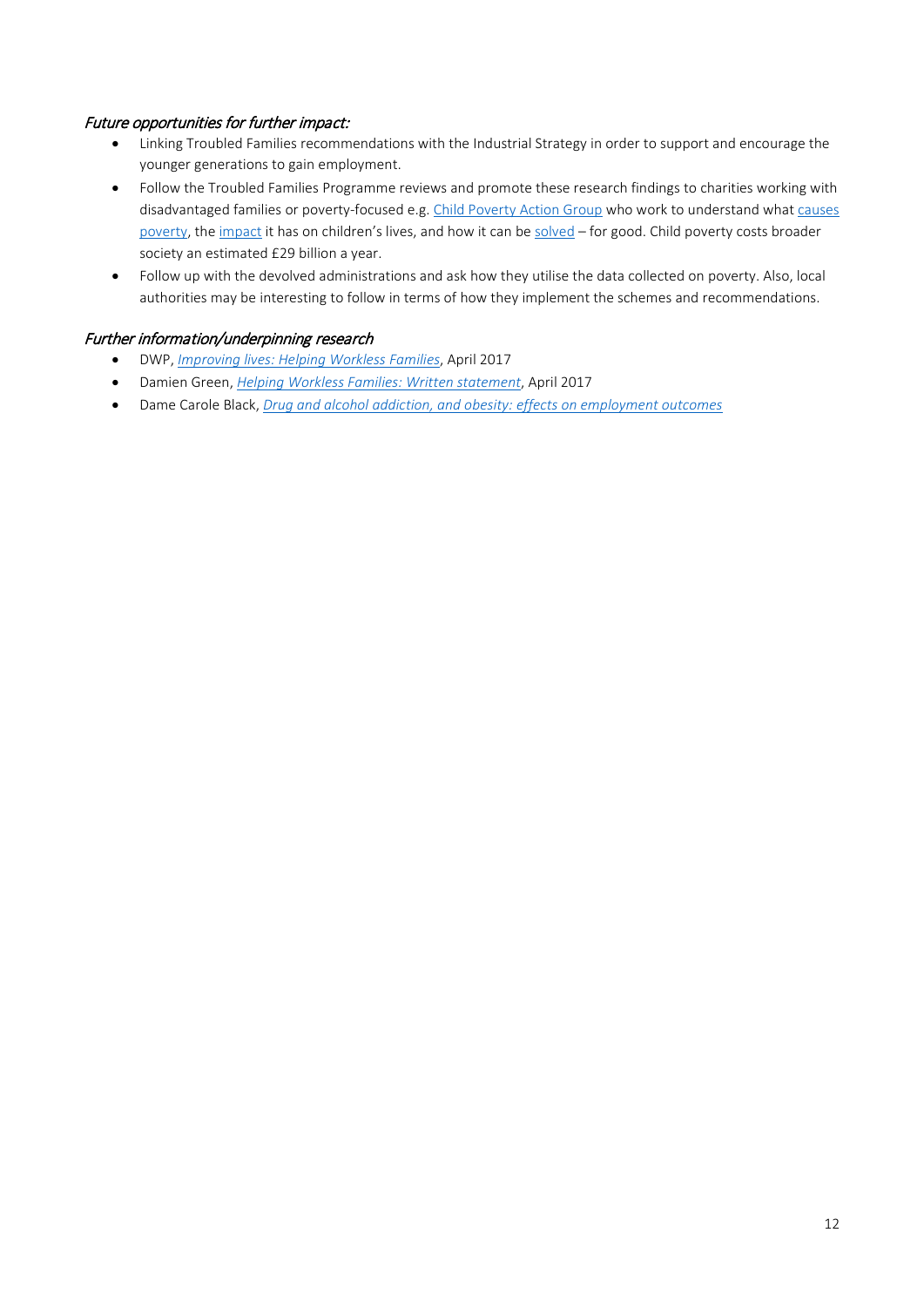# 3. Use of the ESRC Longitudinal Studies' genetic samples and data

The ESRC funded longitudinal studies provide biomedical and genetic information in addition to social science data. NCDS, the 1958 birth cohort, is in the top four of all datasets ever used in GWAS (Genome-Wide Association Studies) discoveries, and has been used in double the number of papers of, for instance, the Wellcome Trust Case Control Consortium that is specifically designed for this type of research.

Mills and Rahal (under review) engaged in a detailed analysis of the 3,293 genetic discoveries GWAS from 2005 to 2017. GWAS form the basis of fundamental research in biology, molecular genetics, neurobiology and medical sciences.

# Findings:

• In a systematic empirical overview, Mills and Rahal identified the datasets used, participant characteristics, traits under study and the funders of each type of research, by linking the databases of the GWAS Catalogue, information on publications and information on diseases.

#### Impacts:

- These GWAS studies have discovered key genetic variants, genes and biological pathways that play a role in specific diseases and disorders.
- Understanding the biology of diseases has in turn translated into new therapeutics and drug targets in the move towards personalised or precision medicine.
- The top datasets used were generally longitudinal cohort data that asked a wide variety of questions and were not specifically hypothesis driven, suggesting that a broader inclusion of questions incites wider usage by multiple disciplines over time.

*"The usage and impact of core ESRC-funded data and birth cohorts that contains biomedical and genetic information outside of the social sciences has been remarkable. Considering that the 1958 Birth Cohort has been one the most used datasets in GWAS discoveries to date, it has made a considerable impact on international biomedical, genetic and fundamental biological research. These studies have led to fundamentally new breakthroughs in cancer (notably breast, colorectal and prostate cancer), immunity, protein measurement and the nervous system."*

#### - Melinda Mills, Department of Sociology, University of Oxford

# Further information:

- Mills, M.C. & C. Rahal (under review). The Anatomy of GWAS.
- A Genome-wide Association Study (GWAS) is a hypothesis-free data mining method using whole-genome data that tests to see whether there is a correlation between specific genetic loci and a phenotype or trait (e.g., schizophrenia, height, breast cancer).
- Access to the biomedical and genetic samples and data from the ESRC-funded longitudinal studies is managed by a specialised data access committee [METADAC,](https://www.metadac.ac.uk/) rather than the UK Data Service.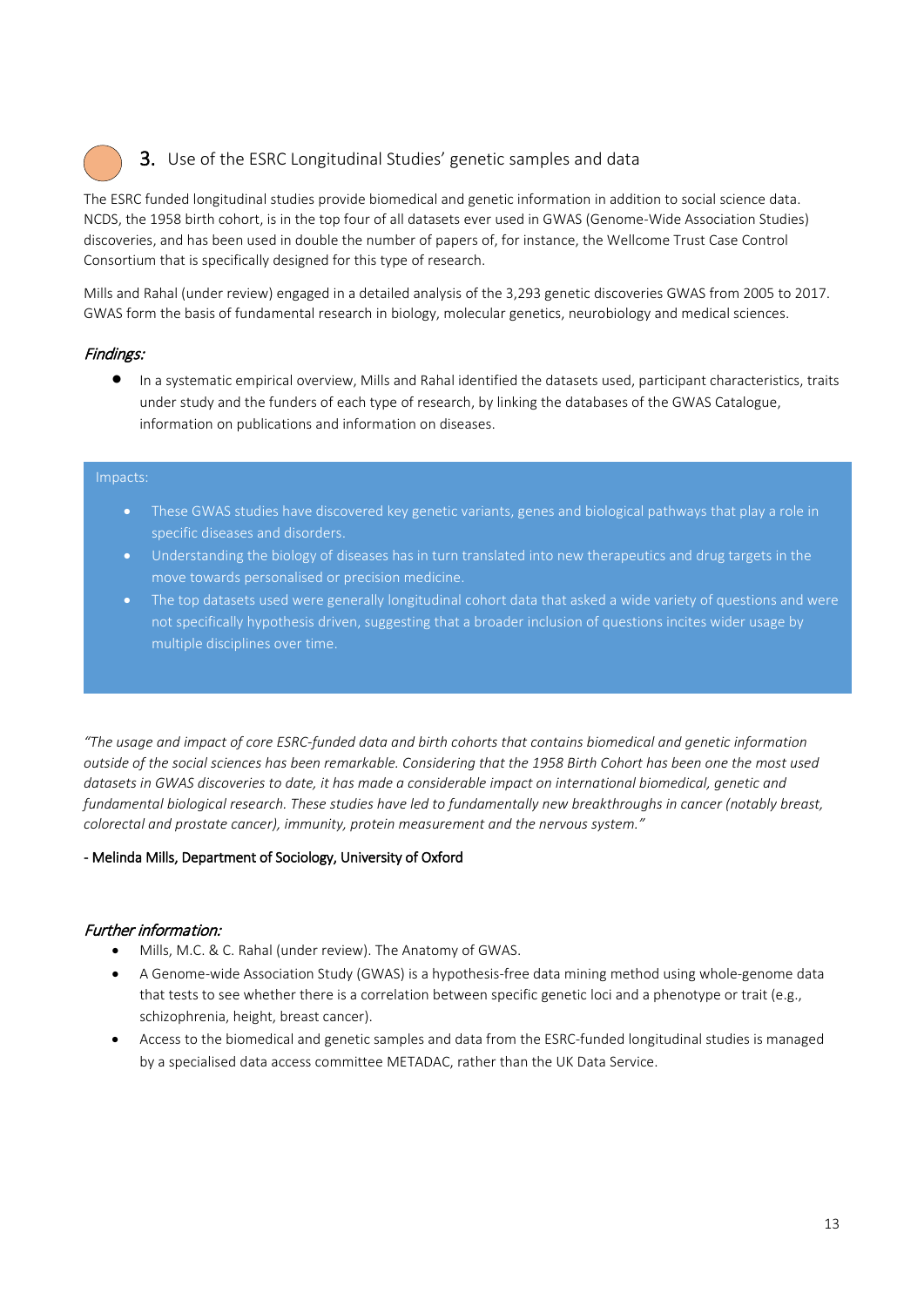

# 4. MCS data influential in Welsh Government's commitment to tackling obesity

The proportion of the Welsh adult population which is overweight or obese currently stands at 58% and illnesses associated with obesity are estimated to cost the Welsh NHS more than £73m a year.

#### Findings:

- The Welsh Government used research from the Millennium Cohort Study as part of its evidence base to demonstrate that the proportion of adults and children who are not maintaining a healthy body weight is increasing.
- The MCS data showed that 22% of Welsh children aged three were overweight and just over 5% were obese

#### Impacts:

The research findings were used in The Welsh Government's All Wales Obesity Pathway in 2010 to help people achieve a healthy weight. The Pathway sets out a four-phase approach to manage and treat obesity in Wales which includes community-based prevention and early intervention services, specialist weight management services and bariatric surgery and is a tool to be used by Local Health Boards in Wales to review local policies, services and crossdepartmental multi-agency working.

# Future opportunities for further impact:

All Local Health Boards have prioritised obesity and continue to work with key partner organisations (public, voluntary and private) to drive this agenda. Implementation of the pathway has been driven by Local Health Boards, and delivery across Wales is being reviewed to assess current implementation. As such there have not been any formal annual updates or reviews published. Work is continuing with Local Health Boards to scope delivery and barriers.

Review of the Pathway will support the continued focus to develop this approach to tackle obesity. The Public Health (Wales) Act 2017 reinforces the Welsh Government's commitment to tackle obesity by producing a national strategy. Initial work on scoping the strategy has already begun, with a development board held on 23 October 2017, chaired by the Chief Medical Officer.

Findings could also be promoted to charities such as [Weight Concern](http://www.weightconcern.org.uk/) who carry out research into the causes, prevention and treatment of obesity and [Obesity.org](https://www.obesity.org/about/mission-vision) who work to better understand, prevent and treat obesity to improve the lives of those affected, through research, education and advocacy.

# Further information / underpinning research

- [All Wales Obesity Pathway](http://gov.wales/topics/health/improvement/obesity/?lang=en)
- <http://impact.ref.ac.uk/casestudies2/refservice.svc/GetCaseStudyPDF/44326>
- Speech by [Health Minister Mark Drakeford](http://www.markdrakeford.com/report-on-obesity-treatment-in-wales-published/)
- Hansen, K. & Joshi, H. (eds). (2008) Millennium Cohort Study, Second Survey: A User's Guide to Initial Findings. London: CLS.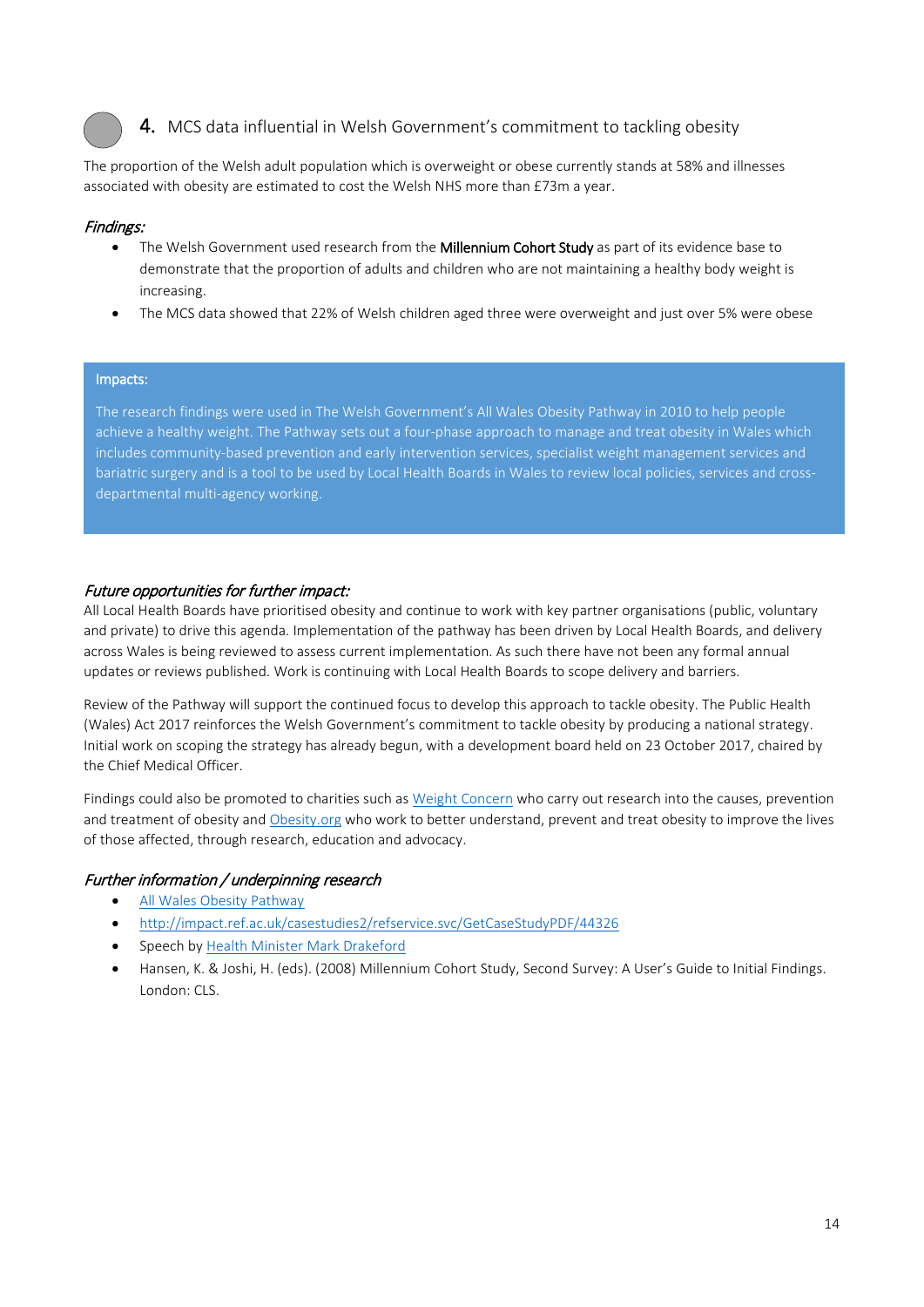

5. Understanding Society data essential to the DWP Implementation of Automatic Enrolment in Workplace Pensions, leading to increased total annual savings by £7.1 billion since 2012

Over the last 15 years, the Department for Work and Pensions (DWP) has developed and introduced the New State Pension and in doing so, has implemented Automatic Enrolment into workplace pensions. This has been achieved through the use of a dynamic micro-simulation model known as PenSim2, which in turn depends heavily on data from the British Household Panel Survey (now part of Understanding Society), specifically for the modules on partnership, fertility, labour market status, earnings and savings. By using large-scale datasets containing representative samples of individuals and households (either from administrative or household survey data) samples are 'grown' through time by simulating the relevant life events for each individual and each family.

#### Impacts:

- By 2020 over 10 million people are expected to be newly saving or saving more as a result of
- Since being initiated in 2012, more than 6.87 million workers have been automatically enrolled by 293,868 employers.
- Data collected up to April 2015 suggests that the number of eligible employees participating in a workplace pension increased to 15.1 million (75 per cent) up from 10.7 million (55 per cent) in 2012.
- The annual total amount saved by eligible employees across both sectors stands at £81.8 billion in 2015 which is an increase of £1.4 billion from 2014, and up £7.1bn since 2012.

*"Without that high quality social survey data, our modelling of the impact of the reforms would have been very much weaker, and policy affecting virtually everybody in the country would have been much less well informed."* 

#### - Mike Daly, DWP Central Analysis Division

#### Future opportunities for further impact:

Looking to the future, it is expected that Understanding Society data will be used to update the model. Specific elements of the study that are expected to be of use to future iterations of the model (based on an audit of PenSim2 carried out in 2004) include:

- Housing Wealth
- Intergenerational Linkages
- Modelling of mortality and disability through incorporating a health module
- Pension tenures for younger individuals
- Capital Income data

Also suggested is the benefit that these improvements being made to PenSim2 would offer to other government departments including Department for Education, Department of Health and HM Revenue and Customs.

# Further information / underpinning research:

- [Automatic Enrolment evaluation report 2016](https://www.gov.uk/government/uploads/system/uploads/attachment_data/file/576227/automatic-enrolment-evaluation-report-2016.pdf)
- [Automatic Enrolment evaluation report 2015](https://www.gov.uk/government/uploads/system/uploads/attachment_data/file/477176/rr909-automatic-enrolment-evaluation-2015.pdf)
- An [assessment of PenSim2, IFS, 2004](https://www.ifs.org.uk/publications/3215)
- Workplace Pensions: Update of analysis of Automatic Enrolment, 2016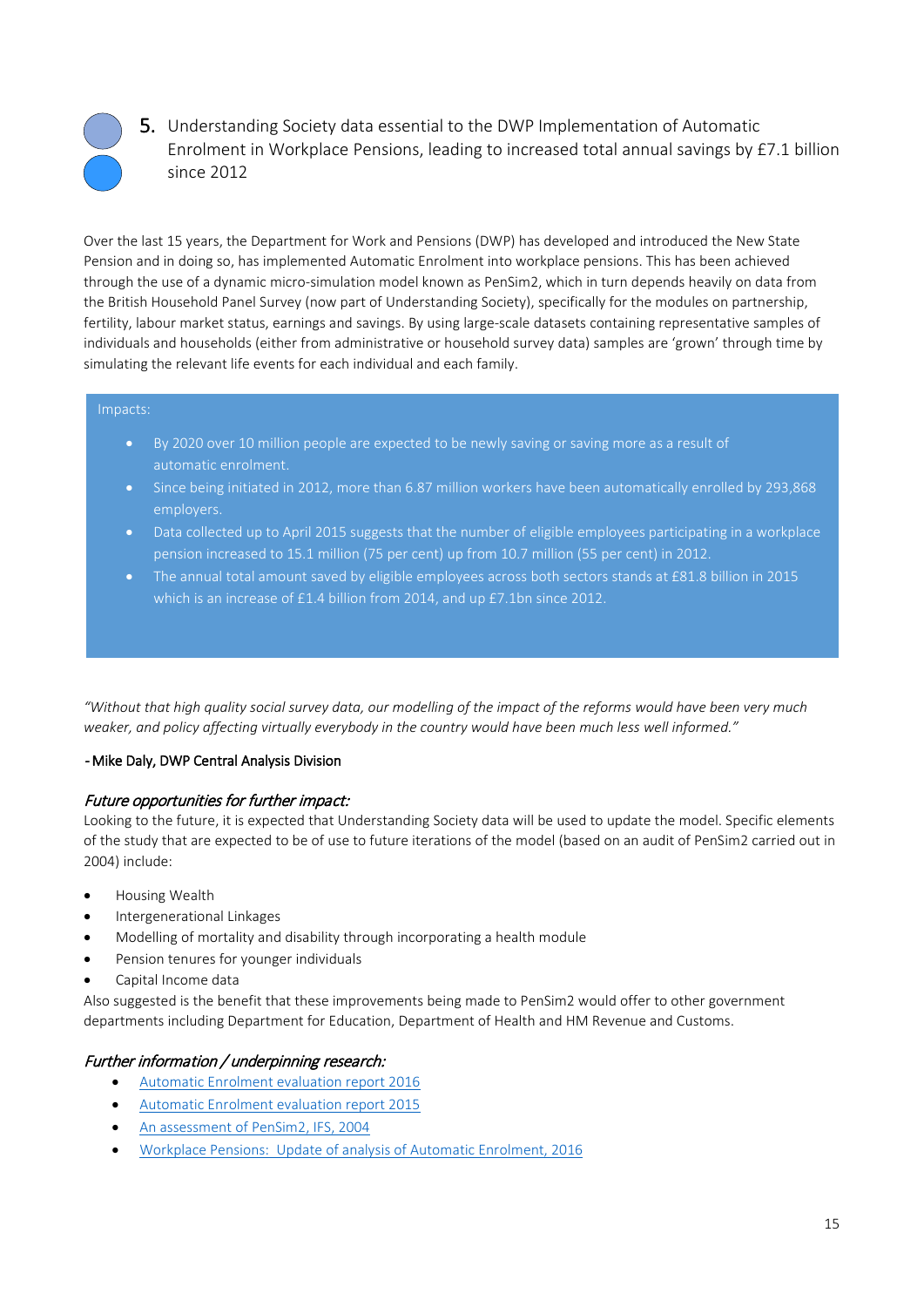

**6.** Longitudinal evidence supports welfare to work policy and changes common perceptions of mothers who return to work

Research using the birth cohorts (NCDS, BCS70 (and members' offspring), ALSPAC, MCS, BHPS and Children of NLSY (National Longitudinal Survey of Youth – a USA study) investigated the relationship between mother's employment and child outcomes, helping to change the prevailing presumption that children are affected from mothers going out to work, for which it found little evidence beyond the very early years, influencing the Welfare to Work policy:

"Welfare to work policy during the 2000s was very much focused on enabling mothers to enter or return to the labour market. The research, based on longitudinal studies found that, especially if complemented with access to childcare, maternal employment was not detrimental to child outcomes and was an important piece of underpinning evidence for this strategy". Jonathan Portes, Chief Economist DWP, 2002-2008

# Findings:

• The research found a mother's employment, and her circumstance and characteristics to be linked prospectively to the child's outcomes at a later date.

#### Impacts:

The research has been influential in challenging assumptions and to changing government thinking, including research carried out by Heather Joshi in collaboration with Harriet Harman MP. This went on to support the development of policy on maternity and parental leave resulting in a report by the Smith Institute, for the government, being published 2000. The findings were cited by the Department of Trade and Industry Green Paper, Work and Parents: [Competitiveness and Choice \(2000, Cm 5005\)](http://www.cms-lawnow.com/ealerts/2001/03/the-green-paper-work-and-parents-competitiveness-and-choice?cc_lang=en) in support of policies on flexible employment and leave for parents which continued to evolve into the 2010s.

The extent to which longitudinal evidence has contributed was documented by the Cabinet Office in th[e Independent](http://www.bristol.ac.uk/media-library/sites/ifssoca/migrated/documents/ffreport.pdf)  [Review on Poverty and Life Chances:](http://www.bristol.ac.uk/media-library/sites/ifssoca/migrated/documents/ffreport.pdf)

*"Research has generally found small effects of early maternal employment and negative effects are insignificant if the mother goes back to work after the child is 18 months old, works part-time or flexibly and where the child is in high quality childcare during her working hours".* 

#### *-* Frank Field MP (2010) para 3.29

#### Further information/ underpinning research

• [Equality in Work and Education: A series of five seminars](http://www.smith-institute.org.uk/book/equality-in-work-and-education-a-series-of-five-seminars/)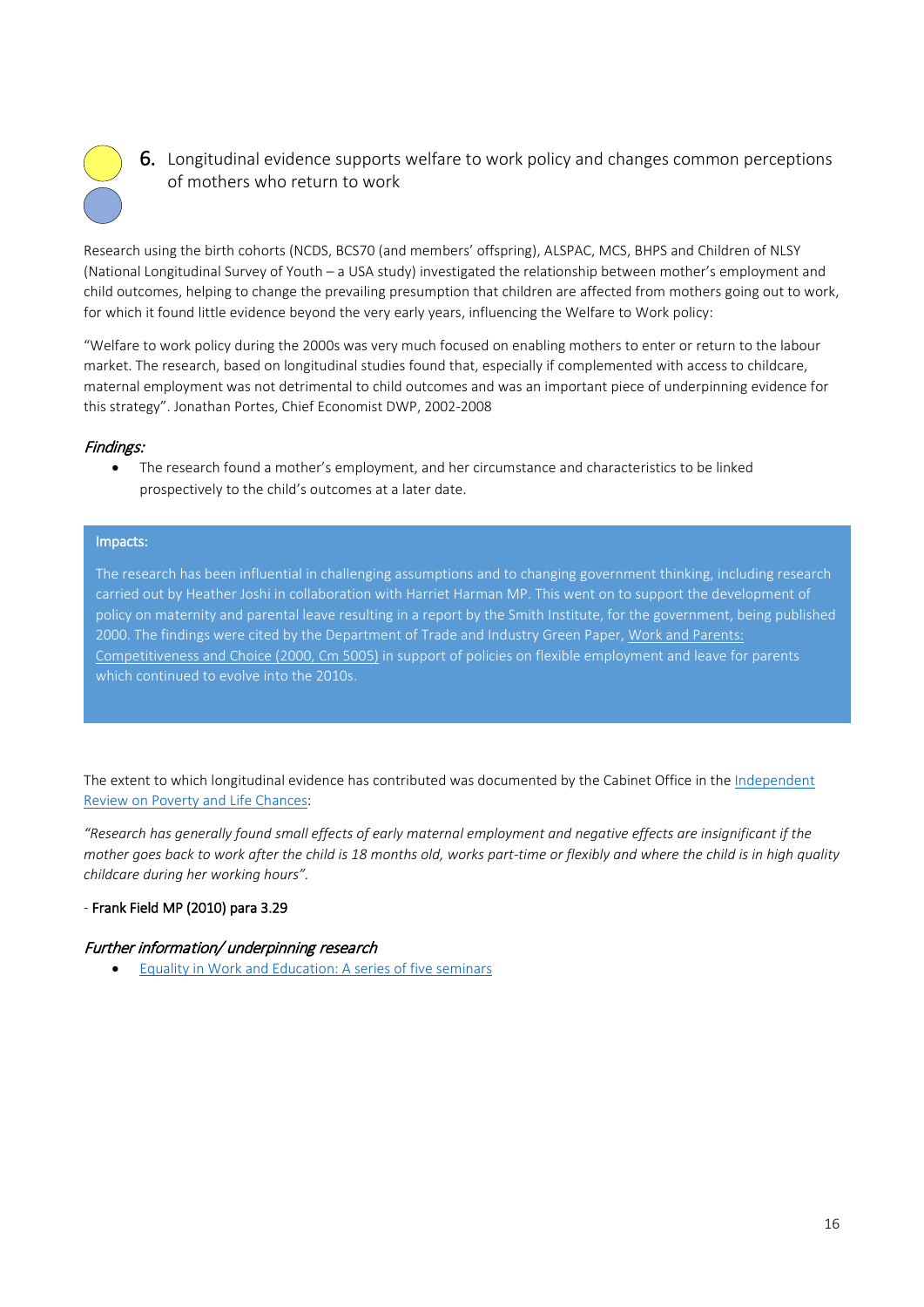

7. Research using National Child Development Study (NCDS) data influenced establishment of world's first universal children's savings scheme totalling £4.8 billion

Research using NCDS data carried out b[y Bynner and Despotidou \(2000\)](http://www.cls.ioe.ac.uk/shared/get-file.ashx?id=1734&itemtype=document) discovered that having even very modest savings at age 23 had a wide range of beneficial economic, social and health effects 10 years later. HM Treasury used these findings to create the Child Trust Fund which will benefit approximately 6 million UK children born between 2002 and 2011 to ensure that every young person had some savings at age 18.

#### Findings:

- People with savings have better life chances and are happier than those without.
- Men with less than £200 (based on 1981 figures) in savings were more likely to experience unemployment than those with more savings.
- Having even very modest savings at age 23 had a very wide range of beneficial economic, social and health effects 10 years later.

#### Impacts:

- Findings influenced HM Treasury papers presenting options for policies designed to increase rates of saving and asset-ownership, both among lower-income households, and in generations of families in the future, such as th[e Saving and Assets for All: The Modernisation of Britain's Tax and Benefit System.](https://revenuebenefits.org.uk/pdf/savings_and_assets_for_all.pdf)
- It was also discussed on numerous radio programmes, where key politicians highlighted the significance of the research in underpinning thinking on asset-based savings.
- Policy-makers and think tanks from countries including the USA, France, Germany, New Zealand and Brazil have shown interest in learning from the UK's baby bonds `experience'.

# Further information/ underpinning research

- [Radio 4 transcript:](http://news.bbc.co.uk/nol/shared/spl/hi/programmes/analysis/transcripts/18_08_05.txt) discussion between Bynner, Blunkett and others discussing the research and Child Trust Funds.
- REF [impact case study:](http://impact.ref.ac.uk/CaseStudies/CaseStudy.aspx?Id=44315) includes references to the research.
- The Institute of Education[: Case Study on the Impact of IoE Research that Underpinned the Child Trust Fund.](http://www.cls.ioe.ac.uk/library-media/documents/Impact%20case%20study%20-%20Child%20Trust%20Fund.pdf)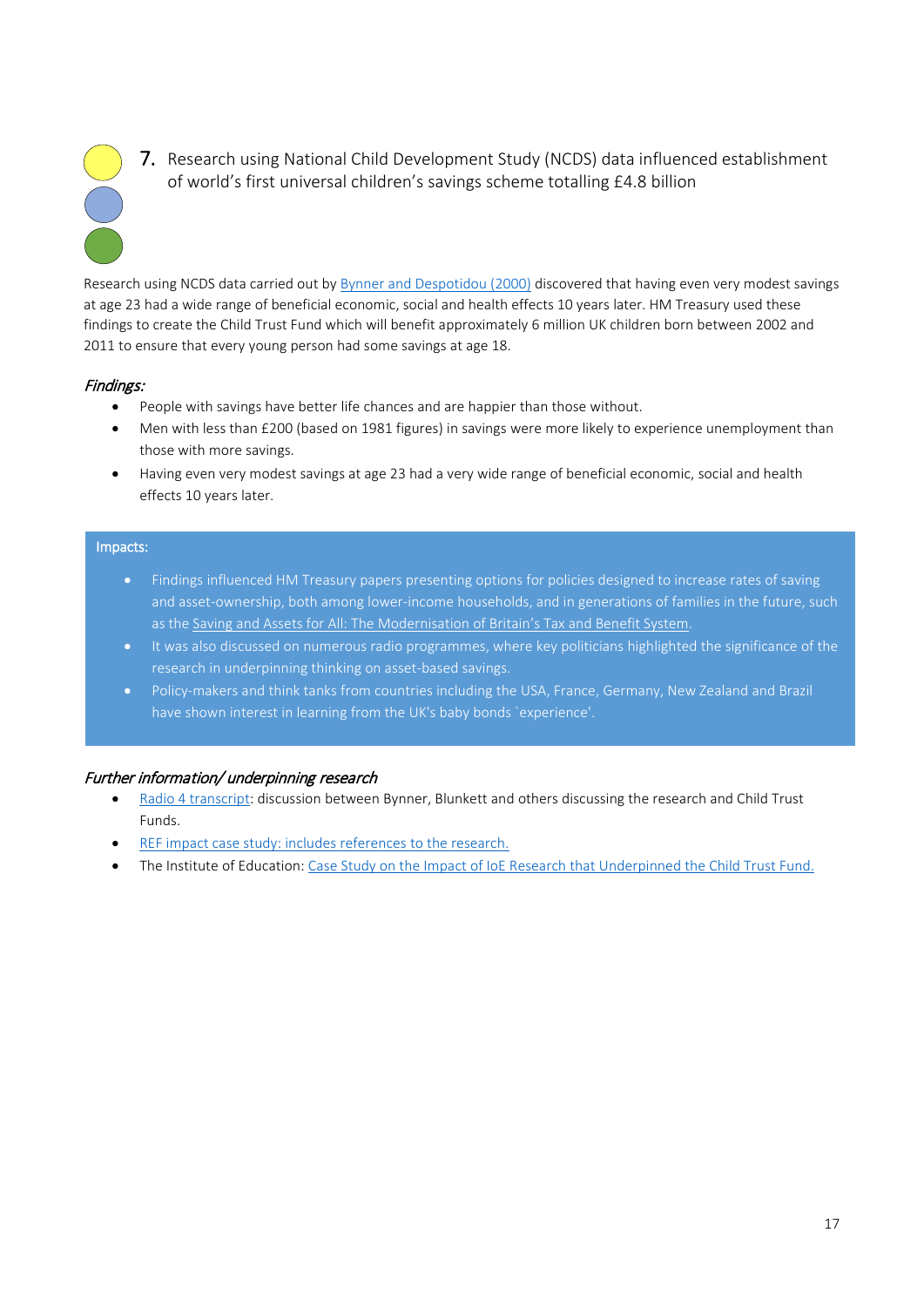# 8. Welsh Government uses Understanding Society data to measure mental well-being among children and young people

One in four people will experience a mental health problem with the cost of mental ill health to the economy, the NHS and society as a whole a[t £105 billion a year](https://www.england.nhs.uk/wp-content/uploads/2016/02/Mental-Health-Taskforce-FYFV-final.pdf) (including an estimated £54 billion cost to individuals' quality of life). Left untreated, mental health conditions can result in unemployment, homelessness, the break-up of relationships and suicide. The 'Together for Mental Health' Welsh cross-government strategy launched in 2012 is a 10-year strategy which covers people of all ages, rather than through separate strategies. The most recent Delivery Plan covers the period 2016- 19.

#### Impacts:

- Performance measures from Understanding Society data are being used to monitor:
	- o The increased percentage of mental well-being among children and young people.
	- o The mean mental well-being score for people.
- Understanding Society data will contribute to achieving the following priority areas:
	- o "People in Wales are more resilient and better able to tackle poor mental well-being when it occurs".
	- o "All children and young people are more resilient and better able to tackle poor mental well-being when it occurs".

Delivering the proposed actions with key stakeholders will make a positive contribution to the Welsh Government's equality objectives through a commitment to identify and meet the needs of all groups in relation to mental health. Implementation is assured through Partnership Boards at national and local levels, and progress is reported publicly through annual reports produced by the Welsh Government, and Integrated Medium Term Plans (IMTPs) of the local health boards and NHS Trusts.

# Further information / underpinning research

- ['Together for Mental Health Delivery Plan' \(2016-2019\)](http://gov.wales/topics/health/nhswales/plans/mental-health/?lang=en)
- [Together for Mental Health: A strategy for Mental Health and Wellbeing in Wales](http://gov.wales/docs/dhss/publications/121031tmhfinalen.pdf)
- New Investment in Mental Health Services: [https://www.gov.uk/government/news/new-investment-in-mental](https://www.gov.uk/government/news/new-investment-in-mental-health-services)[health-services](https://www.gov.uk/government/news/new-investment-in-mental-health-services)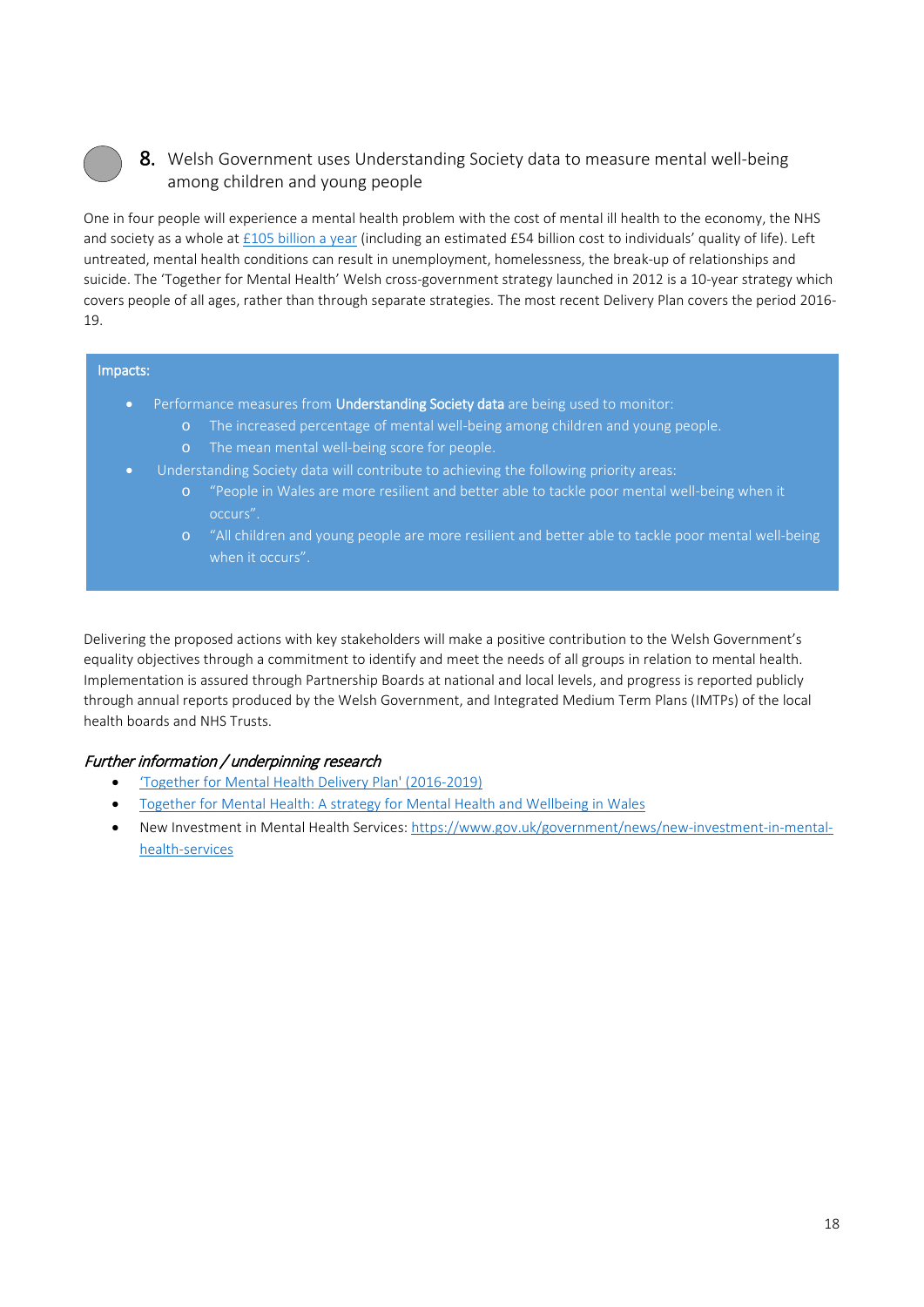

# 9. Age UK uses Understanding Society to create an Index of Well-being in Later Life

At a time when ageing presents one of the biggest challenges facing the UK, Age UK has created an Index of Wellbeing in Later Life which provides new and authoritative evidence about what matters for the well-being of older people. Age UK wanted to address several related issues: what was important in later life, the level of well-being amongst different groups of older people, possible reasons for low well-being and what changes in policy or practice would improve older people's lives. This Index is the first time that an overall measure of the well-being of older people has been created.

Data from Waves 1-4 of Understanding Society were used to create the Index, which is a summary measure of objective and subjective indicators grouped into domains of well-being. Age UK identified 40 indicators in five domains: personal, social, health, resources and local services.

#### Impacts:

Age UK is using the Index to inform their policy and practical work:

- Local Age UK branches are using early insights to think about how to target their support services at people at risk of low well-being. The Index has already been used successfully to inform a funding bid for services to offer creative and cultural activities to older people in Oxfordshire.
- The charity has engaged members of the House of Lords keen to champion evidence-based actions to target resources and effort effectively.
- There is interest from local councils who want to understand well-being among older people in their area.

*"Understanding Society was chosen for the Index mainly for the number of people included in the sample, its representativeness, range of questions, UK-wide focus, and longitudinal nature. In addition, the longitudinal design of the Study means that the index can be updated to track well-being over time."* 

#### *-* Marcus Green, Senior Research Manager, Age UK

#### Further information / underpinning research

• [Age UK's Wellbeing research pages](http://www.ageuk.org.uk/wellbeingresearch)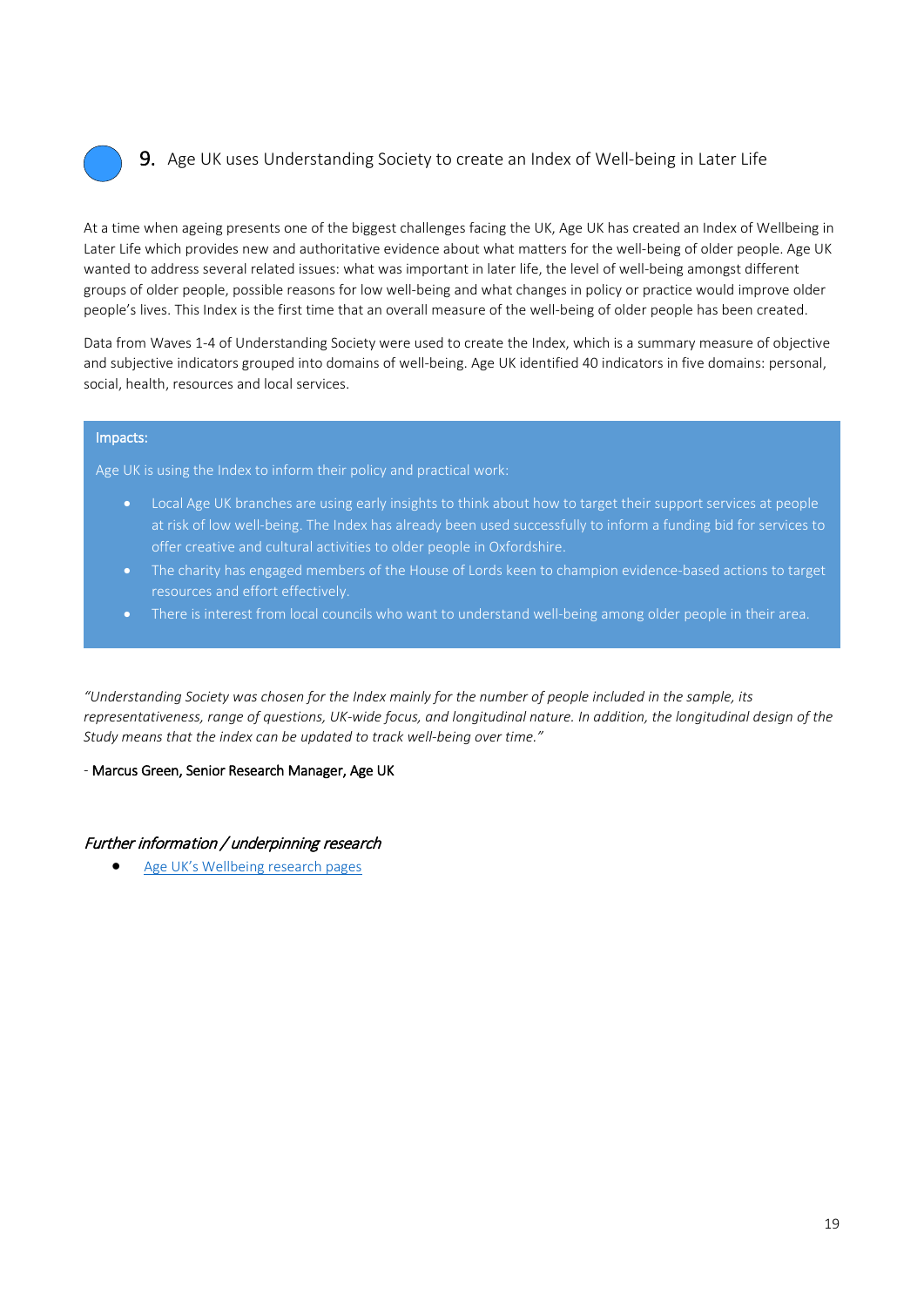# Methods and issues in identifying and developing case studies

#### Approach

Given the remit to identify case studies where research using data from ESRC's longitudinal investments has been influential in policy, each investment and its publications were reviewed via online searches and keyword searches in specialist tools. In addition, ESRC investments themselves identified some case studies and included them in information provided for the 2017 Longitudinal Studies Review.

An initial sift identified 20 potential case studies. After office and trusted-friends review, these were further shortlisted and researched for substantial evidence of impact. As an extra review stage, they were discussed with ESRC Communications team which has significant experience in developing top-level case studies.

#### Challenges in developing Case Studies

The following sections show the challenges of both demonstrating policy impact and showing instrumental, conceptual and capacity impacts. These barriers are well known within the social science community.

#### Misunderstanding of what impact means

Many REF (Research Excellence Framework) case studies that claim instrumental impact use only the author's work as evidence. ESRC could do more to communicate a clear definition of its expectations, providing better training and more support to award-holders during their funding period. Nonetheless, strong, policy-relevant research may not influence policy, for reasons unrelated to the evidence. ESRC may need to reassess how impact is defined for data infrastructure investments in particular.

#### Changing political agendas

Gathering evidence during policy debate is vitally important, particularly in the case of testimonial evidence, because as time passes attribution becomes problematic and recall fades. Policy commentators can track a debate's direction, but should that direction change, retrospectively proving the link between that change of direction and the research findings can be virtually impossible. Frequent change within government and high turnover of departmental contacts are additional challenges.

#### Social science is not understood: social policy is contested

Impacts from social science are more about process than product. Research findings are often seen as common-sense knowledge, struggling to gain traction in policy making and recognition for achieving and demonstrating policy impacts. 'Specialist' or 'technical' research such as in medicine or environmental science do not face such problems, at least to the same extent: people don't assume their own knowledge or understanding is adequate, and instead look to an expert for evidence. Social problems can be complex and hard to track; policy debates are often politicised and ideological. Interventions in people's private social and economic lives are often seen as contentious. In comparison, debates in 'hard' science and medicine are typically less contentious, problems are more amenable to relatively simple technical solutions/fix-its, and interventions are not seen as intrusive. In addition, while most scientific, technical and medical innovations can potentially benefit everyone, much social science research is focussed on, and could benefit, disadvantaged groups. Furthermore, many medical and technical advances potentially benefit most or all of the population, while many social science findings are focused on minority groups. These barriers and challenges make getting social science research evidence heard difficult, and tracking, achieving and demonstrating policy impacts even more so.

#### Researchers' practice in impact tracking

Many researchers do not actively monitor indicators of impact, are unaware of how government departments use commissioned work or do not actively enquire about impact arising. Many who do try to track and evidence their own impact are attuned mainly to the national agenda, perhaps due to institutional encouragement and support for this purpose. Additionally, much social policy (broadly construed) has been decentralised to the devolved administrations, local authorities, schools etc. which makes it much more difficult to track the use of research findings.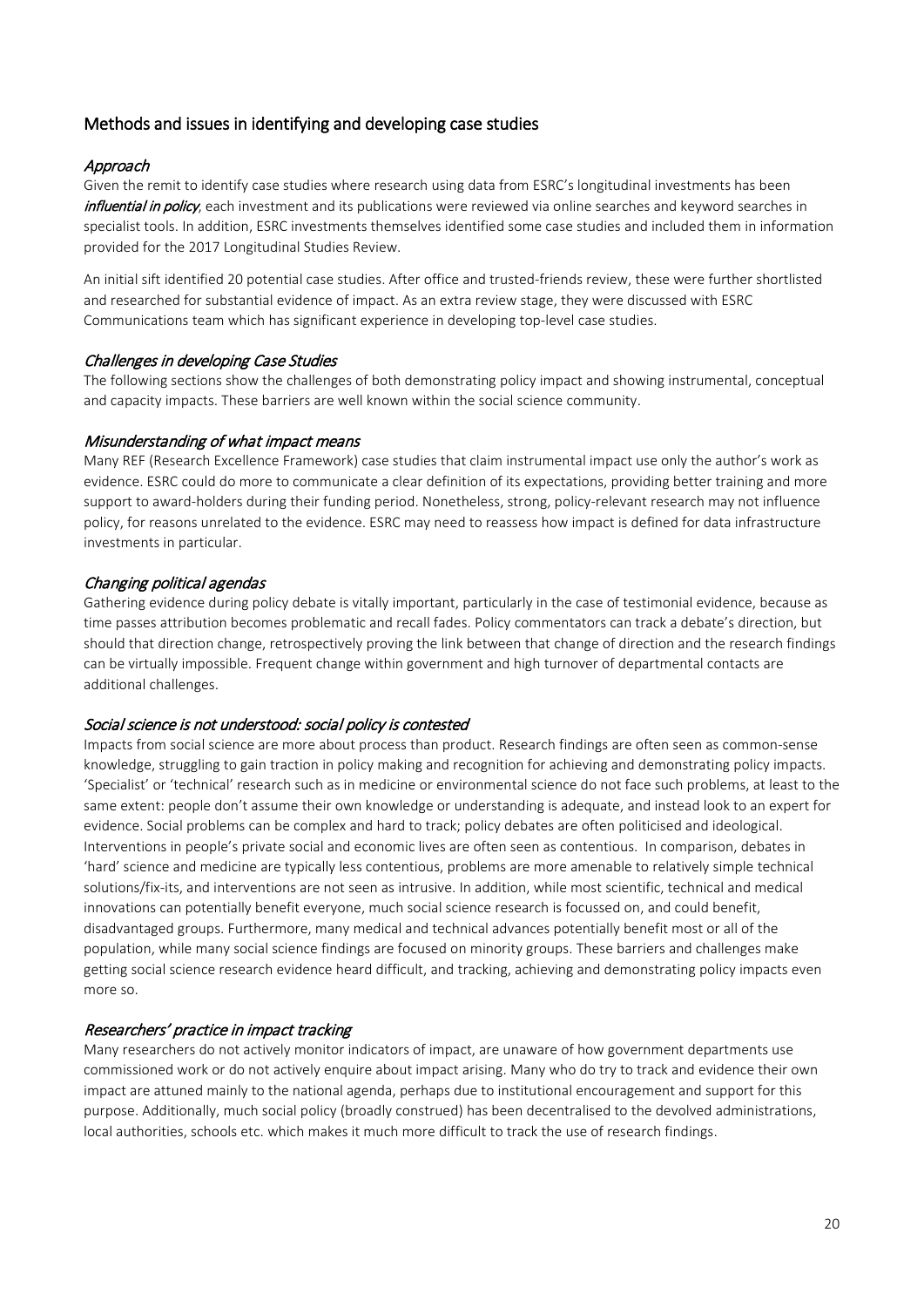#### Resource burdens

Longitudinal Studies are not funded to collect impact evidence and so requests to supply impact testimonials or track research using studies data must be limited, well-considered and proportionate. There is an opportunity to work with investments to make this process more efficient.

#### Information systems

Research information systems are not consistently linked to impact evidence held by funders (e.g. ResearchFish, REF impact case studies, RCUK Pathways to Impact, ORCID), nor to data on publications or outputs. How well ResearchFish is used depends on the inputter's understanding of impact. There is no box specific to the needs of explicitly capturing instrumental impacts. Guidance could be improved.

# Broken links

This review found many web links consulted to be broken, making following up on policy documents and citation references in the REF case studies difficult.

#### Inside knowledge

'Inside knowledge' made a substantial contribution to the case studies' development; for instance, advice the ESRC office received on its association of the 'Back to Sleep' campaign with ALSPAC research allowed a serious error to be avoided.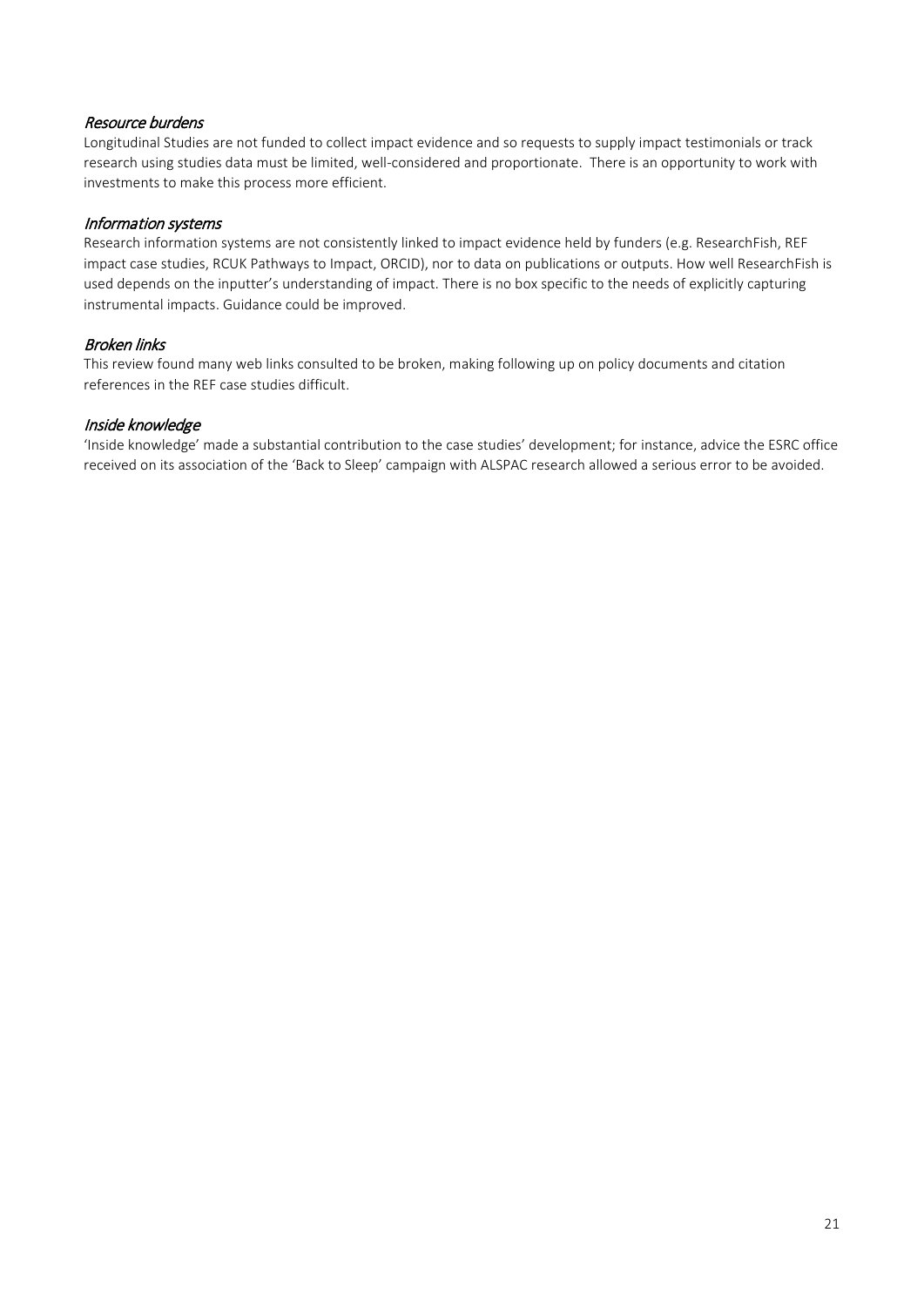# <span id="page-21-0"></span>Annex D: Summary of record linkage in CLOSER studies CLOSER detailed record linkage status (September 2017).

Andy Boyd<sup>1,2</sup>, Michaela Benzeval<sup>3</sup>, Andy Wong<sup>4</sup>, Shirley Simmons<sup>5</sup>, Hazel Inskip<sup>6</sup>, Emla Fitzsimons<sup>7</sup>, Alison Park<sup>2</sup>

- <sup>1</sup> ALSPAC, Population Health Sciences, Bristol Medical School, University of Bristol
- 2 CLOSER, Institute of Education, University College London
- <sup>3</sup> Understanding Society, Institute for Social and Economic Research, University of Essex
- <sup>4</sup> MRC Unit for Lifelong Health and Ageing at UCL, University College London
- <sup>5</sup> MRC Epidemiology Resource Centre, University of Southampton.
- <sup>6</sup> MRC Lifecourse Epidemiology Unit, University of Southampton.
- <sup>7</sup> Centre for Longitudinal Studies, Institute of Education, University College London

#### Introduction

This paper presents a detailed status update on record linkage within CLOSER studies. The tables below describe the current status of 'record linkage' within each study; distinguishing between linkages that have been achieved, those under development and those identified as being important future enhancements. The tables are formatted to report progress across the four home nations comprising the United Kingdom (which, within some domains, have different record systems or different data access requirements); although it should be noted that ALSPAC, the Hertfordshire Cohort study and the Southampton Women's Study sampled from English regions and have minimal populations in the other home nations.

# Completeness

This report is based on information provided by the authors – representing all CLOSER studies – during September 2017. However mechanisms for enabling record linkage differ by study. This may lead to inconsistencies in reporting. For example, ALSPAC retain participants' residential 'easting & northing' location data within their 'Data Safe Haven' and facilitate record linkage to natural environment exposures (e.g. residential Radon exposure assessed from geological survey records). In contrast, Understanding Society make easting & northing data available via the secure laboratory functions of the UK Data Archive. In practice, this means that record linkages based on location are reported for ALSPAC, but not for Understanding Society; while in reality, activity of this type is happening at both studies.

| <b>ALSPAC</b>             |                                                                                   |          |              |    |
|---------------------------|-----------------------------------------------------------------------------------|----------|--------------|----|
| <b>UK</b>                 |                                                                                   |          |              |    |
| Area                      | England                                                                           | Scotland | Wales        | ΝI |
| Education                 | Index children linked to NPD and data                                             |          |              |    |
| -NPD (or equivalent)      | available via ALSPAC.<br>Intend to extend to 3 <sup>rd</sup> generation children. |          |              |    |
| Children in Care,         | Index children linked to care and in need                                         |          |              |    |
| Children in Need          | records.                                                                          |          |              |    |
| Education                 | One exemplar project completed and others                                         |          |              |    |
| <b>HESA</b>               | under consideration.                                                              |          |              |    |
| Individualised            |                                                                                   |          |              |    |
| Learner Records           |                                                                                   |          |              |    |
| <i>Early</i> Years Census |                                                                                   |          |              |    |
| Health                    | Pilot sample of 3,000 index children linked,                                      |          |              |    |
| Hospital records          | application to extend this under                                                  |          |              |    |
|                           | consideration.                                                                    |          |              |    |
|                           | Will consent Mothers & Fathers in 2018.                                           |          |              |    |
| <b>Primary Care</b>       | Extracted records for 80% index children.                                         |          | Extracted    |    |
|                           | Data available via UKSeRP. Will consent                                           |          | records from |    |
|                           | Mothers & Fathers in 2018.                                                        |          | some Welsh   |    |
|                           |                                                                                   |          | practices    |    |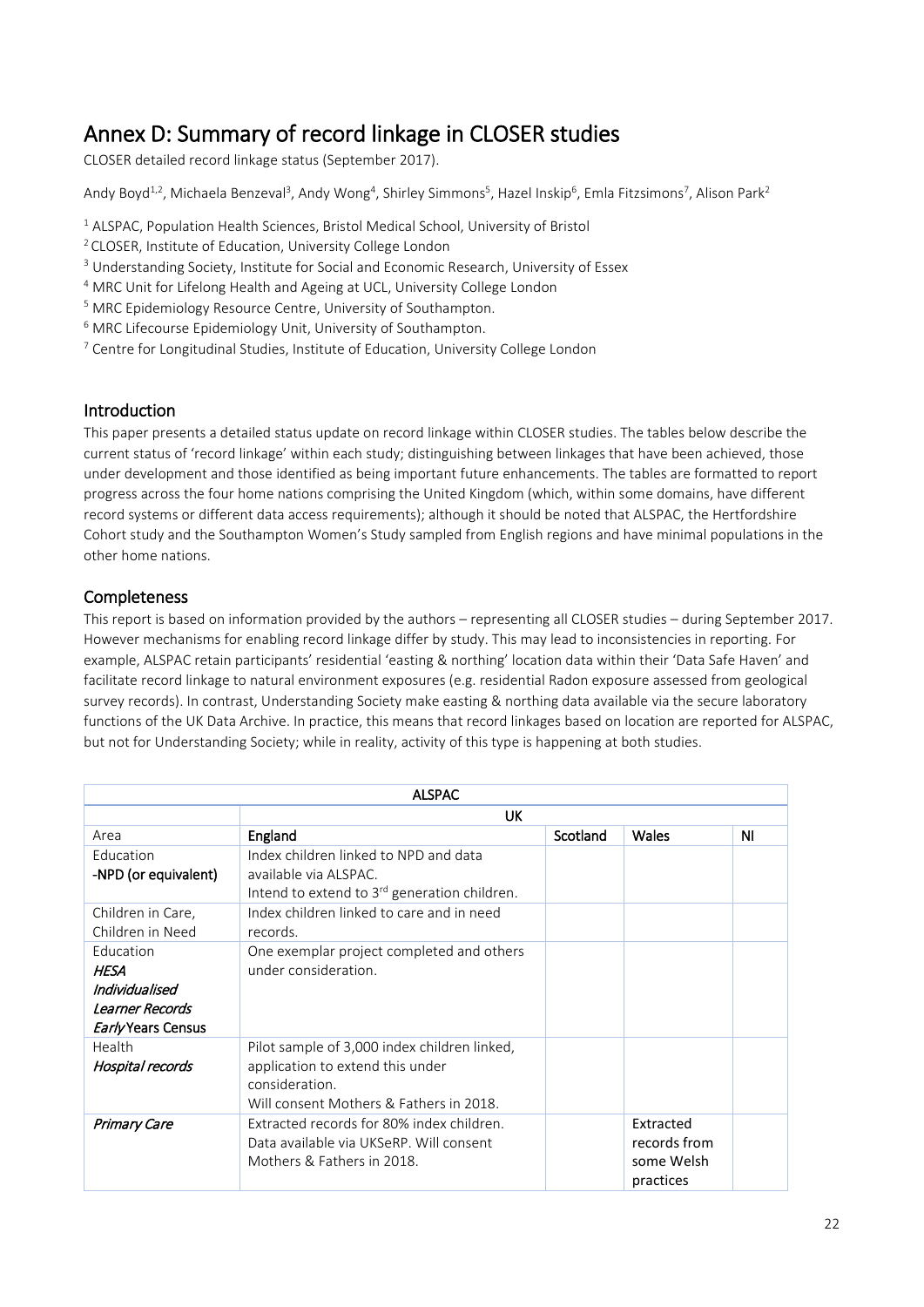| Mental Health                 | Application under consideration.                                                |  |  |
|-------------------------------|---------------------------------------------------------------------------------|--|--|
| Community Care                |                                                                                 |  |  |
| Registers (birth,             | Historically, had these on children and                                         |  |  |
| death, cancer)                | mothers. Application to renew under                                             |  |  |
|                               | consideration.                                                                  |  |  |
| Other                         | 1) Mothers linked to mammogram images. 2)                                       |  |  |
|                               | Linked to midwifery and delivery records.                                       |  |  |
| Benefit and                   | Have consented index children. Will consent                                     |  |  |
| pensions records              | Mothers & Fathers in 2018.                                                      |  |  |
| (DWP)                         |                                                                                 |  |  |
| Tax records (HMRC)            | Have consented index children. Will consent                                     |  |  |
|                               | Mothers & Fathers in 2018.                                                      |  |  |
| Employer address              | Have consented index children. Will consent                                     |  |  |
|                               | Mothers & Fathers in 2018.                                                      |  |  |
| Criminality                   | Pilot extraction of index children to Police                                    |  |  |
|                               | National Computer (anonymous and cannot                                         |  |  |
|                               | be linked to ALSPAC records).                                                   |  |  |
| Home energy ratings<br>(NEED) | No active plans.                                                                |  |  |
| Vehicle registration          | No active plans.                                                                |  |  |
| (DVLA)                        |                                                                                 |  |  |
| Social media                  | Seeking funding for exemplar study and to investigate participant expectations. |  |  |
| Voter registration            | No active plans.                                                                |  |  |
| Credit histories              | No active plans.                                                                |  |  |
| Phones/Personal               | Pilot data collection underway. Planned for the future.                         |  |  |
| Sensors                       |                                                                                 |  |  |
| GeoSpatial                    | Links established for all participants.                                         |  |  |
| IMD, Urban/Rural              |                                                                                 |  |  |
| Census/Electoral              | Links established for all participants.                                         |  |  |
| geographies                   |                                                                                 |  |  |
| Air Pollution                 | Linking to PMx and NOx modelled air pollution.                                  |  |  |
| Climate                       | No active plans.                                                                |  |  |
| Green Space                   | Developing plans to link to records derived from satellite imagery.             |  |  |
| Other.                        | Have linked to modelled residential Radon exposure data.                        |  |  |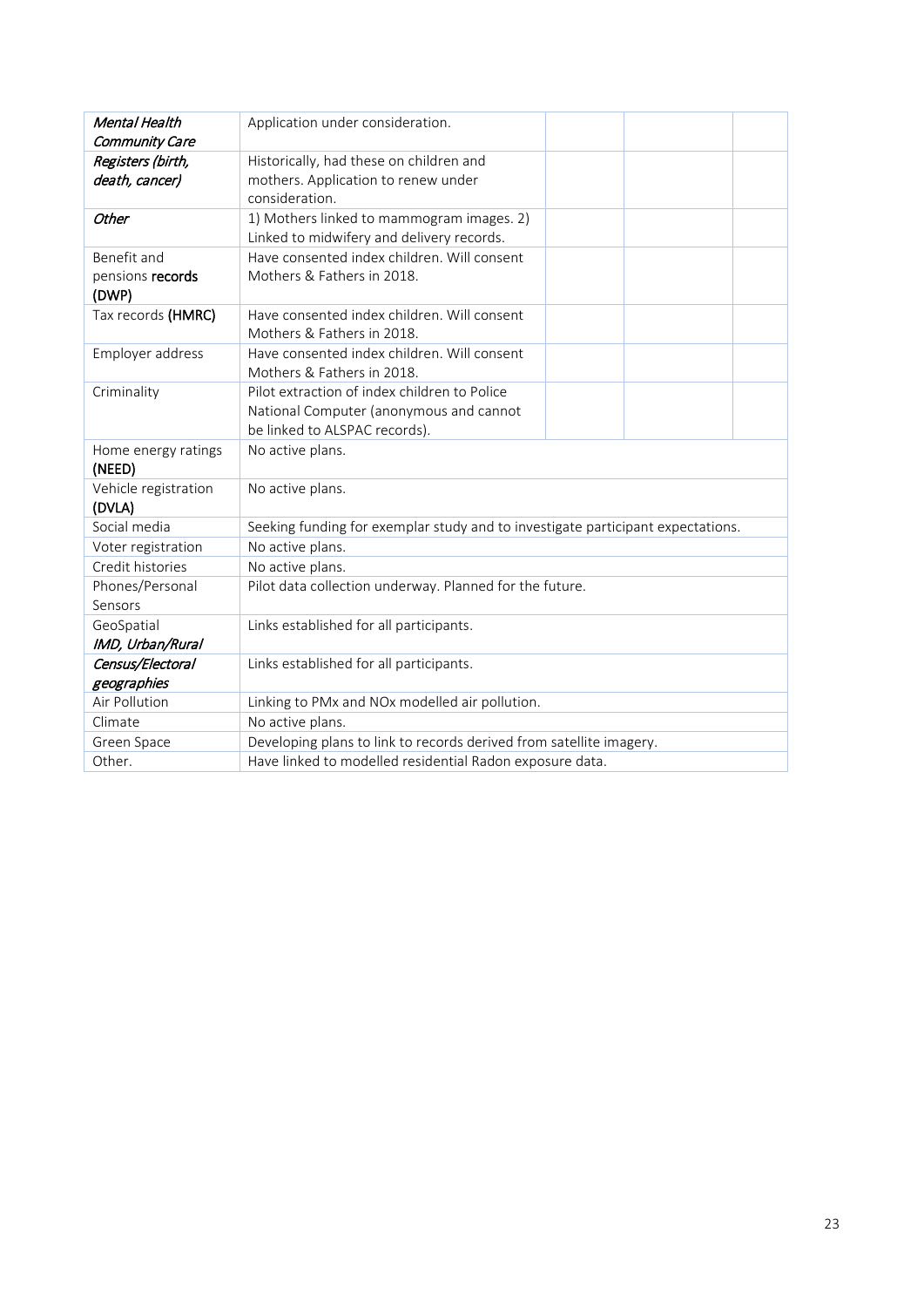|                                        |                                             | British Cohort Study (BCS70)                                                       |                         |    |
|----------------------------------------|---------------------------------------------|------------------------------------------------------------------------------------|-------------------------|----|
|                                        |                                             | <b>UK</b>                                                                          |                         |    |
| Area                                   | England                                     | Scotland                                                                           | Wales                   | ΝI |
| Education                              |                                             |                                                                                    |                         |    |
| -NPD (or equivalent)                   |                                             |                                                                                    |                         |    |
| Children in Care,<br>Children in Need  |                                             |                                                                                    |                         |    |
|                                        |                                             |                                                                                    |                         |    |
| Education<br><b>HESA</b>               |                                             |                                                                                    |                         |    |
| Individualised                         |                                             |                                                                                    |                         |    |
| Learner Records                        |                                             |                                                                                    |                         |    |
| Early Years Census                     |                                             |                                                                                    |                         |    |
| Health                                 | Linkage in progress.                        | Established linkage.                                                               | Planned linkage.        |    |
| Hospital records                       | Consent is collected                        | Consent is collected                                                               | Consent is collected    |    |
|                                        | from cohort members at                      | from cohort members at                                                             | from cohort members     |    |
|                                        | Age 42 Survey 2012/13.                      | Age 42 Survey 2012/13.                                                             | at Age 42 Survey        |    |
|                                        |                                             |                                                                                    | 2012/13.                |    |
|                                        | Planned linkage.                            | Planned linkage. Consent                                                           |                         |    |
|                                        | Consent is collected                        | is collected from cohort                                                           | Planned linkage.        |    |
|                                        | from cohort member's                        | member's resident                                                                  | Consent is collected    |    |
|                                        | resident partner at Age                     | partner at Age 42 Survey                                                           | from cohort member's    |    |
|                                        | 42 Survey 2012/13.                          | 2012/13.                                                                           | resident partner at Age |    |
|                                        |                                             |                                                                                    | 42 Survey 2012/13.      |    |
| Primary Care                           |                                             |                                                                                    |                         |    |
| Mental Health<br>Community Care        |                                             |                                                                                    |                         |    |
| Registers (birth,                      |                                             | * CLS receive mortality and cause of death notifications for BCS70, but not        |                         |    |
| death, cancer)                         |                                             | cancer registration notifications, and intend to link mortality and cause of death |                         |    |
|                                        | notifications to BCS70 and linked HES data. |                                                                                    |                         |    |
| Other                                  |                                             |                                                                                    |                         |    |
| Benefit and                            |                                             | Linkage in progress. Consent is collected from cohort members at Age 42            |                         |    |
| pensions records                       | Survey 2012/13.                             |                                                                                    |                         |    |
| (DWP)                                  |                                             | Planned linkage. Consent is collected from cohort member's resident partner        |                         |    |
|                                        | at Age 42 Survey 2012/13.                   |                                                                                    |                         |    |
| Tax records (HMRC)                     | Survey 2012/13.                             | Linkage in progress. Consent is collected from cohort members at Age 42            |                         |    |
|                                        |                                             | Planned linkage. Consent is collected from cohort member's resident partner        |                         |    |
|                                        | at Age 42 Survey 2012/13.                   |                                                                                    |                         |    |
| Employer address                       |                                             |                                                                                    |                         |    |
| Criminality                            |                                             |                                                                                    |                         |    |
| Home energy ratings                    |                                             |                                                                                    |                         |    |
| (NEED)                                 |                                             |                                                                                    |                         |    |
| Vehicle registration                   |                                             |                                                                                    |                         |    |
| (DVLA)<br>Social media                 |                                             |                                                                                    |                         |    |
|                                        |                                             |                                                                                    |                         |    |
| Voter registration<br>Credit histories |                                             |                                                                                    |                         |    |
| Phones/Personal                        |                                             |                                                                                    |                         |    |
| Sensors                                |                                             |                                                                                    |                         |    |
| GeoSpatial                             |                                             | Various linkages to geographical identifiers, on (mainly) secure access - details  |                         |    |
| IMD, Urban/Rural                       | available on request.                       |                                                                                    |                         |    |
| Census/Electoral                       |                                             |                                                                                    |                         |    |
| geographies                            |                                             |                                                                                    |                         |    |
| Air Pollution                          |                                             |                                                                                    |                         |    |
| Climate                                |                                             |                                                                                    |                         |    |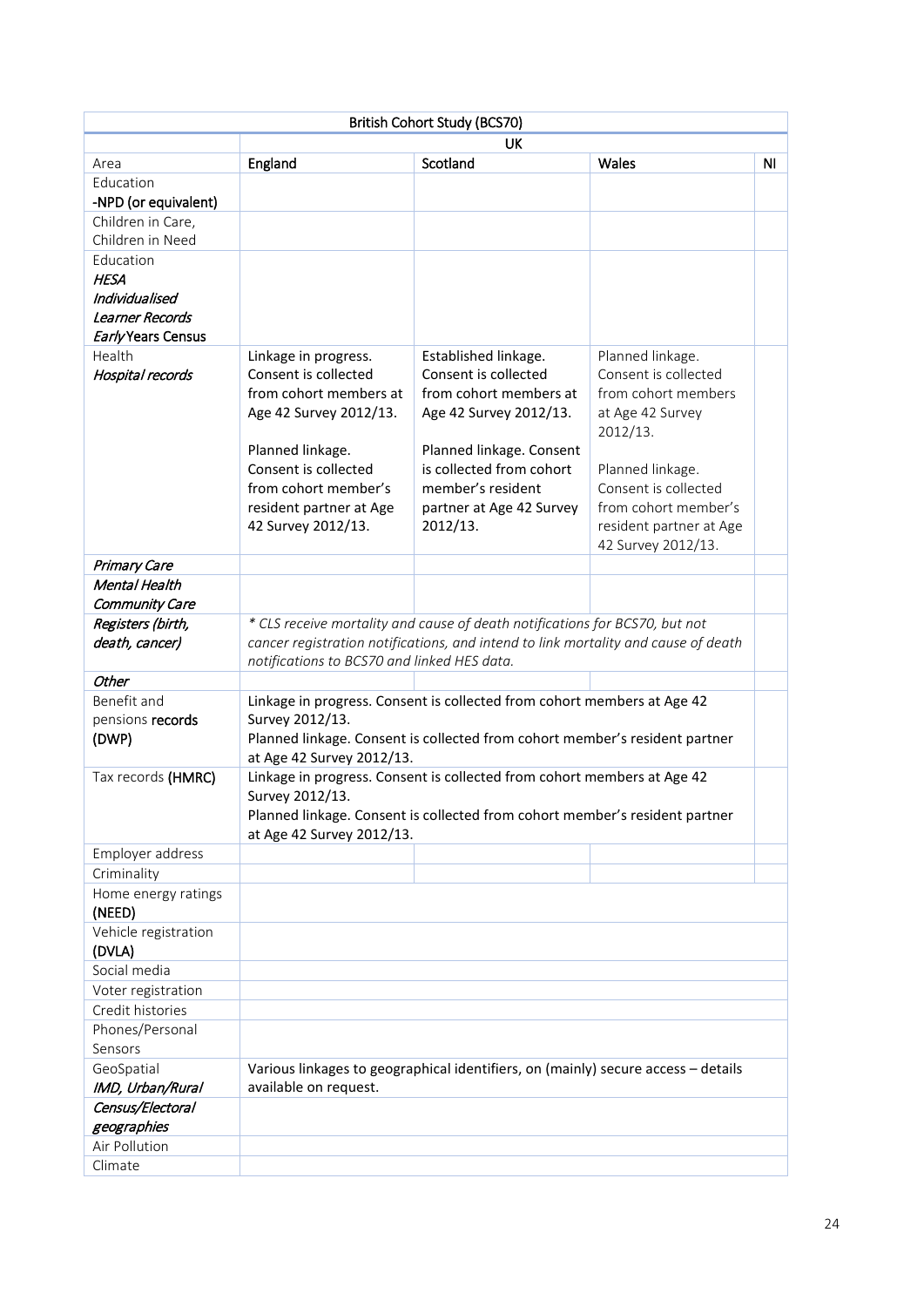| Green Space<br>◡ |  |
|------------------|--|
| Other.           |  |

| Hertfordshire Cohort Study |                                                                              |          |       |                |
|----------------------------|------------------------------------------------------------------------------|----------|-------|----------------|
|                            | <b>UK</b>                                                                    |          |       |                |
| Area                       | England                                                                      | Scotland | Wales | N <sub>1</sub> |
| Education                  |                                                                              |          |       |                |
| -NPD (or equivalent)       |                                                                              |          |       |                |
| Children in Care,          | $\overline{\phantom{a}}$                                                     |          |       |                |
| Children in Need           |                                                                              |          |       |                |
| Education                  | $\frac{1}{2}$                                                                |          |       |                |
| <b>HESA</b>                |                                                                              |          |       |                |
| Individualised             |                                                                              |          |       |                |
| Learner Records            |                                                                              |          |       |                |
| Early Years Census         |                                                                              |          |       |                |
| Health                     | Extract of HES data from 1998-2010 held for all                              |          |       |                |
| Hospital records           | 3000 participants. Application to extend data                                |          |       |                |
|                            | sharing agreement is being contested by NHS                                  |          |       |                |
|                            | Digital as consent held is no longer considered                              |          |       |                |
|                            | adequate                                                                     |          |       |                |
| Primary Care               | Consent is in place but not currently planned                                |          |       |                |
| Mental Health              |                                                                              |          |       |                |
| Community Care             |                                                                              |          |       |                |
| Registers (birth,          | All HCS participants flagged for continuous notification of death under      |          |       |                |
| death, cancer)             | MR278 (a wider study of mortality in 37000 people born in Hertfordshire      |          |       |                |
|                            | from 1911-1939). Section 251 cover is in place, but as with HES data, we are |          |       |                |
|                            | currently having problems with the data sharing agreement and have           |          |       |                |
|                            | received no follow-up since September 2016.                                  |          |       |                |
| <b>Other</b>               |                                                                              |          |       |                |
| Benefit and                | $\overline{a}$                                                               |          |       |                |
| pensions records<br>(DWP)  |                                                                              |          |       |                |
| Tax records (HMRC)         | $\frac{1}{2}$                                                                |          |       |                |
| Employer address           | $\frac{1}{2}$                                                                |          |       |                |
| Criminality                | $\overline{\phantom{0}}$                                                     |          |       |                |
| Home energy ratings        | $\frac{1}{2}$                                                                |          |       |                |
| (NEED)                     |                                                                              |          |       |                |
| Vehicle registration       | $\overline{\phantom{a}}$                                                     |          |       |                |
| (DVLA)                     |                                                                              |          |       |                |
| Social media               | $\frac{1}{2}$                                                                |          |       |                |
| Voter registration         | $\overline{\phantom{0}}$                                                     |          |       |                |
| Credit histories           |                                                                              |          |       |                |
| Phones/Personal            |                                                                              |          |       |                |
| Sensors                    |                                                                              |          |       |                |
| GeoSpatial                 | $\frac{1}{2}$                                                                |          |       |                |
| IMD, Urban/Rural           |                                                                              |          |       |                |
| Census/Electoral           | $\overline{\phantom{a}}$                                                     |          |       |                |
| geographies                |                                                                              |          |       |                |
| Air Pollution              | $\qquad \qquad -$                                                            |          |       |                |
| Climate                    | $\overline{\phantom{a}}$                                                     |          |       |                |
| Green Space                | $\overline{a}$                                                               |          |       |                |
| Other.                     | $\overline{a}$                                                               |          |       |                |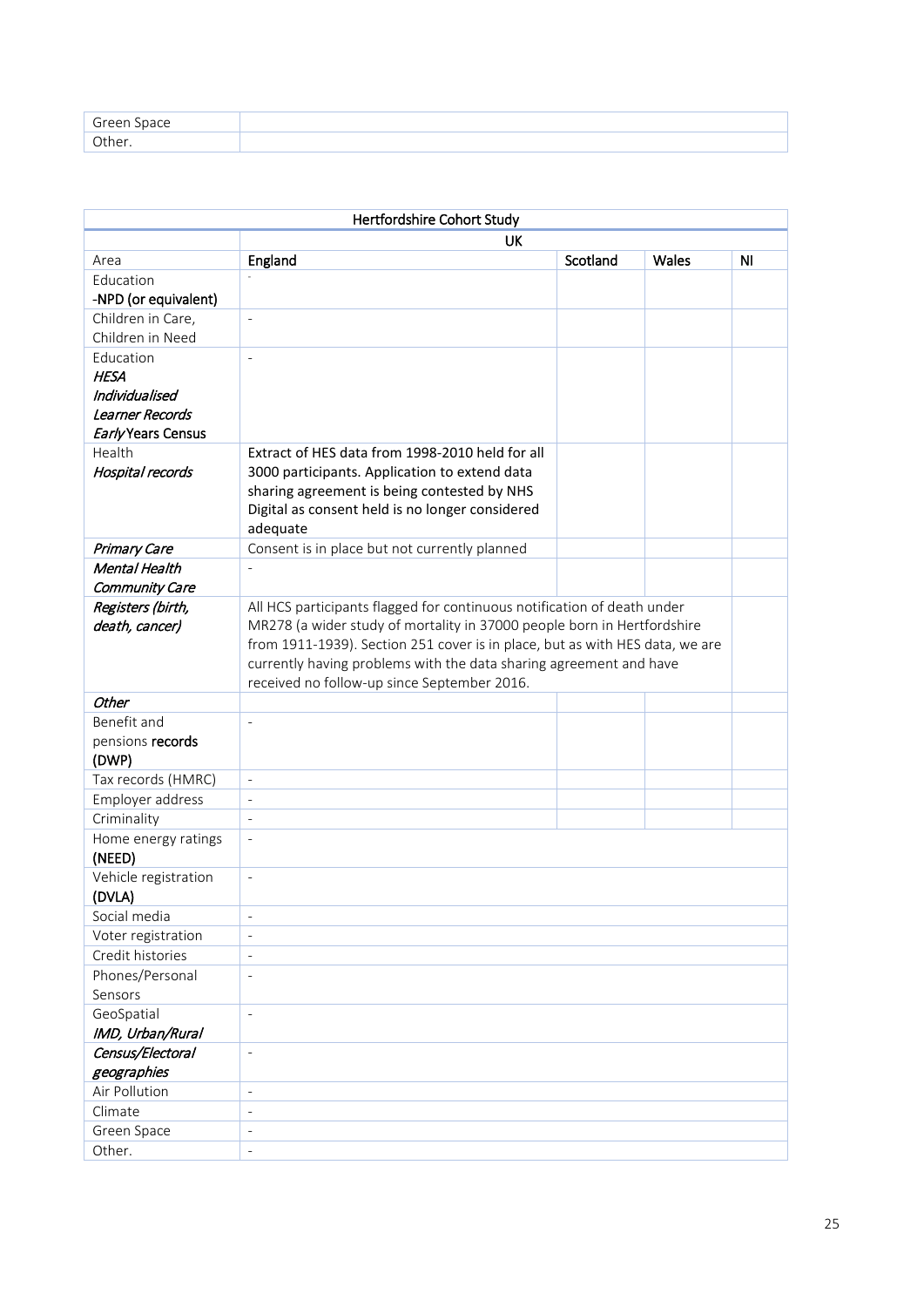| Millennium Cohort Study                                                             |                                                                                                                                                                                                                                                                                                                                                                                           |                                                                                                                                                                                                                                                                            |                                                                                                                                                                                                                                                                            |                                                                                                                                                                                                                                                                  |
|-------------------------------------------------------------------------------------|-------------------------------------------------------------------------------------------------------------------------------------------------------------------------------------------------------------------------------------------------------------------------------------------------------------------------------------------------------------------------------------------|----------------------------------------------------------------------------------------------------------------------------------------------------------------------------------------------------------------------------------------------------------------------------|----------------------------------------------------------------------------------------------------------------------------------------------------------------------------------------------------------------------------------------------------------------------------|------------------------------------------------------------------------------------------------------------------------------------------------------------------------------------------------------------------------------------------------------------------|
|                                                                                     | UK                                                                                                                                                                                                                                                                                                                                                                                        |                                                                                                                                                                                                                                                                            |                                                                                                                                                                                                                                                                            |                                                                                                                                                                                                                                                                  |
| Area                                                                                | England                                                                                                                                                                                                                                                                                                                                                                                   | Scotland                                                                                                                                                                                                                                                                   | Wales                                                                                                                                                                                                                                                                      | N <sub>1</sub>                                                                                                                                                                                                                                                   |
| Education<br>-NPD (or equivalent)                                                   | Established linkage<br>(pre-16 education)<br>based on parental<br>consent on behalf<br>of cohort member<br>at MCS4 (Age 7<br>Survey).<br>*In MCS3<br>consent was<br>collected for<br>accessing cohort<br>member school<br>records - (England<br>only) Planned<br>linkage<br>(Post-16<br>education).<br>Consent will be<br>collected from<br>cohort members<br>at MCS7 (Age 17<br>Survey). | Established<br>linkage (pre-16<br>education) based<br>on parental<br>consent on behalf<br>of cohort member<br>at MCS4 (Age 7<br>Survey).<br>Planned linkage<br>$(post-16)$<br>education).<br>Consent is<br>collected from<br>cohort members<br>at MCS7 (Age 17<br>Survey). | Established<br>linkage (pre-16<br>education) based<br>on parental<br>consent on behalf<br>of cohort member<br>at MCS4 (Age 7<br>Survey).<br>Planned linkage<br>$(post-16)$<br>education).<br>Consent is<br>collected from<br>cohort members<br>at MCS7 (Age 17<br>Survey). | Planned linkage<br>(pre-16 education)<br>based on parental<br>consent on behalf<br>of cohort member<br>at MCS4 (Age 7<br>Survey).<br>Planned linkage<br>$(post-16)$<br>education).<br>Consent is collected<br>from cohort<br>members at MCS7<br>(Age 17 Survey). |
| Children in Care,                                                                   |                                                                                                                                                                                                                                                                                                                                                                                           |                                                                                                                                                                                                                                                                            |                                                                                                                                                                                                                                                                            |                                                                                                                                                                                                                                                                  |
| Children in Need                                                                    |                                                                                                                                                                                                                                                                                                                                                                                           |                                                                                                                                                                                                                                                                            |                                                                                                                                                                                                                                                                            |                                                                                                                                                                                                                                                                  |
| Education<br><b>HESA</b><br>Individualised<br>Learner Records<br>Early Years Census | Planned linkage.                                                                                                                                                                                                                                                                                                                                                                          | Consent is collected from cohort members at MCS7 (Age 17 Survey).                                                                                                                                                                                                          |                                                                                                                                                                                                                                                                            |                                                                                                                                                                                                                                                                  |
| Health<br>Hospital records                                                          | <b>Established linkage</b><br>to hospital<br>episode of delivery<br>records.<br>Planned linkage.<br>Consent is<br>collected from<br>cohort members<br>at MCS7 (Age 17<br>Survey) (to<br>override parental<br>consent collected<br>at MCS4).                                                                                                                                               | Established<br>linkage to hospital<br>episode of<br>delivery records.<br>Established<br>linkage 0-14 years.<br>Pending onward<br>sharing<br>agreement.<br>Planned linkage:<br>consent is<br>collected from<br>cohort members<br>at MCS7 (Age 17<br>Survey).                | Established<br>linkage to hospital<br>episode of<br>delivery records.<br>Established<br>linkage 0-14 years.<br>Pending onward<br>sharing<br>agreement.<br>Planned linkage:<br>consent is<br>collected from<br>cohort members<br>at MCS7 (Age 17<br>Survey)                 | <b>Established linkage</b><br>to hospital episode<br>of delivery records.<br>Planned linkage.<br>Consent is collected<br>from cohort<br>members at MCS7<br>(Age 17 Survey)                                                                                       |
| Primary Care                                                                        |                                                                                                                                                                                                                                                                                                                                                                                           |                                                                                                                                                                                                                                                                            |                                                                                                                                                                                                                                                                            | Planned linkage. Consent is collected from cohort members at MCS7 (Age 17 Survey)                                                                                                                                                                                |
| Mental Health<br>Community Care                                                     | *Under<br>consideration<br>at present                                                                                                                                                                                                                                                                                                                                                     |                                                                                                                                                                                                                                                                            |                                                                                                                                                                                                                                                                            |                                                                                                                                                                                                                                                                  |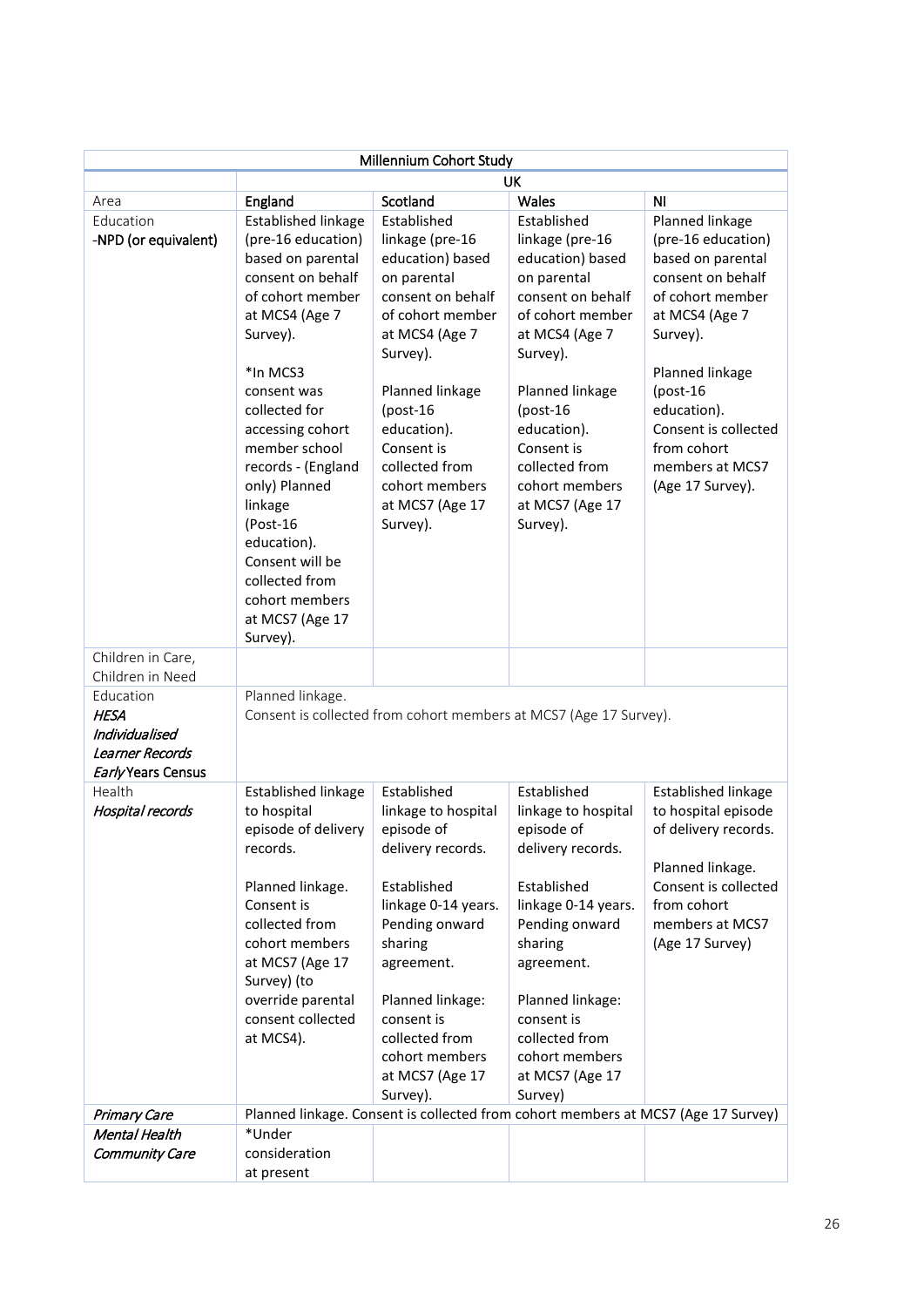| Registers (birth,<br>death, cancer) | * MCS receive regular updates/death notification from NHS prior fieldwork and<br>under Section 251 for the entire cohort. |  |  |
|-------------------------------------|---------------------------------------------------------------------------------------------------------------------------|--|--|
|                                     | *Consent was collected from mothers of cohort members at MCS1 to                                                          |  |  |
|                                     | access birth registration                                                                                                 |  |  |
| Other                               |                                                                                                                           |  |  |
| Benefit and                         | Planned linkage. Consent is collected from cohort members at MCS7 (Age 17                                                 |  |  |
| pensions records<br>(DWP)           | Survey).                                                                                                                  |  |  |
|                                     | Linkage in progress. Consent is collected from cohort members' main parent and<br>partner at MCS4 (and MCS5).             |  |  |
| Tax records (HMRC)                  | Planned linkage. Consent is collected from cohort members at MCS7 (Age 17 Survey).                                        |  |  |
|                                     | Linkage in progress. Consent is collected from cohort members' main parent and<br>partner at MCS4 (and MCS5).             |  |  |
| Employer address                    |                                                                                                                           |  |  |
| Criminality                         | Planned linkage. Consent is collected from cohort members at MCS7 (Age 17<br>Survey).                                     |  |  |
| Home energy ratings<br>(NEED)       |                                                                                                                           |  |  |
| Vehicle registration                |                                                                                                                           |  |  |
| (DVLA)                              |                                                                                                                           |  |  |
| Social media                        |                                                                                                                           |  |  |
| Voter registration                  |                                                                                                                           |  |  |
| Credit histories                    |                                                                                                                           |  |  |
| Phones/Personal                     |                                                                                                                           |  |  |
| Sensors                             |                                                                                                                           |  |  |
| GeoSpatial                          | Various linkages to geographical identifiers, on (mainly) secure access - details                                         |  |  |
| IMD, Urban/Rural                    | available on request.                                                                                                     |  |  |
| Census/Electoral                    |                                                                                                                           |  |  |
| geographies                         |                                                                                                                           |  |  |
| Air Pollution                       | Ongoing work on linkages to MEDix air pollution deciles.                                                                  |  |  |
| Climate                             |                                                                                                                           |  |  |
| Green Space                         | Existing linkage to green space deciles (sweeps 1-5) at LSOA (England) and ward (UK)<br>levels.                           |  |  |
| Other.                              |                                                                                                                           |  |  |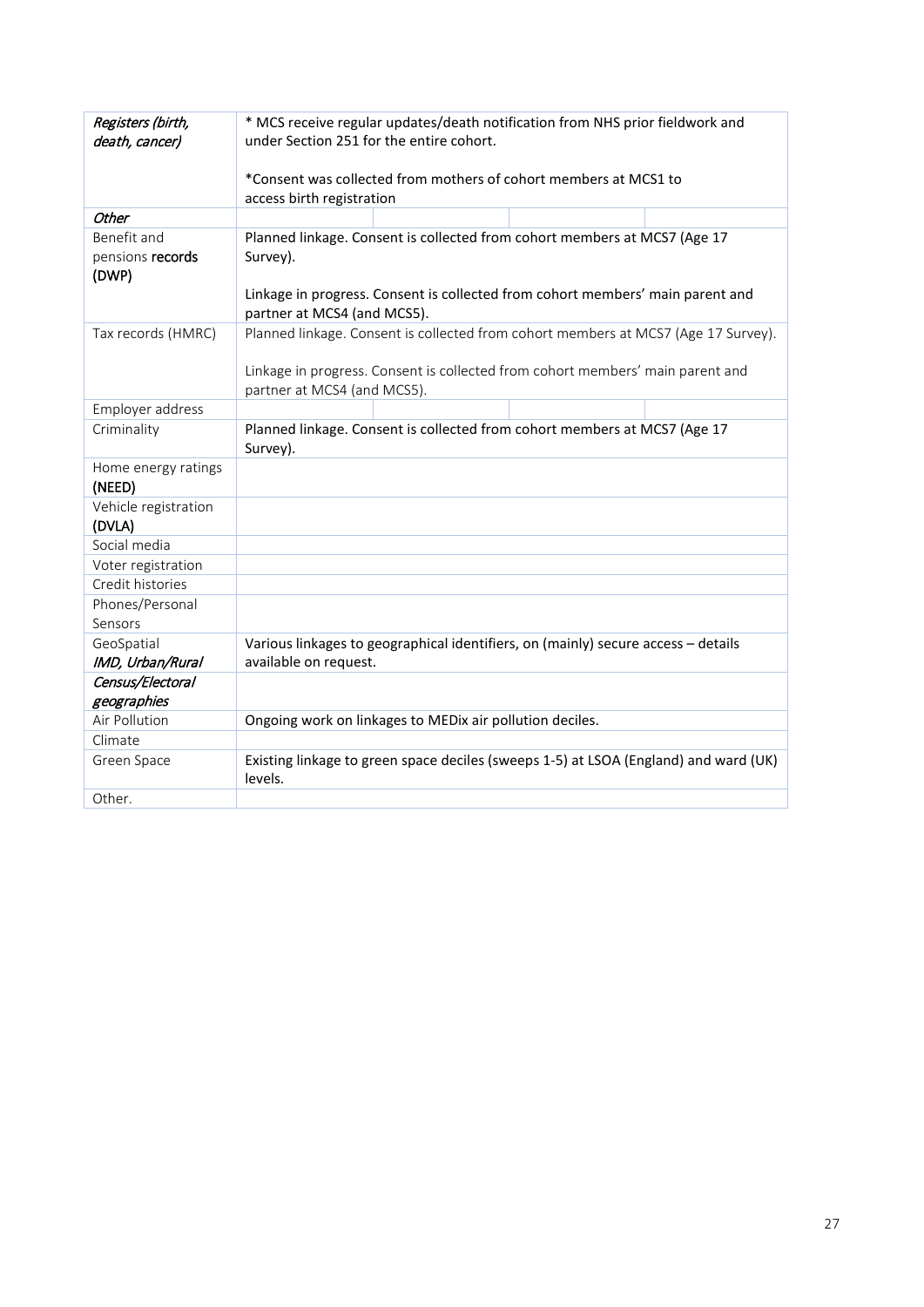| MRC National Survey of Health and Development |                                                              |                                                                               |       |    |
|-----------------------------------------------|--------------------------------------------------------------|-------------------------------------------------------------------------------|-------|----|
|                                               |                                                              | UK                                                                            |       |    |
| Area                                          | England                                                      | Scotland                                                                      | Wales | NI |
| Education                                     | No active plans.                                             |                                                                               |       |    |
| -NPD (or equivalent)                          |                                                              |                                                                               |       |    |
| Children in Care,                             | No active plans.                                             |                                                                               |       |    |
| Children in Need                              |                                                              |                                                                               |       |    |
| Education                                     | No active plans.                                             |                                                                               |       |    |
| <b>HESA</b>                                   |                                                              |                                                                               |       |    |
| Individualised                                |                                                              |                                                                               |       |    |
| Learner Records<br>Early Years Census         |                                                              |                                                                               |       |    |
| Health                                        | Application approved.                                        | Application under                                                             |       |    |
| Hospital records                              |                                                              | consideration.                                                                |       |    |
| Primary Care                                  | Plans in development.                                        |                                                                               |       |    |
| Mental Health                                 | Planned for the future.                                      |                                                                               |       |    |
| Community Care                                |                                                              |                                                                               |       |    |
| Registers (birth,                             | Historically, had these on all                               | Historically, had these on all                                                |       |    |
| death, cancer)                                | participants.                                                | participants.                                                                 |       |    |
|                                               | Application approved.                                        | Application under                                                             |       |    |
|                                               |                                                              | consideration.                                                                |       |    |
| <b>Other</b>                                  | Women linked to mammogram images.                            |                                                                               |       |    |
| Benefit and                                   | No active plans.                                             |                                                                               |       |    |
| pensions records<br>(DWP)                     |                                                              |                                                                               |       |    |
| Tax records (HMRC)                            | No active plans.                                             |                                                                               |       |    |
| Employer address                              | No active plans.                                             |                                                                               |       |    |
| Criminality                                   | No active plans.                                             |                                                                               |       |    |
| Home energy ratings<br>(NEED)                 | No active plans.                                             |                                                                               |       |    |
| Vehicle registration                          | No active plans.                                             |                                                                               |       |    |
| (DVLA)                                        |                                                              |                                                                               |       |    |
| Social media                                  | No active plans.                                             |                                                                               |       |    |
| Voter registration                            | No active plans.                                             |                                                                               |       |    |
| Credit histories                              | No active plans.                                             |                                                                               |       |    |
| Phones/Personal                               | Planned for the future.                                      |                                                                               |       |    |
| Sensors                                       |                                                              |                                                                               |       |    |
| GeoSpatial<br>IMD, Urban/Rural                | Links established for all participants with valid postcodes. |                                                                               |       |    |
| Census/Electoral                              | Links established for all participants with valid postcodes. |                                                                               |       |    |
| geographies                                   |                                                              |                                                                               |       |    |
| Air Pollution                                 |                                                              | Linking to PMx and NOx modelled air pollution, with historical studies linked |       |    |
|                                               | to 'black smoke' and SO.                                     |                                                                               |       |    |
| Climate                                       | No active plans.                                             |                                                                               |       |    |
| Green Space                                   | Planned for the future.                                      |                                                                               |       |    |
| Other.                                        |                                                              |                                                                               |       |    |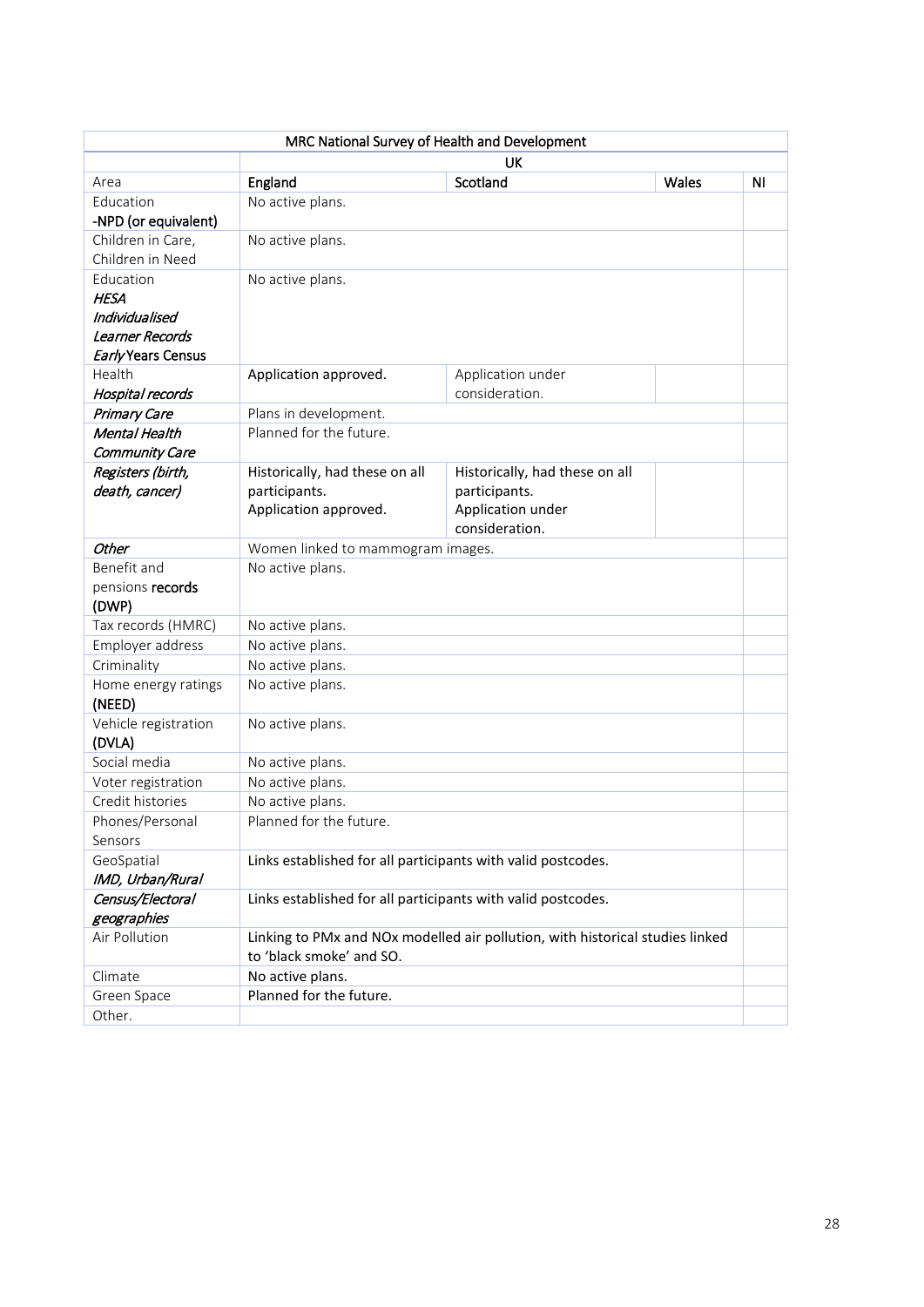| National Child Development Study (NCDS)                                             |                                                                                                                                                                                                            |                                                                                                                                                                                                         |                                                                                                                                                                                       |                |
|-------------------------------------------------------------------------------------|------------------------------------------------------------------------------------------------------------------------------------------------------------------------------------------------------------|---------------------------------------------------------------------------------------------------------------------------------------------------------------------------------------------------------|---------------------------------------------------------------------------------------------------------------------------------------------------------------------------------------|----------------|
|                                                                                     |                                                                                                                                                                                                            | UK                                                                                                                                                                                                      |                                                                                                                                                                                       |                |
| Area                                                                                | England                                                                                                                                                                                                    | Scotland                                                                                                                                                                                                | Wales                                                                                                                                                                                 | N <sub>1</sub> |
| Education                                                                           |                                                                                                                                                                                                            |                                                                                                                                                                                                         |                                                                                                                                                                                       |                |
| -NPD (or equivalent)                                                                |                                                                                                                                                                                                            |                                                                                                                                                                                                         |                                                                                                                                                                                       |                |
| Children in Care,                                                                   |                                                                                                                                                                                                            |                                                                                                                                                                                                         |                                                                                                                                                                                       |                |
| Children in Need                                                                    |                                                                                                                                                                                                            |                                                                                                                                                                                                         |                                                                                                                                                                                       |                |
| Education<br><b>HESA</b><br>Individualised<br>Learner Records<br>Early Years Census |                                                                                                                                                                                                            |                                                                                                                                                                                                         |                                                                                                                                                                                       |                |
| Health                                                                              | Linkage in progress.                                                                                                                                                                                       | Established linkage.                                                                                                                                                                                    | Planned linkage.                                                                                                                                                                      |                |
| Hospital records                                                                    | Consent is collected<br>from cohort members at<br>Age 50 Survey<br>2008/2009.<br>Planned linkage. Consent<br>is collected from cohort<br>members' resident<br>partner at Age 50 Survey<br>2008/2009.       | Consent is collected<br>from cohort<br>members at Age 50<br>Survey 2008/2009.<br>Planned linkage.<br>Consent is collected<br>from cohort<br>members' resident<br>partner at Age 50<br>Survey 2008/2009. | Consent is collected<br>from cohort<br>members at Age 50<br>Survey 2008/2009.<br>Planned linkage.<br>Consent is<br>collected from<br>cohort members at<br>Age 50 Survey<br>2008/2009. |                |
| Primary Care                                                                        |                                                                                                                                                                                                            |                                                                                                                                                                                                         |                                                                                                                                                                                       |                |
| Mental Health                                                                       |                                                                                                                                                                                                            |                                                                                                                                                                                                         |                                                                                                                                                                                       |                |
| Community Care                                                                      |                                                                                                                                                                                                            |                                                                                                                                                                                                         |                                                                                                                                                                                       |                |
| Registers (birth,                                                                   | * CLS receive mortality and cause of death notifications for NCDS, but not                                                                                                                                 |                                                                                                                                                                                                         |                                                                                                                                                                                       |                |
| death, cancer)                                                                      | cancer registration notifications, and intend to link mortality and cause of<br>death notifications to NCDS and linked HES data.                                                                           |                                                                                                                                                                                                         |                                                                                                                                                                                       |                |
| Other                                                                               |                                                                                                                                                                                                            |                                                                                                                                                                                                         |                                                                                                                                                                                       |                |
| Benefit and<br>pensions records<br>(DWP)                                            | Linkage in progress. Consent is collected from cohort members at Age 50<br>Survey 2008/2009.<br>Planned linkage. Consent is collected from cohort member's resident<br>partner at Age 50 Survey 2008/2009. |                                                                                                                                                                                                         |                                                                                                                                                                                       |                |
| Tax records (HMRC)                                                                  | Linkage in progress. Consent is collected from cohort members at Age 50<br>Survey 2008/2009.                                                                                                               |                                                                                                                                                                                                         |                                                                                                                                                                                       |                |
|                                                                                     | Planned linkage. Consent is collected from cohort member's resident<br>partner at Age 50 Survey 2008/2009.                                                                                                 |                                                                                                                                                                                                         |                                                                                                                                                                                       |                |
| Employer address                                                                    |                                                                                                                                                                                                            |                                                                                                                                                                                                         |                                                                                                                                                                                       |                |
| Criminality                                                                         |                                                                                                                                                                                                            |                                                                                                                                                                                                         |                                                                                                                                                                                       |                |
| Home energy ratings<br>(NEED)                                                       |                                                                                                                                                                                                            |                                                                                                                                                                                                         |                                                                                                                                                                                       |                |
| Vehicle registration<br>(DVLA)                                                      |                                                                                                                                                                                                            |                                                                                                                                                                                                         |                                                                                                                                                                                       |                |
| Social media                                                                        |                                                                                                                                                                                                            |                                                                                                                                                                                                         |                                                                                                                                                                                       |                |
| Voter registration                                                                  |                                                                                                                                                                                                            |                                                                                                                                                                                                         |                                                                                                                                                                                       |                |
| Credit histories                                                                    |                                                                                                                                                                                                            |                                                                                                                                                                                                         |                                                                                                                                                                                       |                |
| Phones/Personal<br>Sensors                                                          |                                                                                                                                                                                                            |                                                                                                                                                                                                         |                                                                                                                                                                                       |                |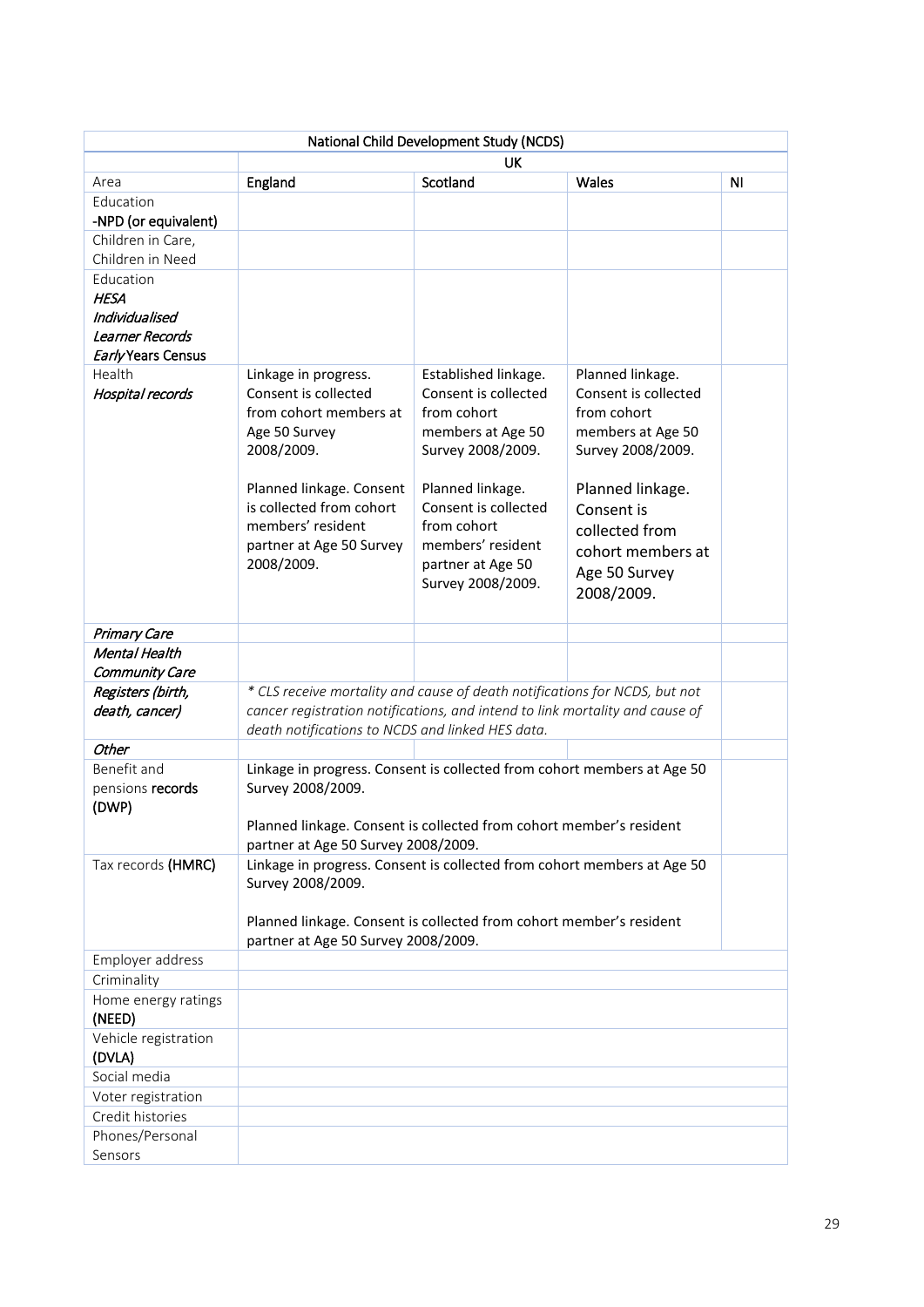| GeoSpatial<br>IMD, Urban/Rural | Various linkages to geographical identifiers, on (mainly) secure access - details<br>available on request |
|--------------------------------|-----------------------------------------------------------------------------------------------------------|
| Census/Electoral               |                                                                                                           |
| geographies                    |                                                                                                           |
| Air Pollution                  |                                                                                                           |
| Climate                        |                                                                                                           |
| Green Space                    |                                                                                                           |
| Other.                         |                                                                                                           |
|                                |                                                                                                           |

|                      | Southampton Women's Study                              |          |       |                |
|----------------------|--------------------------------------------------------|----------|-------|----------------|
|                      | UK                                                     |          |       |                |
| Area                 | England                                                | Scotland | Wales | N <sub>1</sub> |
| Education            |                                                        |          |       |                |
| -NPD (or equivalent) |                                                        |          |       |                |
| Children in Care,    |                                                        |          |       |                |
| Children in Need     |                                                        |          |       |                |
| Education            | Consent to obtain education data from the local        |          |       |                |
| <b>HESA</b>          | authority but not obtained yet as waiting for GCSE     |          |       |                |
| Individualised       | results                                                |          |       |                |
| Learner Records      |                                                        |          |       |                |
| Early Years Census   |                                                        |          |       |                |
| Health               | Plans to obtain consent at age 17 to cover adult       |          |       |                |
| Hospital records     | linkage of the offspring to health records             |          |       |                |
| Primary Care         | As above                                               |          |       |                |
| Mental Health        | Possibly as above                                      |          |       |                |
| Community Care       |                                                        |          |       |                |
| Registers (birth,    | Possibly as above                                      |          |       |                |
| death, cancer)       |                                                        |          |       |                |
| Other                | Consent for child health to provide contact details    |          |       |                |
|                      | and this has been used on occasions                    |          |       |                |
| Benefit and          |                                                        |          |       |                |
| pensions records     |                                                        |          |       |                |
| (DWP)                |                                                        |          |       |                |
| Tax records (HMRC)   |                                                        |          |       |                |
| Employer address     |                                                        |          |       |                |
| Criminality          |                                                        |          |       |                |
| Home energy ratings  |                                                        |          |       |                |
| (NEED)               |                                                        |          |       |                |
|                      |                                                        |          |       |                |
| Vehicle registration |                                                        |          |       |                |
| (DVLA)               |                                                        |          |       |                |
| Social media         |                                                        |          |       |                |
| Voter registration   |                                                        |          |       |                |
| Credit histories     |                                                        |          |       |                |
| Phones/Personal      |                                                        |          |       |                |
| Sensors              |                                                        |          |       |                |
| GeoSpatial           | IMD data obtained for different subgroups of the study |          |       |                |
| IMD, Urban/Rural     |                                                        |          |       |                |
| Census/Electoral     |                                                        |          |       |                |
| geographies          |                                                        |          |       |                |
| Air Pollution        |                                                        |          |       |                |
| Climate              |                                                        |          |       |                |
| Green Space          |                                                        |          |       |                |
| Other.               |                                                        |          |       |                |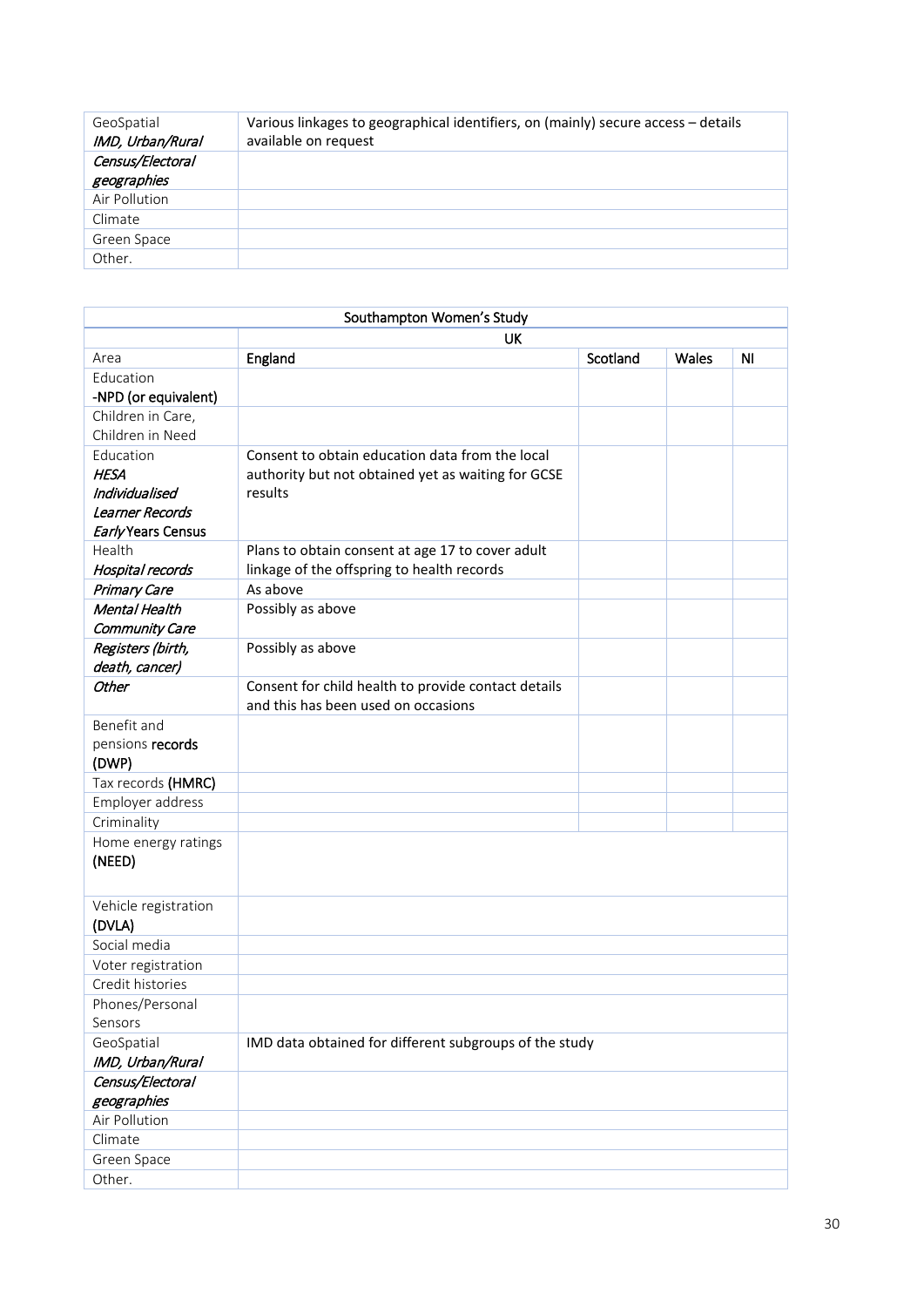|                                                                                     |                                                                                   | <b>Understanding Society</b>                                                                                                            |                                                      |                 |  |  |  |
|-------------------------------------------------------------------------------------|-----------------------------------------------------------------------------------|-----------------------------------------------------------------------------------------------------------------------------------------|------------------------------------------------------|-----------------|--|--|--|
|                                                                                     |                                                                                   | UK                                                                                                                                      |                                                      |                 |  |  |  |
| Area                                                                                | England                                                                           | Scotland                                                                                                                                | Wales                                                | N <sub>l</sub>  |  |  |  |
| Education<br>-NPD (or equivalent)                                                   | Data available for<br>users in UKDS Secure<br>lab from w1 consents;<br>w4 consent | Consents collected,<br>Linkage and sharing<br>contract signed, (for<br>UKDS Secure lab), 3rd<br>part matching process<br>being prepared | Consents collected,<br>Agreement being<br>negotiated |                 |  |  |  |
| Education<br><b>HESA</b><br>Individualised<br>Learner Records<br>Early Years Census | Consents in field                                                                 | Consents in field                                                                                                                       | Consents in field                                    | Not started     |  |  |  |
| Health<br>Hospital records                                                          | Consents collected,<br><b>Stalled linkage</b><br>application                      | Consents collected,<br>Linkage and sharing<br>contract signed (for<br>UKDS Secure lab), 3rd<br>part matching process<br>being prepared  | Consents collected,<br>Agreement being<br>negotiated |                 |  |  |  |
| Benefit and<br>pensions records<br>(DWP)                                            |                                                                                   | Consents collected, agreement with DWP to be signed off                                                                                 |                                                      |                 |  |  |  |
| Home energy ratings<br>(NEED)                                                       | Consents in field                                                                 |                                                                                                                                         |                                                      |                 |  |  |  |
| Tax records (HMRC)                                                                  | project                                                                           | Consents collected, agreement negotiation in queue behind CLOSER                                                                        |                                                      |                 |  |  |  |
| Vehicle registration<br>(DVLA)                                                      |                                                                                   | Consents collected, agreement with DfT to be signed off                                                                                 |                                                      |                 |  |  |  |
| Social media                                                                        | Consents in field, IP only                                                        |                                                                                                                                         |                                                      |                 |  |  |  |
| Employer address                                                                    | Consents in field, IP only                                                        |                                                                                                                                         |                                                      | NI not in<br>᠊ᠯ |  |  |  |
| Voter registration                                                                  | Consents in field, IP only                                                        |                                                                                                                                         |                                                      |                 |  |  |  |
| Credit histories                                                                    |                                                                                   | Consents collected in IP; agreement waiting to be signed                                                                                |                                                      |                 |  |  |  |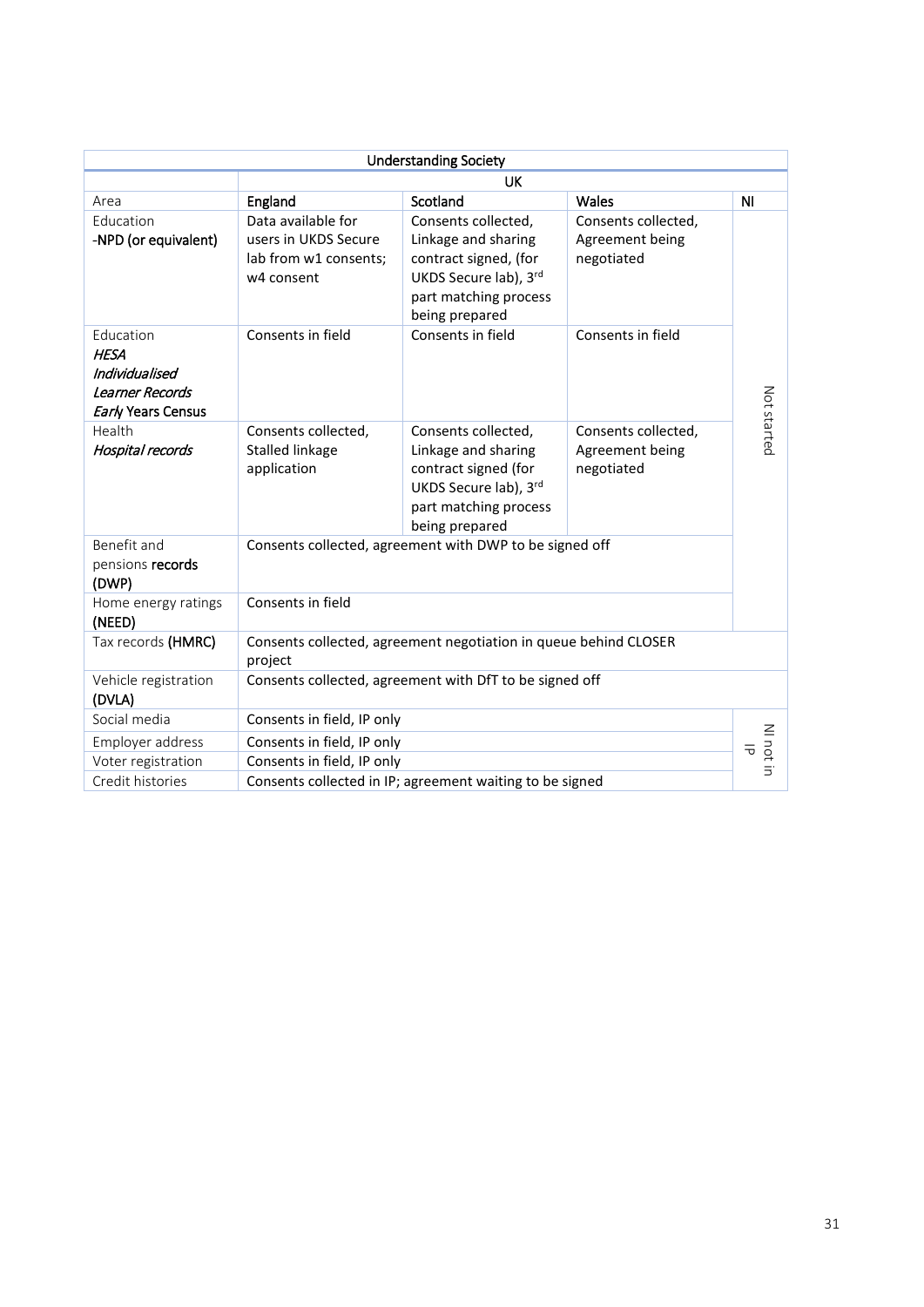# Annex E: Summary of data harmonisation in CLOSER studies R French, CLOSER, October 2017

<https://www.closer.ac.uk/about/areas-work/data-harmonisation/> (October 2017)

# Existing harmonisation

<span id="page-31-0"></span>

| Work            | Title                                                                                                          | Studies involved                                                  |                             | Topics/measures                                                                                                          | Deposit                                                                     | <b>Stage</b> |
|-----------------|----------------------------------------------------------------------------------------------------------------|-------------------------------------------------------------------|-----------------------------|--------------------------------------------------------------------------------------------------------------------------|-----------------------------------------------------------------------------|--------------|
| Package #       |                                                                                                                |                                                                   |                             |                                                                                                                          |                                                                             |              |
| WP1             | Harmonisation of measures of body<br>size and body composition                                                 | <b>1946 NSHD</b><br><b>1958 NCDS</b><br>1970 BCS                  | <b>ALSPAC</b><br><b>MCS</b> | Obesity<br>BMI<br>Height / Weight                                                                                        | https://discover.ukda<br>taservice.ac.uk/series<br>$\frac{7}{2}$ sn=2000111 | Completed    |
| WP <sub>2</sub> | Harmonisation of socio-economic<br>status and qualifications                                                   | <b>1946 NSHD</b><br><b>1958 NCDS</b><br>1970 BCS                  | <b>ALSPAC</b><br><b>MCS</b> | Childhood and Adulthood:<br>Education<br>Social Class<br>Income                                                          | Awaiting deposit                                                            | Completed    |
| WP4             | Harmonising measures of senses<br>and behaviours                                                               | <b>1946 NSHD</b><br><b>1958 NCDS</b><br>1970 BCS<br><b>ALSPAC</b> |                             | Visual Health<br>Social Inequalities                                                                                     | Awaiting deposit                                                            | Completed    |
| WP9             | Prospective associations between<br>childhood environment and adult<br>mental wellbeing                        | <b>1946 NSHD</b><br><b>1958 NCDS</b><br>1970 BCS                  |                             | Child rearing<br>Parental interest in education<br>Parental divorce<br>Parental health<br>Parent and child relationships | Awaiting deposit                                                            | Completed    |
| <b>WP13</b>     | Overcrowding and health:<br>Methodological innovation for<br>socioeconomic measures in<br>longitudinal studies | <b>1958 NCDS</b><br>1970 BCS<br><b>Understanding Society</b>      |                             | Overcrowding<br>Income<br>Tenure<br>Good health<br>Life satisfaction<br>Persons per room<br>Bedroom standard             | Awaiting deposit                                                            | Completed    |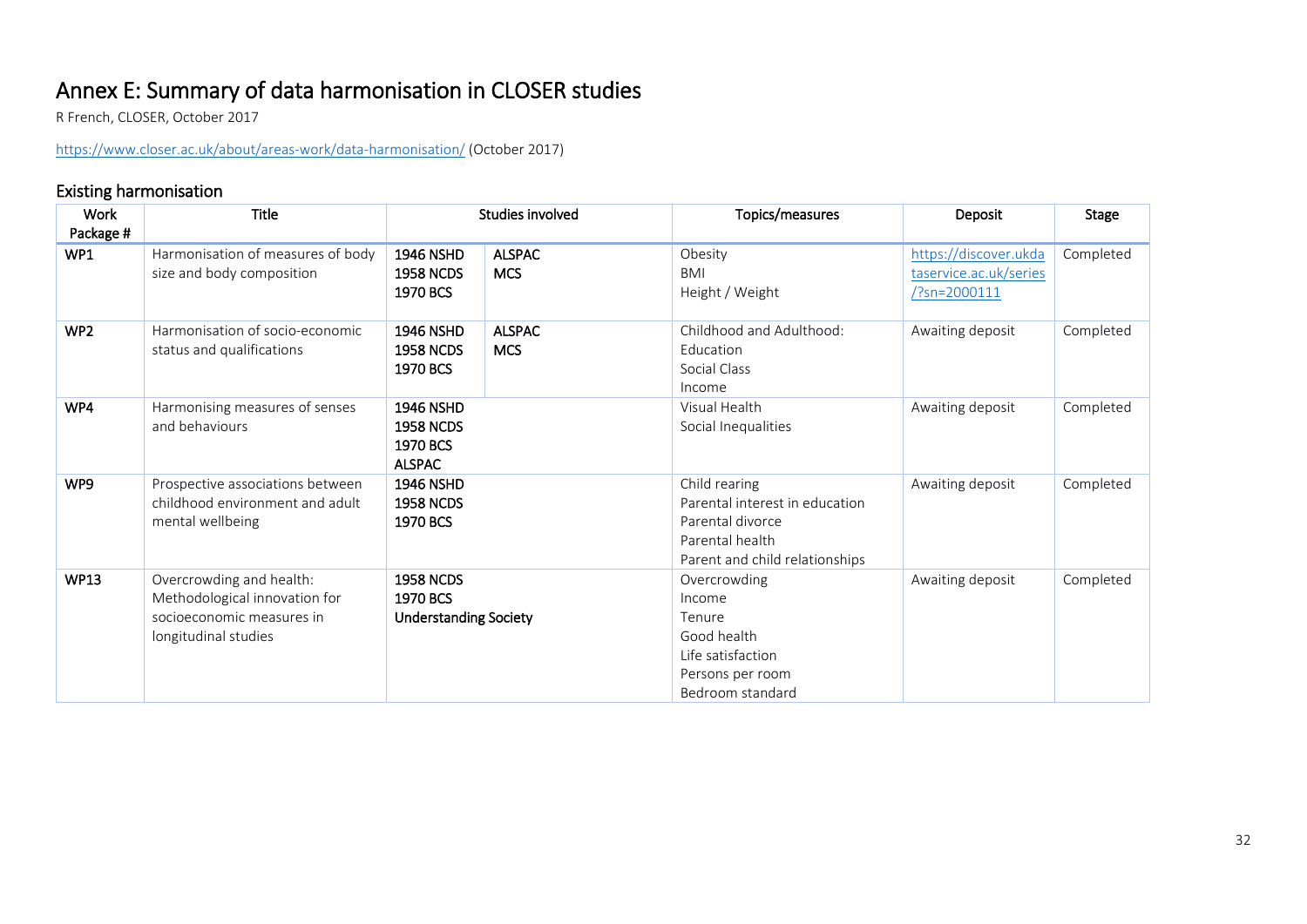# Future harmonisation - Extension work packages (2018-19)

| Work        | <b>Title</b>                                            | Studies involved             |                              | <b>Topic</b>             | Completion |
|-------------|---------------------------------------------------------|------------------------------|------------------------------|--------------------------|------------|
| Package #   |                                                         |                              |                              |                          | date       |
| <b>WP15</b> | Socioeconomic differentials in physical activity by age | <b>1946 NSHD</b>             | <b>ALSPAC</b>                | Physical activity        | April 2019 |
|             | and cohort: enhancing the CLOSER cohort                 | <b>1958 NCDS</b>             | <b>MCS</b>                   | Sedentary behaviour      |            |
|             | resource to inform research, policy and practice        | 1970 BCS                     | <b>Understanding Society</b> | Socio-economic position  |            |
| <b>WP16</b> | Maximising the take up of mental health measures        | <b>HCS</b>                   | <b>TEDS</b>                  | Mental health and        | April 2019 |
|             | from UK cohorts and longitudinal studies                | <b>1946 NSHD</b>             | <b>ELSA</b>                  | wellbeing measures       |            |
|             |                                                         | <b>1958 NCDS</b>             | Born in Bradford             |                          |            |
|             |                                                         | 1970 BCS                     | Whitehall II                 |                          |            |
|             |                                                         | <b>SWS</b>                   | <b>UK Biobank</b>            |                          |            |
|             |                                                         | <b>ALSPAC</b>                | E-Risk Longitudinal Twin     |                          |            |
|             |                                                         | <b>MCS</b>                   | Study                        |                          |            |
|             |                                                         | <b>Understanding Society</b> |                              |                          |            |
| <b>WP17</b> | Scoping existing dietary data available in CLOSER to    | <b>HCS</b>                   | <b>ALSPAC</b>                | Dietary intake           | April 2019 |
|             | support cross-cohort research questions                 | <b>1946 NSHD</b>             | <b>MCS</b>                   | information e.g.         |            |
|             |                                                         | <b>1958 NCDS</b>             | <b>Understanding Society</b> | food frequency           |            |
|             |                                                         | 1970 BCS                     | <b>TILDA</b>                 | questionnaires           |            |
|             |                                                         | SWS                          |                              | diet diaries             |            |
| <b>WP18</b> | The creation of a life course methylome through data    | <b>1958 NCDS</b>             |                              | DNA methylation          | April 2019 |
|             | harmonization in CLOSER studies                         | 1970 BCS                     |                              | samples                  |            |
|             |                                                         | <b>SABRE</b>                 |                              |                          |            |
|             |                                                         | Lothian Birth Cohort         |                              |                          |            |
|             |                                                         | <b>TwinsUK</b>               |                              |                          |            |
| <b>WP19</b> | Assessment and harmonisation of cognitive measures      | <b>1946 NSHD</b>             |                              | Cognitive Measures, e.g. | April 2019 |
|             | in British birth cohorts                                | <b>1958 NCDS</b>             |                              | Reading Tests            |            |
|             |                                                         | 1970 BCS                     |                              | Reading comprehension    |            |
|             |                                                         | <b>ALSPAC</b>                |                              | Vocabulary               |            |
|             |                                                         | <b>MCS</b>                   |                              | Number Skills            |            |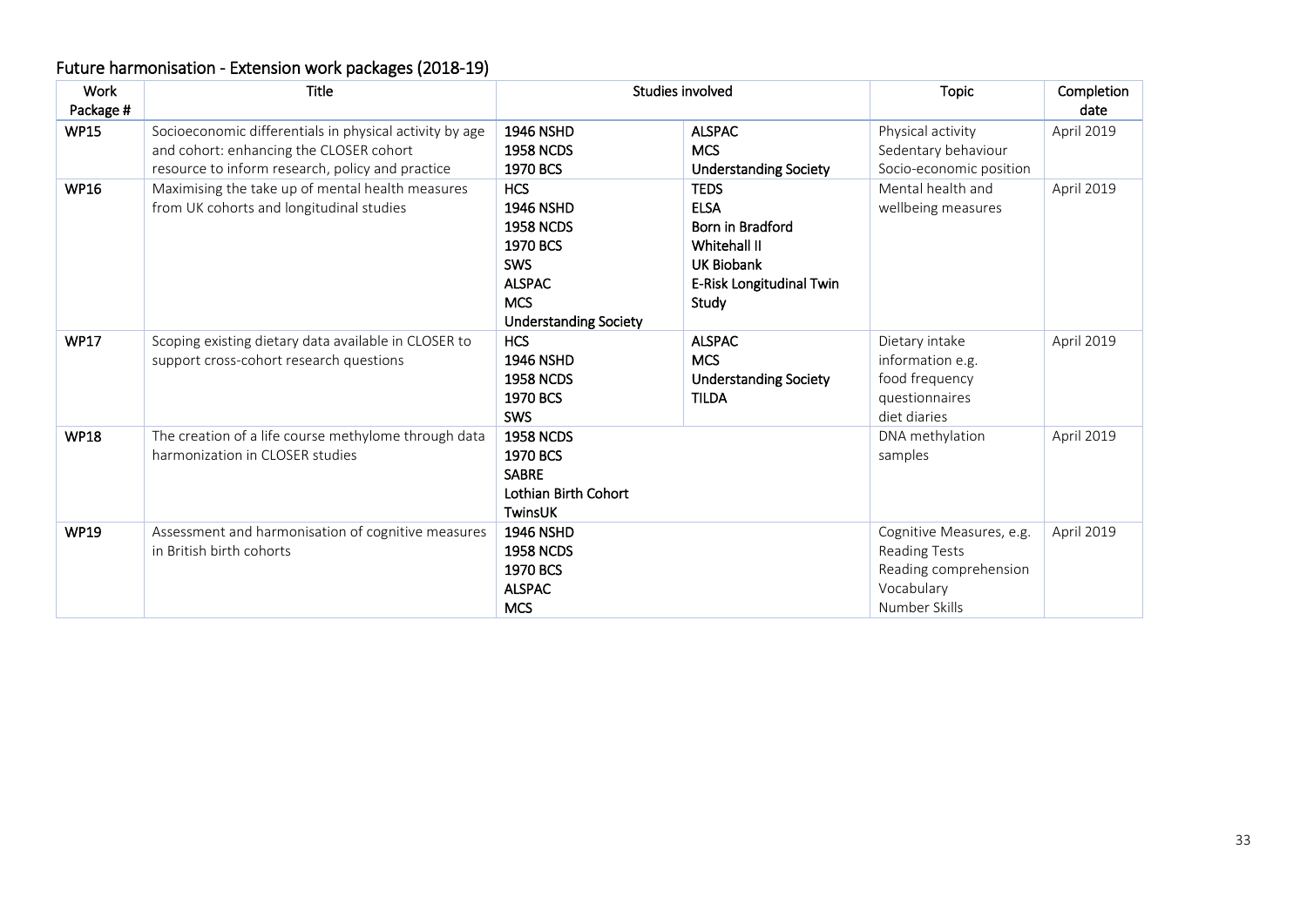# <span id="page-33-0"></span>Annex F: The Representativeness of the CLS cohorts and Understanding **Society**<br>ESRC Office, December 2018

This Annex contains information on the representativeness of the cohorts held at the Centre for Longitudinal Studies (CLS) and the household panel study, Understanding Society. The CLS cohorts include:

- National Child Development Study (NCDS) 1958 birth cohort
- British Cohort Study (BCS70) 1970 birth cohort
- Next Steps (previously known as Longitudinal Study of Young People in England)
- Millennium Cohort Study (MCS) 2000 birth cohort

A selection of characteristics of participants in each study have been investigated and compared against the UK population.

# Annex Contents

# <span id="page-33-1"></span>Information on Methods

1

The population comparison figures used in this annex reflect the coverage of the study sample where possible. For example, in some of tables the population comparison figures for NCDS cover people in the population aged 55-59 living in England, Wales and Scotland (not Northern Ireland). This means these comparison figures broadly reflect the sample of the population the NCDS is able and intended to represent as a birth cohort of individuals born in 1958 in England, Wales and Scotland.<sup>[2](#page-33-2)</sup>

Demographic figures from each study were based on the most recent sweep of data collection.[3](#page-33-3) Details of each study's sample and sweep are shown in Table 1; population comparisons have been matched as closely to these characteristics

<span id="page-33-2"></span><sup>&</sup>lt;sup>2</sup> A point to note is that the population figures contain all non GB-born immigrants while the NCDS samples, by design, include only non-GB born immigrants who were traced through schools and joined the survey during the childhood sweeps (up to age 16). However in other tables it has been possible to include population-wide, rather than age-specific population demographics, and in these the comparability between the birth cohort samples and these population figures is much reduced.

<span id="page-33-3"></span><sup>&</sup>lt;sup>3</sup> It is important to note that figures from CLS for NCDS and BCS70 are not adjusted for attrition/other forms of missing data, whereas figures from Next Steps and MCS are (in some tables) adjusted ("weighted") for the complex design of the surveys as well as attrition/unit non response. Simple corrections – through weighting or multiple imputation are also possible for NCDS and BCS70, but were not requested for the purposes of this Annex, which have been shown to align these characteristics to their relevant population totals. The CLS 'missing data strategy' describes these corrections and how they restore their samples to representativeness. See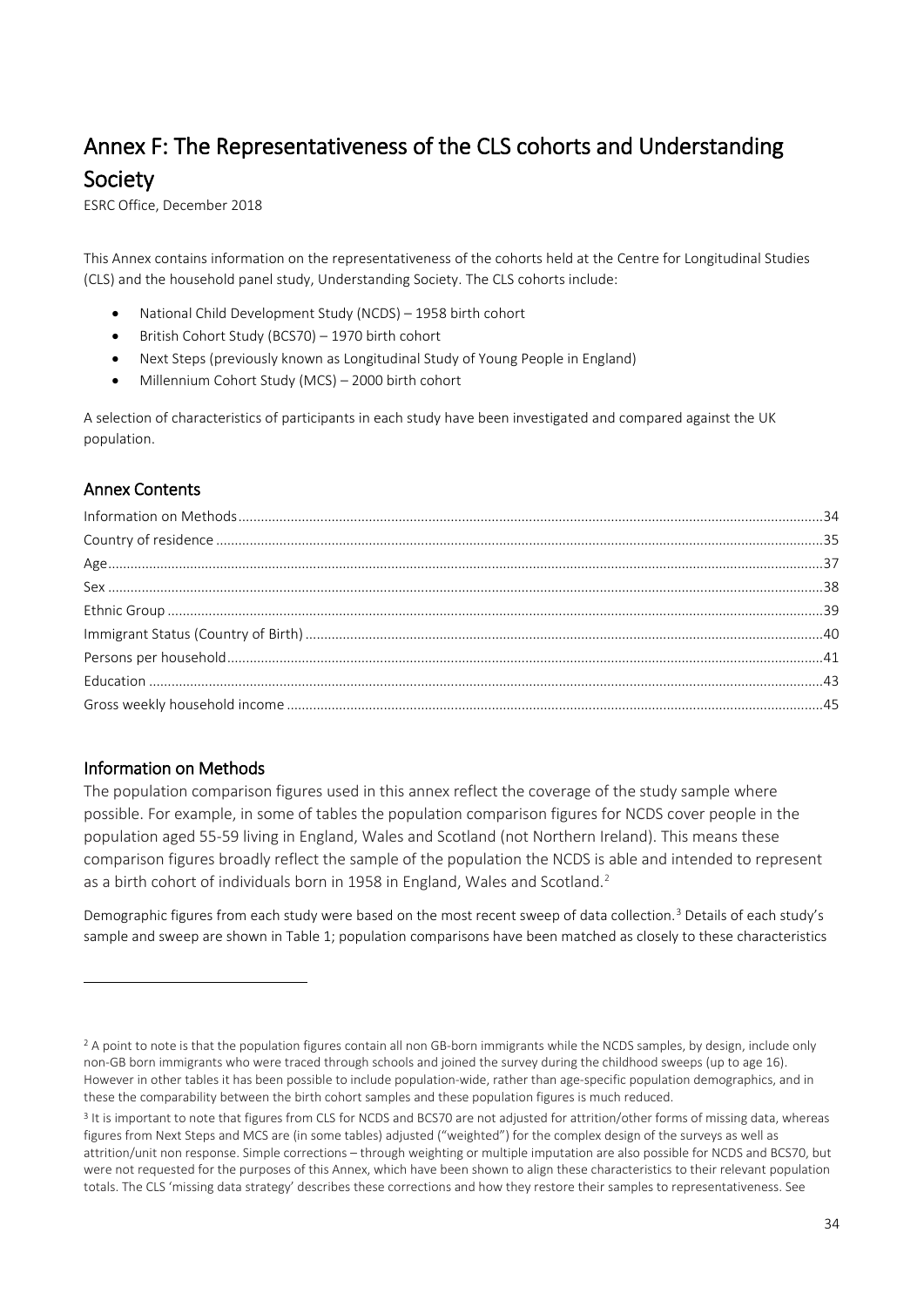as possible with available population statistics. Where possible, all comparison figures have been sourced from freely available datasets.

All figures have been shown as a percentage of the total 'target' population (e.g. England, Scotland and Wales for NCDS and only England for Next Steps). Percentages are to 1 decimal point; they may not necessarily add to 100%.

This is a complicated task. The figures are accurate as far as has been possible in the confines of this exercise. In some cases the categories used differ in different studies, for example ethnic group, and the condensed version presented here does not provide granular information on some groups of interest who may be under represented.

#### Table 1: Basic details of study sweeps

| Study                            | <b>Understanding</b><br>Society            | <b>NCDS</b>                  | <b>BCS70</b>                               | <b>Next Steps</b> | <b>MCS</b>                                 |
|----------------------------------|--------------------------------------------|------------------------------|--------------------------------------------|-------------------|--------------------------------------------|
| Participant year of<br>birth     | n/a                                        | 1958                         | 1970                                       | 1989-90           | 2000                                       |
| Year of last sweep               | 2014-2016 (Wave<br>6)                      | 2013-2014                    | 2012-2013                                  | 2015-2016         | 2015                                       |
| Participant age at last<br>sweep | All ages covered                           | 55                           | 42                                         | 25                | 14                                         |
| Countries covered                | England<br>Scotland<br>Wales<br>N. Ireland | England<br>Scotland<br>Wales | England<br>Scotland<br>Wales<br>N. Ireland | England           | England<br>Scotland<br>Wales<br>N. Ireland |

# Data collected from CLS and Understanding Society

Data on selected demographics at the last available sweep of all CLS studies and Understanding Society were requested and were received in September 2017.

Figures from CLS for NCDS and BCS70 are not adjusted for attrition/other forms of missing data, whereas figures from Next Steps and MCS are adjusted ("weighted") for the complex design of the surveys as well as attrition/unit non response.

Where provided, notes about the data have been included below each table.

# <span id="page-34-0"></span>Country of residence

#### Understanding Society

1

| Persons (all ages) | <b>UK Population %</b> | UKHLS Wave 6 |       |  |  |
|--------------------|------------------------|--------------|-------|--|--|
|                    | Mid-2015               | Non Wtd %    | Wtd % |  |  |
| England            | 84.1                   | 77.3         | 84.2  |  |  |
| Wales              | 4.8                    | 7.3          | 4.9   |  |  |
| Scotland           | 8.3                    | 8.5          | 8.1   |  |  |
| Northern Ireland   | 2.8                    | 6.9          | 2.8   |  |  |

*Understanding Society figures based on all persons in participating households of wave 6 (household grid and household questionnaire completed) in the General Population Sample, Ethnic Minority Boost Sample and BHPS sample (including Scotland, Wales and Northern Ireland boost samples) combined. Weighted proportions use the weight f\_psnenub\_xw.*

George B. Ploubidis (2017) Presentation on CLS 'missing data strategy', at the Royal Statistical Society, 26th October 2017 , event on Large longitudinal studies: design and methodology.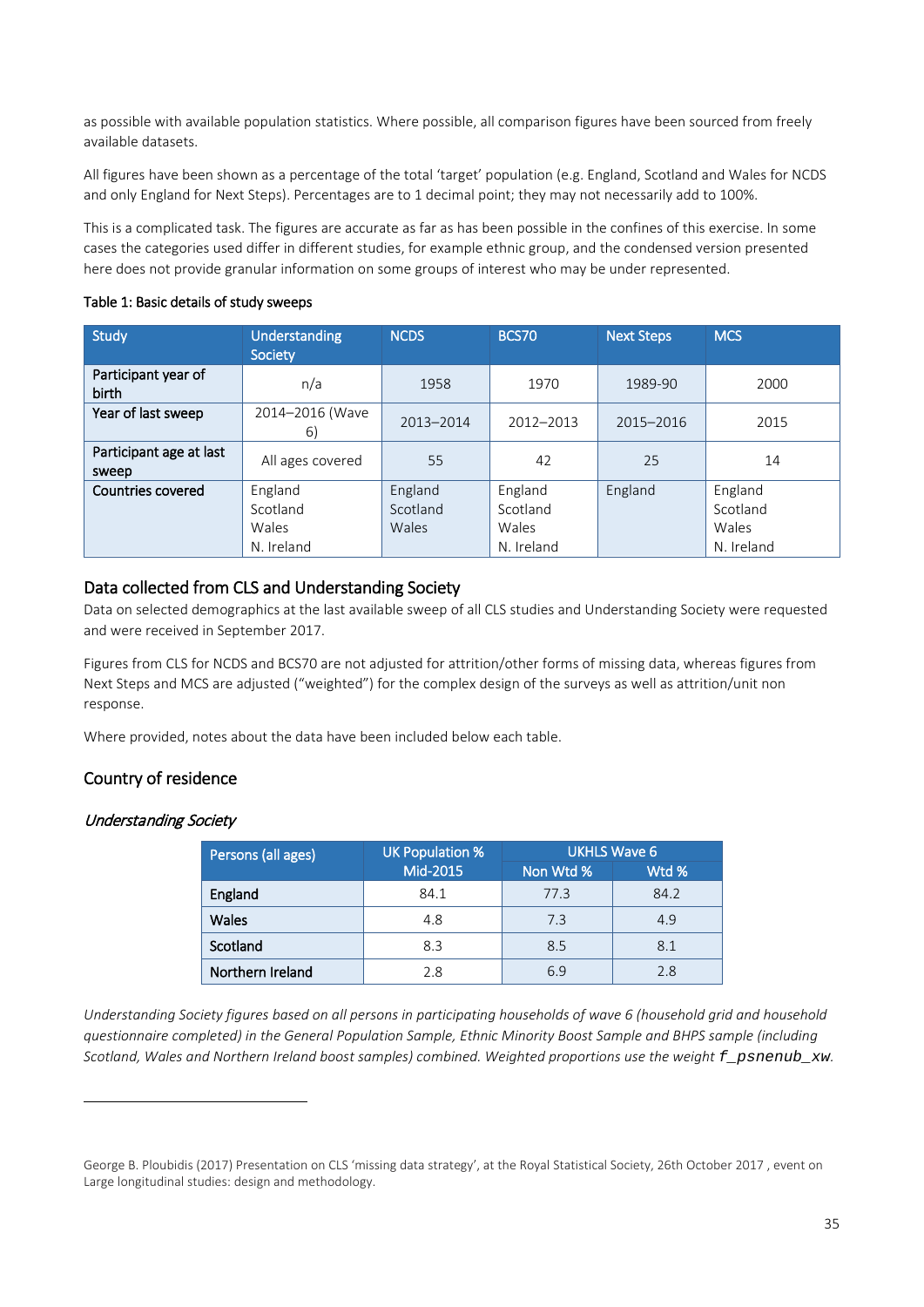*Population figures are from ON[S Population Estimates for UK, England and Wales, Scotland and Northern Ireland](https://www.ons.gov.uk/peoplepopulationandcommunity/populationandmigration/populationestimates/datasets/populationestimatesforukenglandandwalesscotlandandnorthernireland) (Mid-2015, MYE1, all countries); estimates cover the population living in communal establishments as well as in households.* 

| Country                                              |       | <b>NCDS</b> |                          | <b>BCS70</b> |       | Next Steps |       | <b>MCS</b> |
|------------------------------------------------------|-------|-------------|--------------------------|--------------|-------|------------|-------|------------|
|                                                      | Pop % | Study %     | Pop %                    | Study %      | Pop % | Study %    | Pop % | Study %    |
| England                                              | 85.3  | 78.3        | 84.3                     | 80.2         | 84.5  | 100        | 84.5  | 63.5       |
| <b>Wales</b>                                         | 5.2   | 10.7        | 4.5                      | 4.8          | 4.5   | 0          | 4.6   | 14.3       |
| Scotland                                             | 9.5   | 4.9         | 8.3                      | 9.3          | 8.3   |            | 7.7   | 12.1       |
| Northern Ireland                                     |       |             | 2.8                      | 3.5          | 2.7   | $\Omega$   | 3.2   | 10.0       |
| Born in GB but country not<br>known                  |       | 1.8         | $\overline{\phantom{0}}$ |              |       |            |       |            |
| Born outside Great Britain<br>(Post-birth immigrant) |       | 4.3         |                          | 2.1          |       | $\Omega$   |       | 0          |

#### Centre for Longitudinal Studies

*CLS figures show percentage of sample born in each constituent country of the UK and those born outside of Great Britain.* 

*Population estimates show the percentage of the population resident in each constituent country. Next Steps comparisons do not match the sample geographically (i.e. comparison figures are not restricted to only England) in order to compare the spread of the population of persons aged 25-29 with the Next Steps Sample.* 

*Population estimates data sources and details:*

NCDS *= ONS Population Estimates for UK, England [and Wales, Scotland and Northern Ireland;](https://www.ons.gov.uk/peoplepopulationandcommunity/populationandmigration/populationestimates/datasets/populationestimatesforukenglandandwalesscotlandandnorthernireland) Mid-2014, MYE1 (Population Summary); persons aged 55-59, excluding Northern Ireland*

BCS70 *= ONS [Population Estimates for UK, England and Wales, Scotland and Northern Ireland;](https://www.ons.gov.uk/peoplepopulationandcommunity/populationandmigration/populationestimates/datasets/populationestimatesforukenglandandwalesscotlandandnorthernireland) Mid-2013, MYE1 (Population Summary); persons aged 40-44, all countries*

Next Steps *=ONS [Population Estimates for UK, England and Wales, Scotland and Northern Ireland;](https://www.ons.gov.uk/peoplepopulationandcommunity/populationandmigration/populationestimates/datasets/populationestimatesforukenglandandwalesscotlandandnorthernireland) Mid-2016, MYE1 (Population Summary); persons aged 25-29, all countries*

<span id="page-35-0"></span>MCS *= ONS [Population Estimates for UK, England and Wales, Scotland and Northern Ireland;](https://www.ons.gov.uk/peoplepopulationandcommunity/populationandmigration/populationestimates/datasets/populationestimatesforukenglandandwalesscotlandandnorthernireland) Mid-2015, MYE1 (Population Summary); persons aged 10-14, all countries*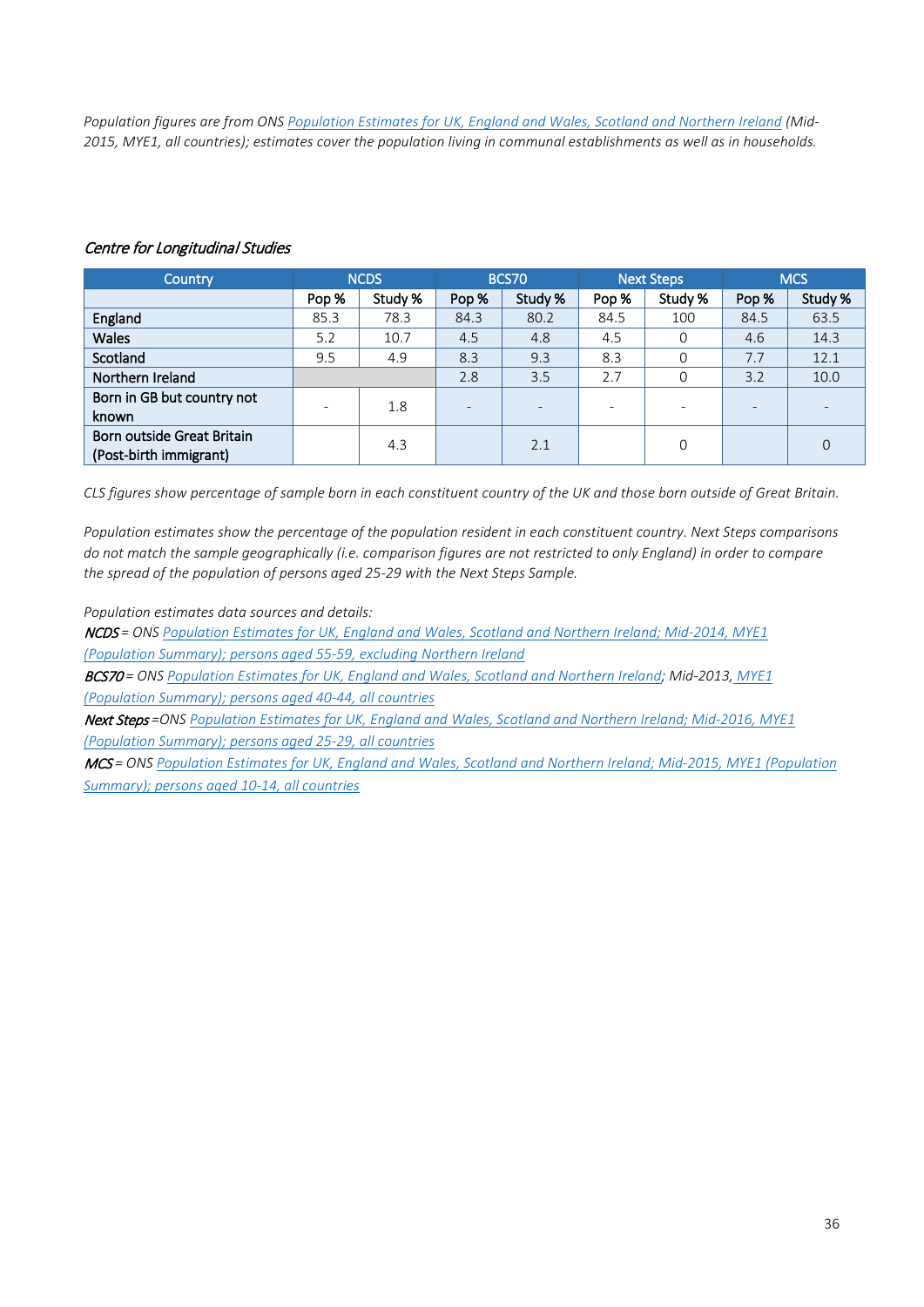# Age

# Understanding Society

| Persons (all | <b>UK Population %</b> | <b>UKHLS Wave 6</b> |       |  |  |
|--------------|------------------------|---------------------|-------|--|--|
| ages)        | (Mid-2015)             | Non Wtd %           | Wtd % |  |  |
| $0 - 4$      | 6.2                    | 5.7                 | 5.5   |  |  |
| $5-9$        | 6.1                    | 6.7                 | 6.0   |  |  |
| $10 - 14$    | 5.5                    | 6.7                 | 5.8   |  |  |
| 15-19        | 5.9                    | 6.7                 | 5.9   |  |  |
| $20 - 24$    | 6.6                    | 6.3                 | 6.1   |  |  |
| 25-29        | 6.8                    | 5.3                 | 5.6   |  |  |
| 30-34        | 6.7                    | 5.7                 | 5.9   |  |  |
| 35-39        | 6.3                    | 5.9                 | 5.7   |  |  |
| 40-44        | 6.6                    | 6.9                 | 6.5   |  |  |
| 45-49        | 7.1                    | 7.5                 | 7.4   |  |  |
| 50-54        | 7.0                    | 7.1                 | 7.3   |  |  |
| 55-59        | 6.1                    | 6.4                 | 6.6   |  |  |
| 60-64        | 5.4                    | 5.8                 | 6.1   |  |  |
| 65-69        | 5.6                    | 5.9                 | 6.4   |  |  |
| 70-74        | 4.2                    | 4.4                 | 4.6   |  |  |
| 75-79        | 3.3                    | 3.3                 | 3.6   |  |  |
| 80-84        | 2.4                    | 2.2                 | 2.7   |  |  |
| 85-89        | 1.5                    | 1.1                 | 1.6   |  |  |
| $90 +$       | 0.9                    | 0.5                 | 0.8   |  |  |

*Understanding Society distributions are based on all persons in participating households of wave 6 (household grid and household questionnaire completed) in the General Population Sample, Ethnic Minority Boost Sample and BHPS sample (including Scotland, Wales and Northern Ireland boost samples) combined. Weighted proportions use the weight f\_psnenub\_xw.*

*Population figures are from ON[S Population Estimates for UK, England and Wales, Scotland and Northern Ireland](https://www.ons.gov.uk/peoplepopulationandcommunity/populationandmigration/populationestimates/datasets/populationestimatesforukenglandandwalesscotlandandnorthernireland) (Mid-2015, MYE1, UK population by age group).*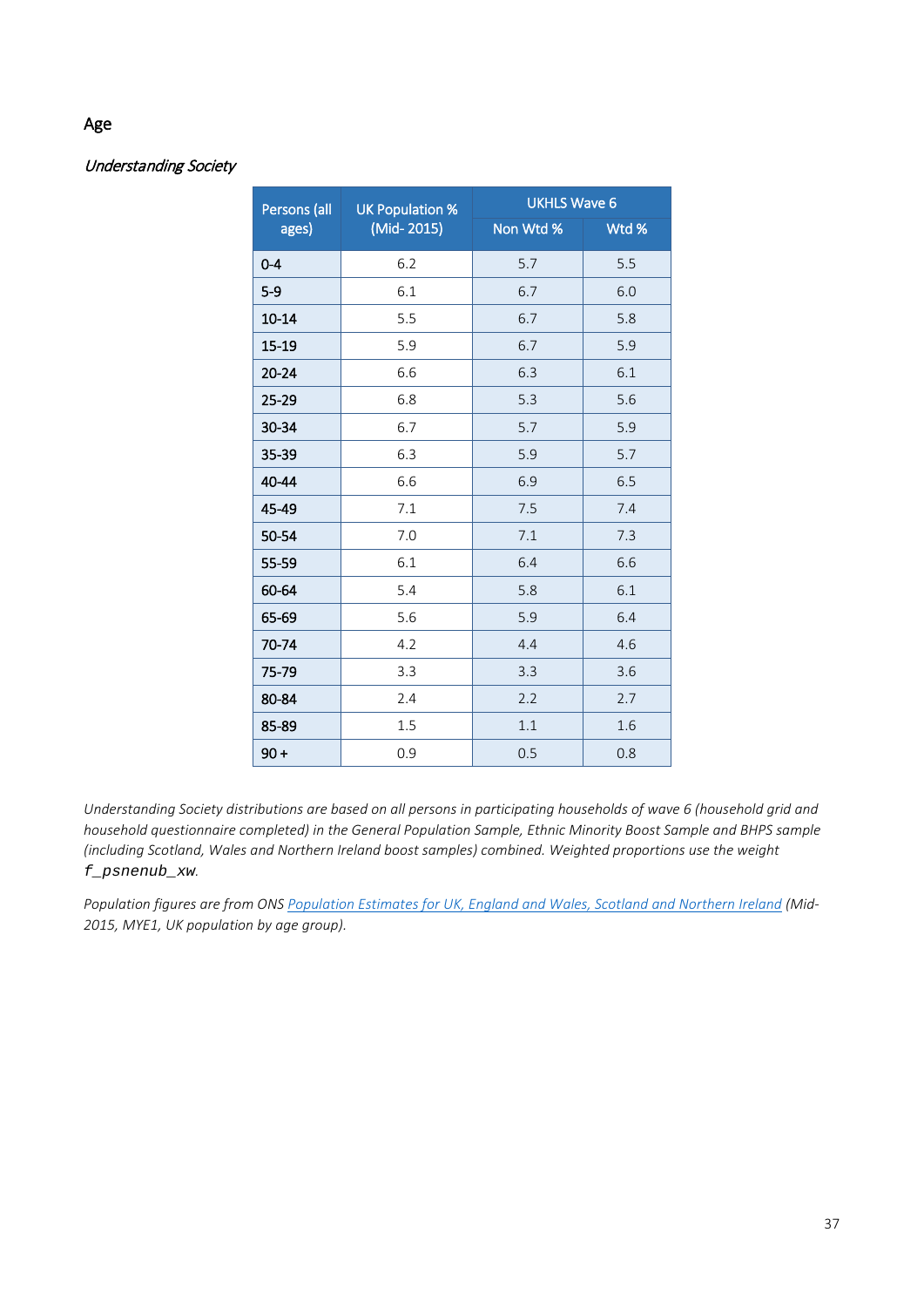# <span id="page-37-0"></span>Sex

### Understanding Society

| <b>Sex</b> | UK Population % | <b>Understanding Society</b> |       |  |
|------------|-----------------|------------------------------|-------|--|
|            | (Mid-2015)      | Non Wtd %                    | Wtd % |  |
| Male       | 49.3            | 48.3                         | 48.9  |  |
| Female     | 50.7            | 51.7                         | 51.5  |  |

*Population figures are from ON[S Population Estimates for UK, England and Wales, Scotland and Northern Ireland](https://www.ons.gov.uk/peoplepopulationandcommunity/populationandmigration/populationestimates/datasets/populationestimatesforukenglandandwalesscotlandandnorthernireland) (Mid-2015, MYE1, UK population, Males vs Females).*

#### Centre for Longitudinal Studies

|        | <b>NCDS</b> |         | <b>BCS70</b> |         | <b>Next Steps</b> |         |      | <b>MCS</b> |         |      |
|--------|-------------|---------|--------------|---------|-------------------|---------|------|------------|---------|------|
|        |             |         |              |         |                   | Study % |      |            | Study % |      |
|        | Pop %       | Study % | Pop %        | Study % | Pop %             | Non Wtd | Wtd  | Pop %      | Non Wtd | Wtd  |
| Male   | 49.4        | 48.5    | 49.2         | 48.0    | J 1. 1            | 44.4    | 50.8 | 51.1       | 50.2    | 52.4 |
| Female | 50.6        | 51.5    | 50.8         | 52.0    | 48.9              | 55.6    | 49.2 | 48.9       | 49.8    | 47.6 |

*Population estimates sources:*

*NCDS = ONS [Population Estimates for UK, England and Wales, Scotland and Northern Ireland;](https://www.ons.gov.uk/peoplepopulationandcommunity/populationandmigration/populationestimates/datasets/populationestimatesforukenglandandwalesscotlandandnorthernireland) Mid-2014, MYE2, number of males and females aged 55 in England, Wales and Scotland (not including Northern Ireland) BCS70 = ONS [Population Estimates for UK, England and Wales, Scotland and Northern Ireland;](https://www.ons.gov.uk/peoplepopulationandcommunity/populationandmigration/populationestimates/datasets/populationestimatesforukenglandandwalesscotlandandnorthernireland) Mid-2013, MYE2,* 

*number of males and females aged 42 in UK (England, Wales, Scotland and Northern Ireland)*

*Next Steps = ONS [Population Estimates for UK, England and Wales, Scotland and Northern Ireland;](https://www.ons.gov.uk/peoplepopulationandcommunity/populationandmigration/populationestimates/datasets/populationestimatesforukenglandandwalesscotlandandnorthernireland) Mid-2016, MYE2, number of males and females aged 25 in England only*

*MCS = ONS [Population Estimates for UK, England and Wales, Scotland and Northern Ireland;](https://www.ons.gov.uk/peoplepopulationandcommunity/populationandmigration/populationestimates/datasets/populationestimatesforukenglandandwalesscotlandandnorthernireland) Mid-2015, MYE2, number of males and females aged 14 in the UK (England, Wales, Scotland and Northern Ireland)*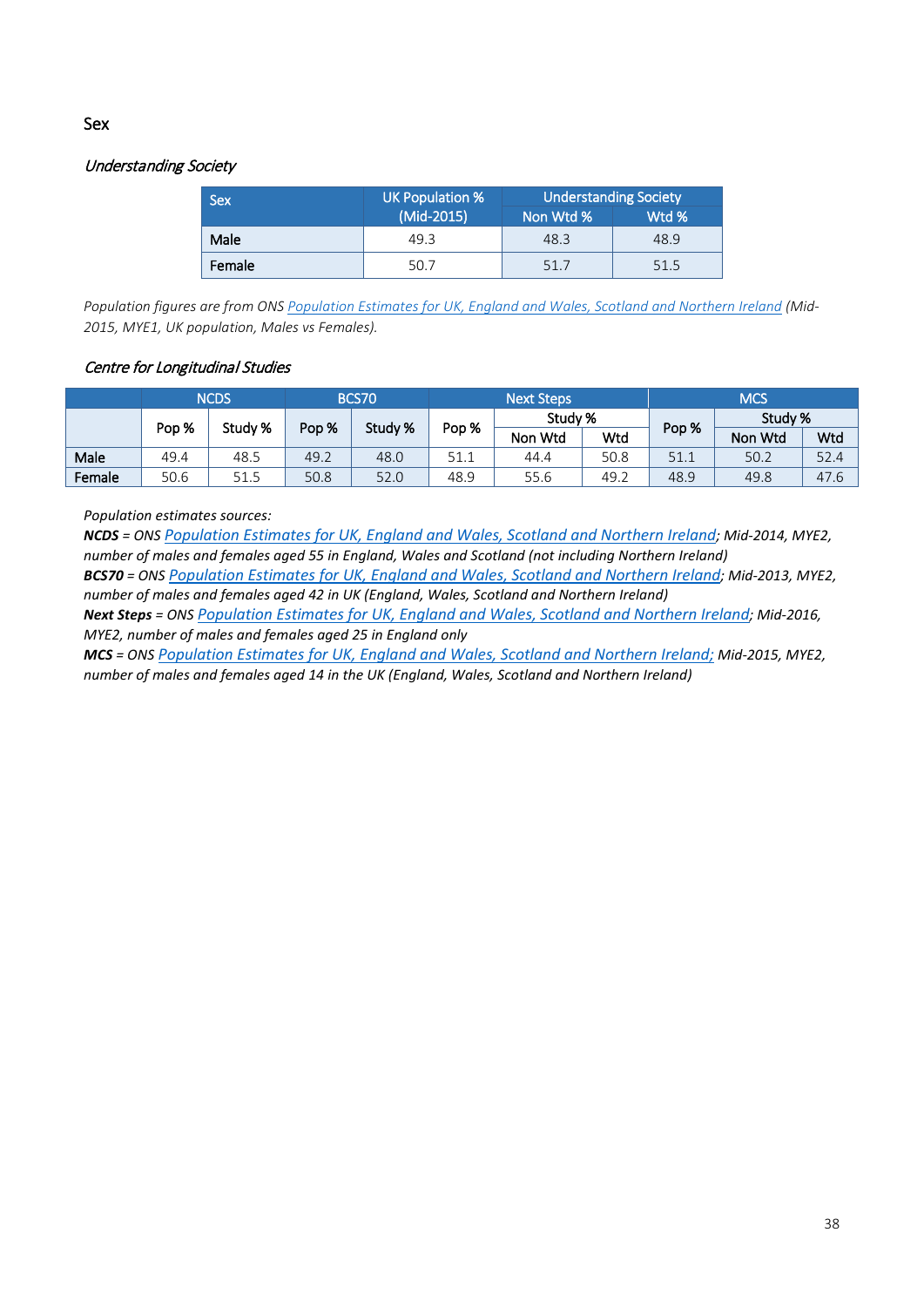# <span id="page-38-0"></span>Ethnic Group

# Understanding Society

|                       |                        |                     | <b>UKHLS Wave 6</b> |       |  |
|-----------------------|------------------------|---------------------|---------------------|-------|--|
| <b>Ethnic Group</b>   | <b>UK Population %</b> | <b>Ethnic Group</b> | Non Wtd %           | Wtd % |  |
| White                 | 88.5                   | White               | 79.7                | 91.5  |  |
| Indian                | 2.4                    | Indian              | 4.3                 | 1.8   |  |
| Pakistani/Bangladeshi | 2.2                    | Pakistani           | 3.8                 | 1.1   |  |
|                       |                        | Bangladeshi         | 2.1                 | 0.5   |  |
|                       |                        | <b>Other Asian</b>  | 1.8                 | 1.2   |  |
| <b>Black</b>          | 2.8                    | <b>Black</b>        | 5.4                 | 2.1   |  |
| Mixed                 | 0.9                    | Mixed               | 1.9                 | 1.1   |  |
| Other                 | 3.1                    | Other               | 1.1                 | 0.7   |  |
| No info               | 0.1                    |                     |                     |       |  |

*Understanding Society figures are based on all persons aged 16 or over in wave 6 completing the individual interview or having a proxy interview completed on their behalf. Weighted proportions use the weight f\_ indpxui\_xw.*

*Population estimates source: ONS Annual Population Survey (accessed vi[a Nomis\)](https://www.nomisweb.co.uk/); Geography: UK; Date: January – December 2015; Table T18 Ethnicity by age (cells: T18:1 T18:4, T18:7, T18:10, T18:13, T18:16, T18:19); All ages*

|                       | <b>NCDS</b>      |         | <b>BCS70</b> |         | <b>Next Steps</b> |         | <b>MCS</b> |         |
|-----------------------|------------------|---------|--------------|---------|-------------------|---------|------------|---------|
|                       | Pop <sup>%</sup> | Study % | Pop %        | Study % | Pop %             | Study % | Pop %      | Study % |
| White                 | 94.1             | 97.8    | 85.0         | 95.3    | 81.6              | 68.6    | 82.4       | 76.5    |
| Indian                | 1.6              | 0.4     | 3.2          | 1.0     | 3.9               | 6.5     | 2.2        | 2.6     |
| Pakistani/Bangladeshi | 0.8              | 0.3     | 3.3          | 0.7     | 4.0               | 10.7    | 4.2        | 7.1     |
| <b>Black</b>          | 1.6              | 0.6     | 3.2          | 0.7     | 3.9               | 7.3     | 4.6        | 3.1     |
| Mixed                 | 0.3              | 0.3     | 1.1          | 0.4     | 1.4               | 4.7     | 2.8        | 4.6     |
| Other                 | 1.5              | 0.7     | 4.2          | 0.9     | 5.1               | 2.2     | 3.6        | 2.4     |
| Insufficient info     | 0.1              |         | < 0.1        | 1.0     | 0.1               | 0.1     | 0.1        | 3.8     |

#### Centre for Longitudinal Studies

#### *Population statistics sources:*

NCDS *= ONS Annual Population Survey (accessed via [Nomis\)](https://www.nomisweb.co.uk/); Geography: England, Scotland, Wales; Date: January – December 2014; Table T18 'Ethnicity by age' (cells: T18:85, T18:88, T18:91, T18:94, T18:97, T18:100, T18:103); Aged 50+.* BCS70 *= ONS Annual Population Survey (accessed via [Nomis\)](https://www.nomisweb.co.uk/); Geography: UK; Date: January – December 2013; Table T18 'Ethnicity by age' (cells: T18:64, T18:67, T18:70, T18:73, T18:76, T18:79, T18:82); Aged 25-49.*

Next Steps *= ONS Annual Population Survey (accessed vi[a Nomis\)](https://www.nomisweb.co.uk/); Geography: England; Date: January – December 2016; Table T18 'Ethnicity by age' (cells: T18:64, T18:67, T18:70, T18:73, T18:76, T18:79, T18:82); Aged 25-49.*

MCS *= ONS Annual Population Survey (accessed via [Nomis\)](https://www.nomisweb.co.uk/); Geography: UK; Date: January – December 2015; Table T18 'Ethnicity by age' (cells: T18:22, T18:25, T18:28, T18:31, T18:34, T18:37, T18:40); Aged 16-19.*

*CLS ethnic group categories (Some categories provided by CLS have been combined to match the Annual Population Survey categories):*

NCDS*= 'Other' includes Chinese*

BCS70 *= 'White' includes British, Irish and Other White; 'Black' includes Caribbean, African, Other Black; 'Mixed' includes White & Black Caribbean, White & Black African, White & Asian and Other Mixed Race; 'Other' includes Other Asian, Indian/Pakistani, Chinese and Other Ethnic Group*

Next Steps *= 'Black' includes Black Caribbean and Black African; 'Other' includes Chinese*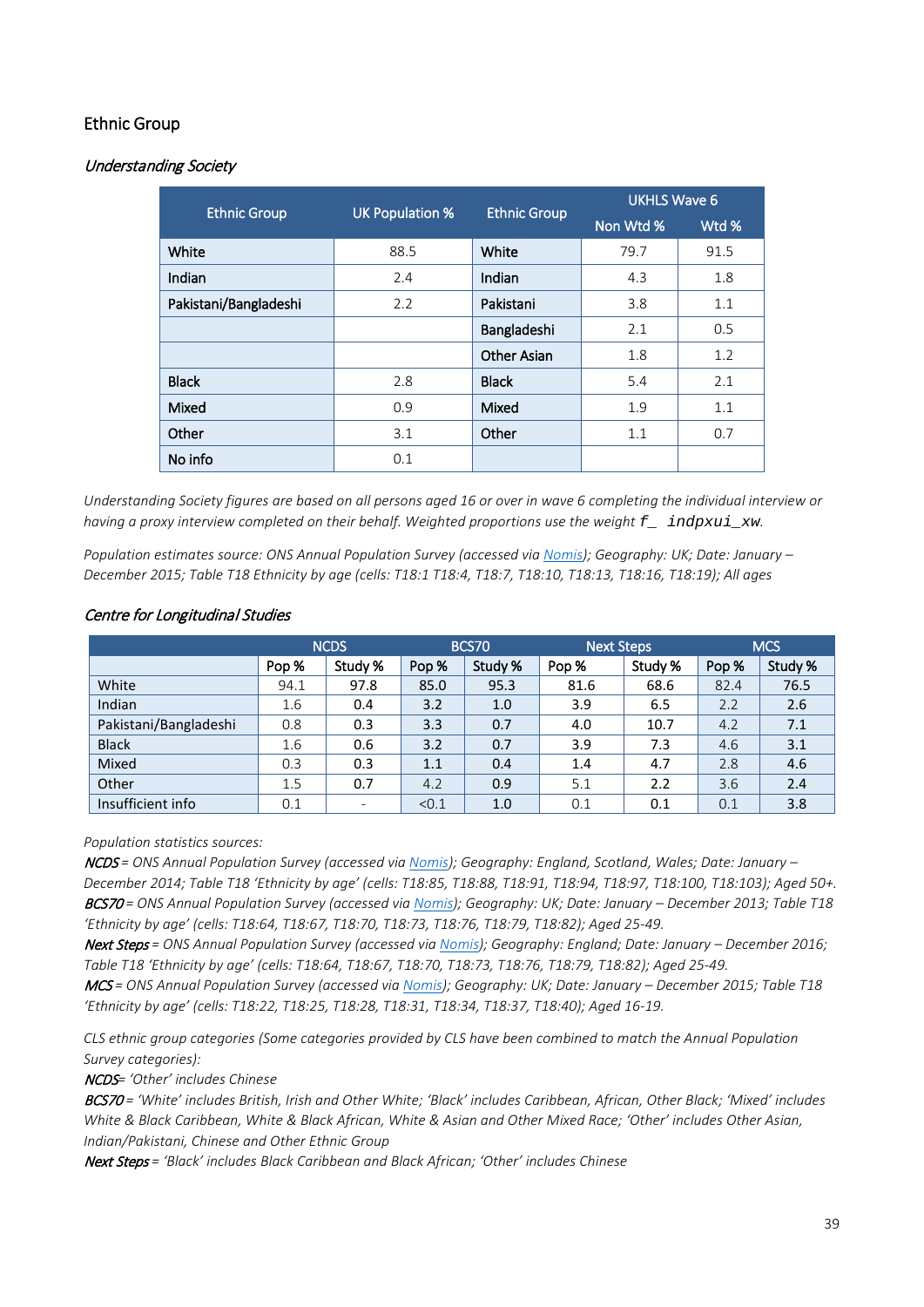MCS *= 'Black' includes Black Caribbean, Black African and Other Black; 'Other' includes Other Asian, Chinese and Other Ethnic Group*

# <span id="page-39-0"></span>Immigrant Status (Country of Birth)

# Understanding Society

| Country of birth (all | <b>UK Population</b> | <b>Understanding Society</b> |       |
|-----------------------|----------------------|------------------------------|-------|
| ages)                 | %                    | Non Wtd %                    | Wtd % |
| UK                    | 86.6                 | 81.1                         | 89.1  |
| Ireland               | 0.6                  | 0.6                          | 0.5   |
| Poland                | 1.3                  | 0.9                          | 0.8   |
| Other EU              | 3.1                  | 2.6                          | 2.3   |
| <b>Other Europe</b>   | 0.5                  | 0.4                          | 0.3   |
| Africa                | 2.2                  | 4.1                          | 2.1   |
| Americas              | 1.1                  | 1.8                          | 1.0   |
| Indian                | 1.2                  | 2.3                          | 1.1   |
| Pakistan              | 0.8                  | 2.3                          | 0.7   |
| Bangladesh            | 0.3                  | 1.3                          | 0.3   |
| <b>Other Asia</b>     | 1.9                  | 1.7                          | 1.2   |
| Australasia           | 0.3                  | 0.3                          | 0.3   |
| Other                 | < 0.1                | 0.6                          | 0.4   |

*Understanding Society figures are based on all persons aged 16 or over in wave 6 completing the individual interview or having a proxy interview completed on their behalf. Weighted proportions use the weight f\_ indpxui\_xw.*

*Population estimates source: ONS Dataset[: Population of the UK by country of birth and nationality;](https://www.ons.gov.uk/peoplepopulationandcommunity/populationandmigration/internationalmigration/datasets/populationoftheunitedkingdombycountryofbirthandnationality) January to December 2015; some categories have been separated/combined to match the categories from Understanding Society.*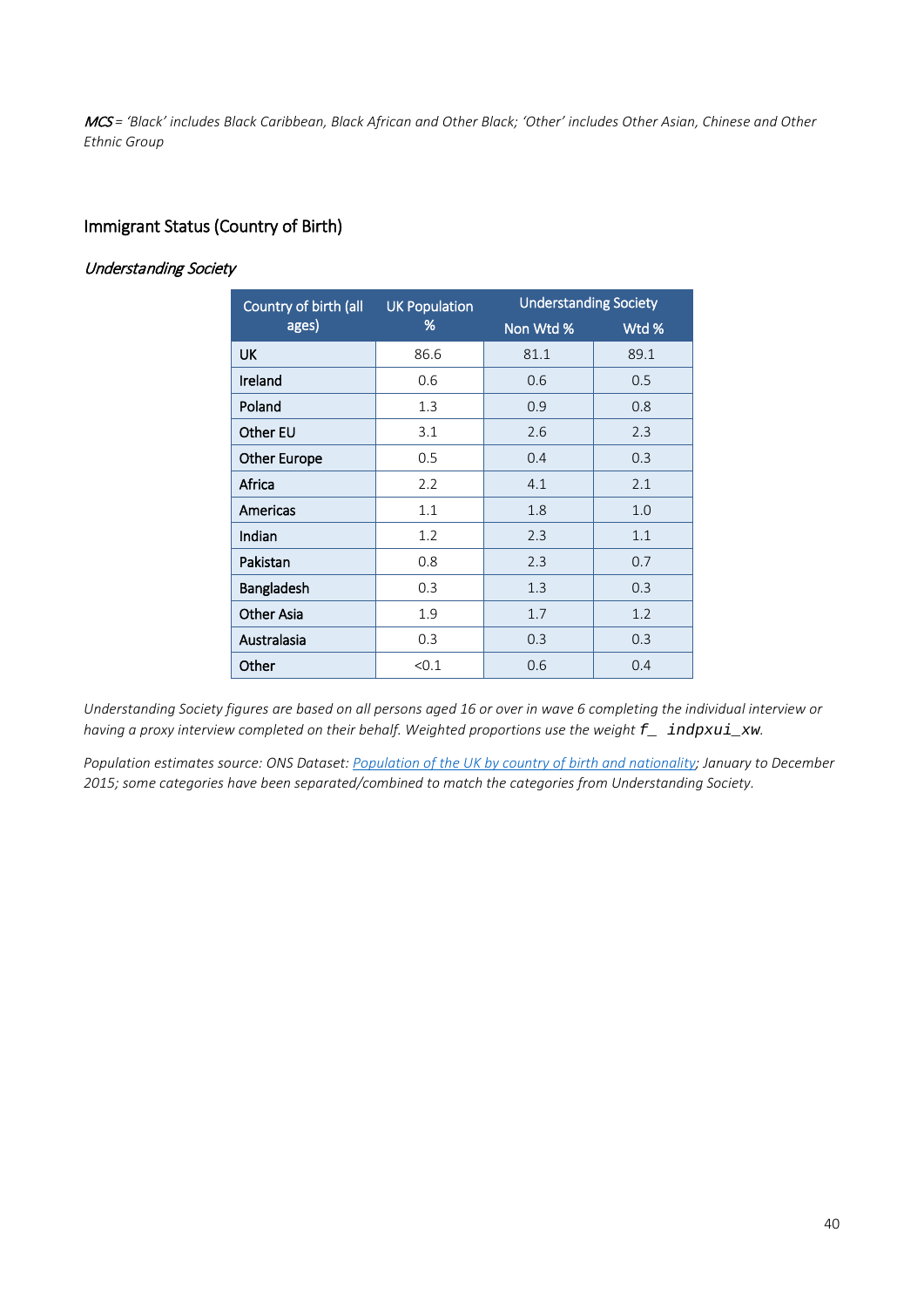#### Centre for Longitudinal Studies

|            | <b>NCDS</b> |         | <b>BCS70</b> |         | <b>Next Steps</b> |         |      |  |
|------------|-------------|---------|--------------|---------|-------------------|---------|------|--|
|            | Pop %       | Study % | Pop %        | Study % | Pop %             | Study % |      |  |
|            |             |         |              |         |                   | Non Wtd | Wtd  |  |
| Born in UK | 83.1        | 96.2    | 84.0         | 98.1    | 80.3              | 91.0    | 93.7 |  |
| Immigrant  | 16.9        | 3.8     | 16.0         | 1.9     | 19.7              | 6.3     | 4.6  |  |
| Unknown    |             |         |              |         |                   | 2.7     | 1.7  |  |

*PLEASE NOTE: Population statistics do not match the cohort samples on age and instead cover all persons aged 16-64. They are matched on geography and year of data collected.* 

*Data on MCS was not available from CLS; data on those aged under 16 was not readily available from APS using Nomis.*

*Population statistics sources:*

NCDS *= ONS Annual Population Survey – Regional – Country of Birth (accessed via [Nomis\)](https://www.nomisweb.co.uk/); Geography: England, Scotland, Wales; Date: January-December 2014; All persons – aged 16-64.* 

BCS70 *= ONS Annual Population Survey – Regional – Country of Birth (accessed via [Nomis\)](https://www.nomisweb.co.uk/); Geography: UK; Date: January – December 2013; All persons – aged 16-64*

Next Steps *= ONS Annual Population Survey – Regional – Country of Birth (accessed vi[a Nomis\)](https://www.nomisweb.co.uk/); Geography: England; Date: January – December 2016; All persons – aged 16-64*

# <span id="page-40-0"></span>Persons per household

|           | <b>UK Population %</b> | <b>Understanding Society</b> |       |  |
|-----------|------------------------|------------------------------|-------|--|
|           | (2015)                 | Non Wtd %                    | Wtd % |  |
| 1 person  | 28.6                   | 25.7                         | 32.2  |  |
| 2 people  | 35.0                   | 33.4                         | 34.4  |  |
| 3 people  | 16.0                   | 15.9                         | 14.0  |  |
| 4 people  | 14.1                   | 15.5                         | 13.0  |  |
| 5 people  | 4.4                    | 6.0                          | 4.5   |  |
| 6 or more | 2.0                    | 3.5                          | 1.9   |  |

*Understanding Society figures are based on all participating households. Weighted proportions use the weight f\_ hhdenui\_xw.*

*Population estimate source: [ONS Dataset: Families and households in the UK;](https://www.ons.gov.uk/peoplepopulationandcommunity/birthsdeathsandmarriages/families/datasets/familiesandhouseholdsfamiliesandhouseholds) (based on the Labour Force Survey), Table 5: Households by size; 2015.*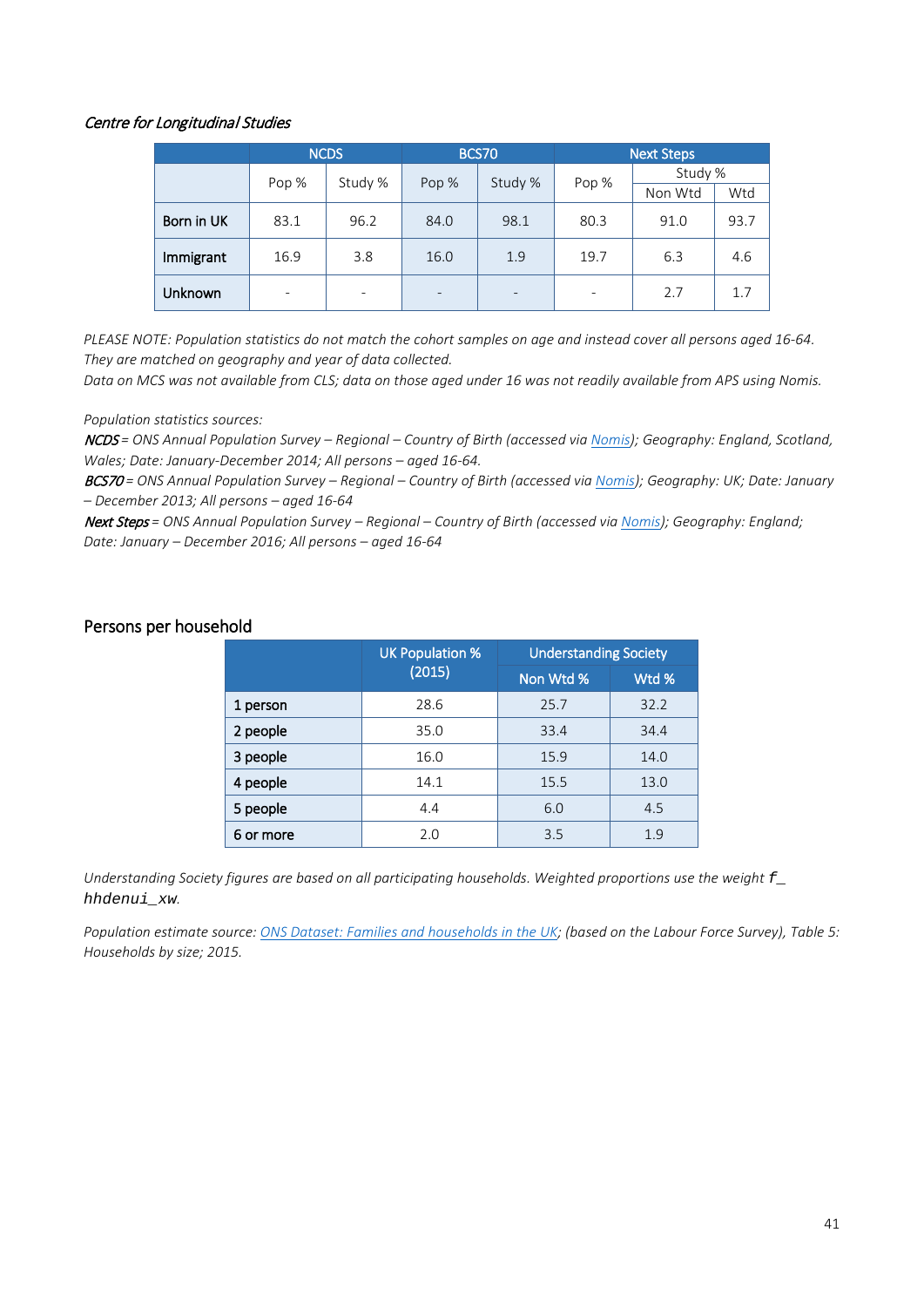# Centre for Longitudinal Studies

|                |       | <b>NCDS</b> | <b>Next Steps</b> |         | <b>MCS</b> |       |         |      |
|----------------|-------|-------------|-------------------|---------|------------|-------|---------|------|
| People in      | Pop % |             | Pop %             | Study % |            | Pop % | Study % |      |
| household      |       | Study %     |                   | Non Wtd | Wtd        |       | Non Wtd | Wtd  |
|                | 28.4  | 12.7        | 28.3              | 20.8    | 19.7       | 28.6  | 13.3    | 14.1 |
| $\overline{2}$ | 35.0  | 44.1        | 34.9              | 28.2    | 29.2       | 35.0  | 43.7    | 42.2 |
| 3              | 16.1  | 24.8        | 16.1              | 20.7    | 22.4       | 16.0  | 25.7    | 25.4 |
| $\overline{4}$ | 13.9  | 13.8        | 14.1              | 16.2    | 17.0       | 14.1  | 11.5    | 12.1 |
| 5              | 4.5   | 3.4         | 4.7               | 7.6     | 7.1        | 4.4   | 3.6     | 3.6  |
| 6 or more      | 2.1   | 1.2         | 1.9               | 6.5     | 4.6        | 2.0   | 2.2     | 2.6  |

*PLEASE NOTE: Population statistics do not match the cohort samples on age or geography, and instead cover all households in the UK. They are matched on year of data collected.* 

*CLS data shows the number of people currently living in household (incl. cohort member).*

*Population estimate source: [ONS Dataset: Families and households in the UK;](https://www.ons.gov.uk/peoplepopulationandcommunity/birthsdeathsandmarriages/families/datasets/familiesandhouseholdsfamiliesandhouseholds) (based on the Labour Force Survey), Table 5: Households by size; NCDS = 2014; Next Steps = 2016, MCS = 2015.* 

#### BCS70 – Number of children

| UK Population 2013 (%)             |      | <b>BCS70 (%)</b>      |      |  |
|------------------------------------|------|-----------------------|------|--|
| No children                        | 28.9 | No children           | 22.1 |  |
| 1 dependent<br>child               | 14.0 | 1 child               | 18.1 |  |
| 2 dependent<br>children            | 11.8 | 2 children            | 39.0 |  |
| 3 or more<br>dependent<br>children | 4.3  | 3 or more<br>children | 20.9 |  |
| $Non-$<br>dependent<br>children    | 10.8 |                       |      |  |

*BCS70 data shows the number of own children of BCS70 cohort members (in household or absent).* 

*PLEASE NOTE: Population statistics do not match the cohort sample on age or category, and instead cover all households in the UK in 2013.* 

*Population estimate source: [ONS Dataset: Families and households in the UK;](https://www.ons.gov.uk/peoplepopulationandcommunity/birthsdeathsandmarriages/families/datasets/familiesandhouseholdsfamiliesandhouseholds) (based on the Labour Force Survey), Table 1: Number of families (extracted: No children and Non-dependent children) and Table 3: Number of families with dependent children (extracted: Numbers of dependent children); 2013.*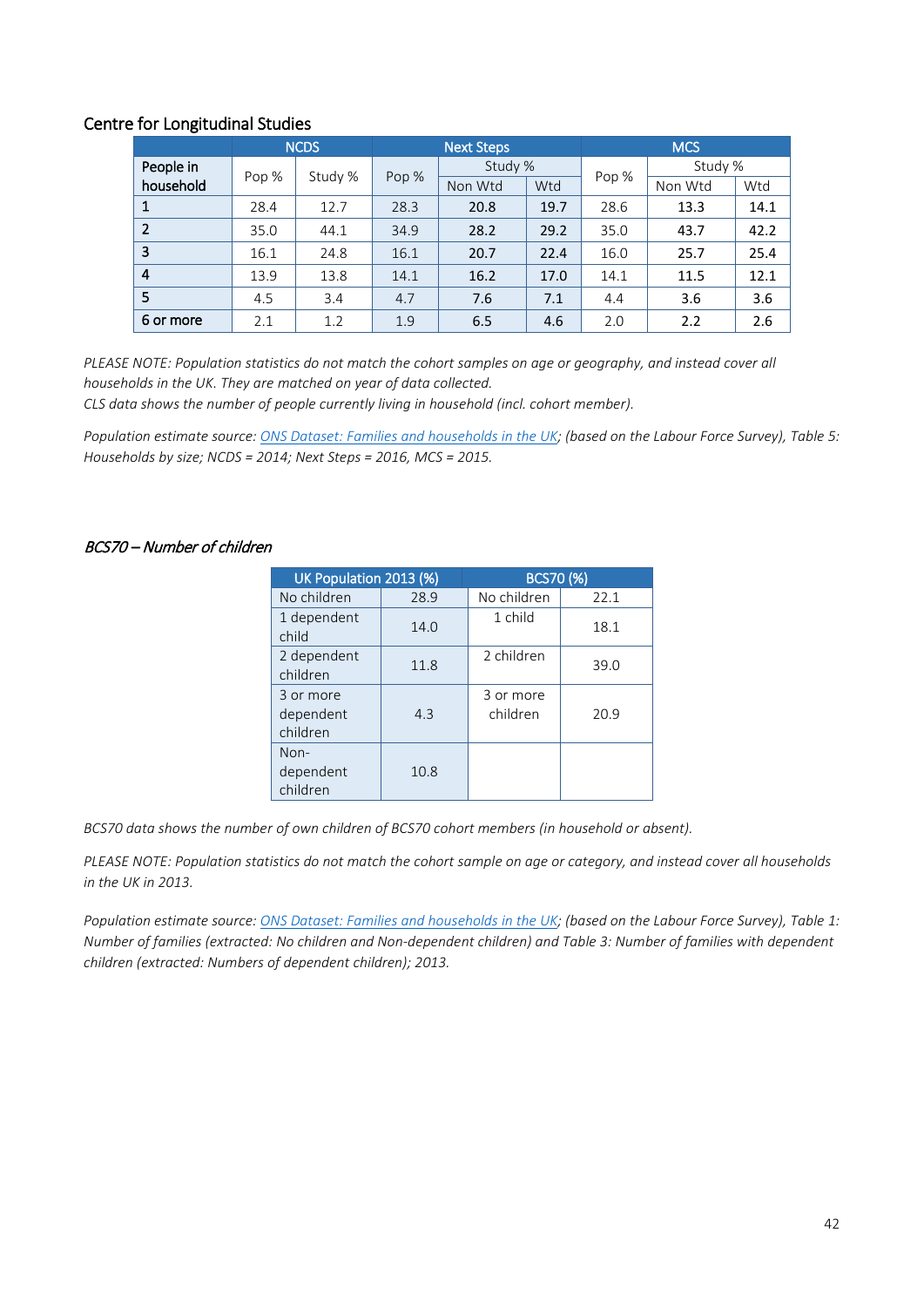# <span id="page-42-0"></span>**Education**

| Population                       |      | <b>Understanding Society</b> |           |       |  |
|----------------------------------|------|------------------------------|-----------|-------|--|
| Persons aged 16-64               | %    | Persons aged 16-64           | Non Wtd % | Wtd % |  |
| Degree or equivalent             | 28.3 | Degree                       | 27.68     | 27.66 |  |
| Higher education below<br>degree | 9.0  | Other higher<br>degree       | 11.72     | 11.71 |  |
| A level or equivalent            | 22.9 | A level or<br>equivalent     | 24.37     | 25.01 |  |
| GCSE grades A-C or<br>equivalent | 21.7 | <b>GCSE</b> or equivalent    | 22.02     | 22.42 |  |
| Other qualifications<br>(GCSE)   | 9.2  | Other qualification          | 7.26      | 7.25  |  |
| No qualifications (GCSE)         | 8.9  | No qualification             | 6.95      | 5.96  |  |

*Understanding Society figures are based on all persons aged 16-64 in participating households in wave 6 (household grid and household questionnaire completed) in the General Population Sample, Ethnic Minority Boost Sample and BHPS sample (including Scotland, Wales and Northern Ireland boost samples) combined. Weighted proportions use the weight f\_ psnenub\_xw.*

*Population estimates source: ONS Annual Population Survey (accessed vi[a Nomis\)](https://www.nomisweb.co.uk/); Geography: UK; Date: January – December 2015; Variable: Qualifications (GCSE) by age; persons aged 16-64*

# Centre for Longitudinal Studies

#### NCDS

| Population                 | <b>NCDS</b> |                  |      |
|----------------------------|-------------|------------------|------|
| %<br>Persons aged 50-64    |             | (Age 55)         | %    |
| $NVO$ 4+                   | 33.6        | $NVO$ 4+         | 37.6 |
| NVQ 3 only                 | 13.3        | NVQ 3            | 17.5 |
| NVQ 2 only                 | 13.8        | NVQ <sub>2</sub> | 24.2 |
| NVQ 1 only                 | 12.4        | NVQ 1            | 10.3 |
| Trade apprenticeships      | 5.8         |                  |      |
| No qualifications (NVQ)    | 13.6        | None             | 8.3  |
| Other qualifications (NVQ) | 7.4         | Not enough info  | 2.0  |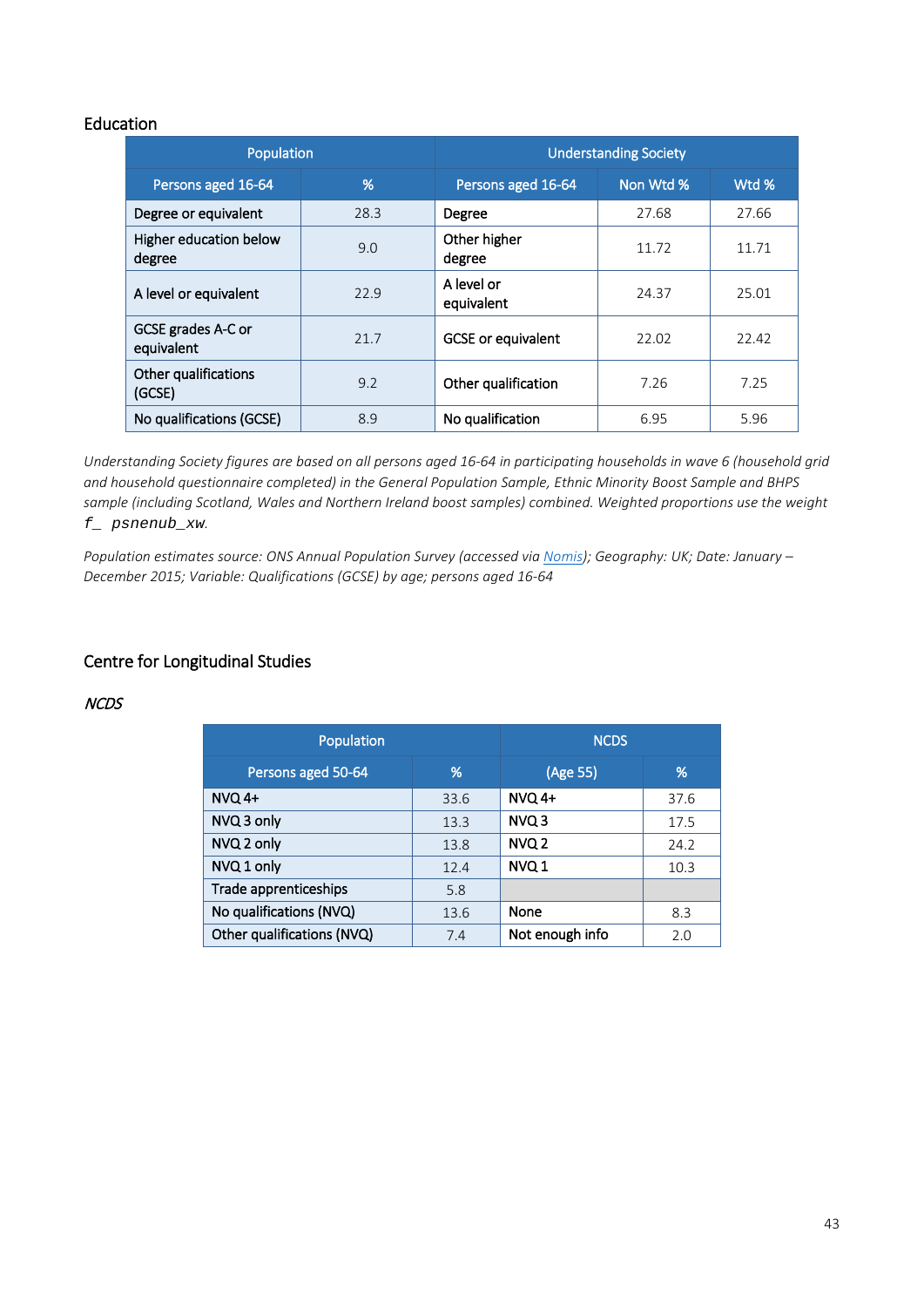#### BCS70

| Population                 | <b>BCS70</b> |                  |      |
|----------------------------|--------------|------------------|------|
| Persons aged 40-49         | (Age 42)     | %                |      |
| <b>NVQ 4+</b>              | 38.5         | NVQ 4+           | 41.3 |
| NVQ 3 only                 | 13.6         | NVQ <sub>3</sub> | 14.7 |
| NVQ 2 only                 | 16.0         | NVQ 2            | 24.6 |
| NVQ 1 only                 | 13.9         | NVQ 1            | 7.6  |
| Trade apprenticeships      | 3.6          |                  |      |
| No qualifications (NVQ)    | 8.2          | None             | 11.8 |
| Other qualifications (NVQ) | 6.2          | Not enough info  | 0.1  |

#### Next Steps

| Population                 |      | <b>Next Steps</b>             |           |       |
|----------------------------|------|-------------------------------|-----------|-------|
| Persons aged 25-29         | %    | (Age 25)                      | Non Wtd % | Wtd % |
| $NVO$ 4+                   | 43.0 | $NVO$ 4+                      | 42.0      | 34.0  |
| NVQ 3 only                 | 13.8 | NVQ 3                         | 19.5      | 16.4  |
| NVQ 2 only                 | 14.8 | NVQ <sub>2</sub>              | 21.8      | 25.0  |
| NVQ 1 only                 | 12.5 | NVQ 1                         | 9.6       | 15.6  |
| Trade apprenticeships      | 2.4  | Other academic qualifications | 0.1       | 0.1   |
| No qualifications (NVQ)    | 6.6  | None                          | 7.1       | 9.0   |
| Other qualifications (NVQ) | 6.9  |                               |           |       |

*CLS figures show educational attainment by age of last sweep from an academic or vocational qualification. MCS have not yet collected this data (the cohort is too young).*

*CLS categories:* 

NVQ 1 *= foundation GNVQ, three to four GCSEs at grades D-E, Business & Technology Education Council (BTEC) first certificate;* 

NVQ 2 *= four or five GCSEs at grades A\*–C, BTEC first diploma;* 

NVQ 3 *= two or more A levels, BTEC Ordinary National Diploma (OND), City & Guilds Advanced Craft;* 

NVQ 4 *= BTEC Higher National Certificate (HNC) or Higher National Diploma (HND), or City & Guilds Full Technological Certificate / Diploma;* 

NVQ 5 *= Master's degree, Postgraduate certificate, Postgraduate diploma, Doctorate*

*Population estimates sources:* 

NCDS *= ONS Annual Population Survey (accessed via [Nomis\)](https://www.nomisweb.co.uk/); Geography: England, Wales, Scotland; Date: January – December 2014; Variable: Qualifications (NVQ) by age; persons aged 50-64*

BCS70 *= ONS Annual Population Survey (accessed via [Nomis\)](https://www.nomisweb.co.uk/); Geography: UK; Date: January – December 2013; Variable: Qualifications (NVQ) by age; persons aged 40-49* 

Next Steps *= ONS Annual Population Survey (accessed vi[a Nomis\)](https://www.nomisweb.co.uk/); Geography: England; Date: January – December 2016; Variable: Qualifications (NVQ) by age; persons aged 25-29*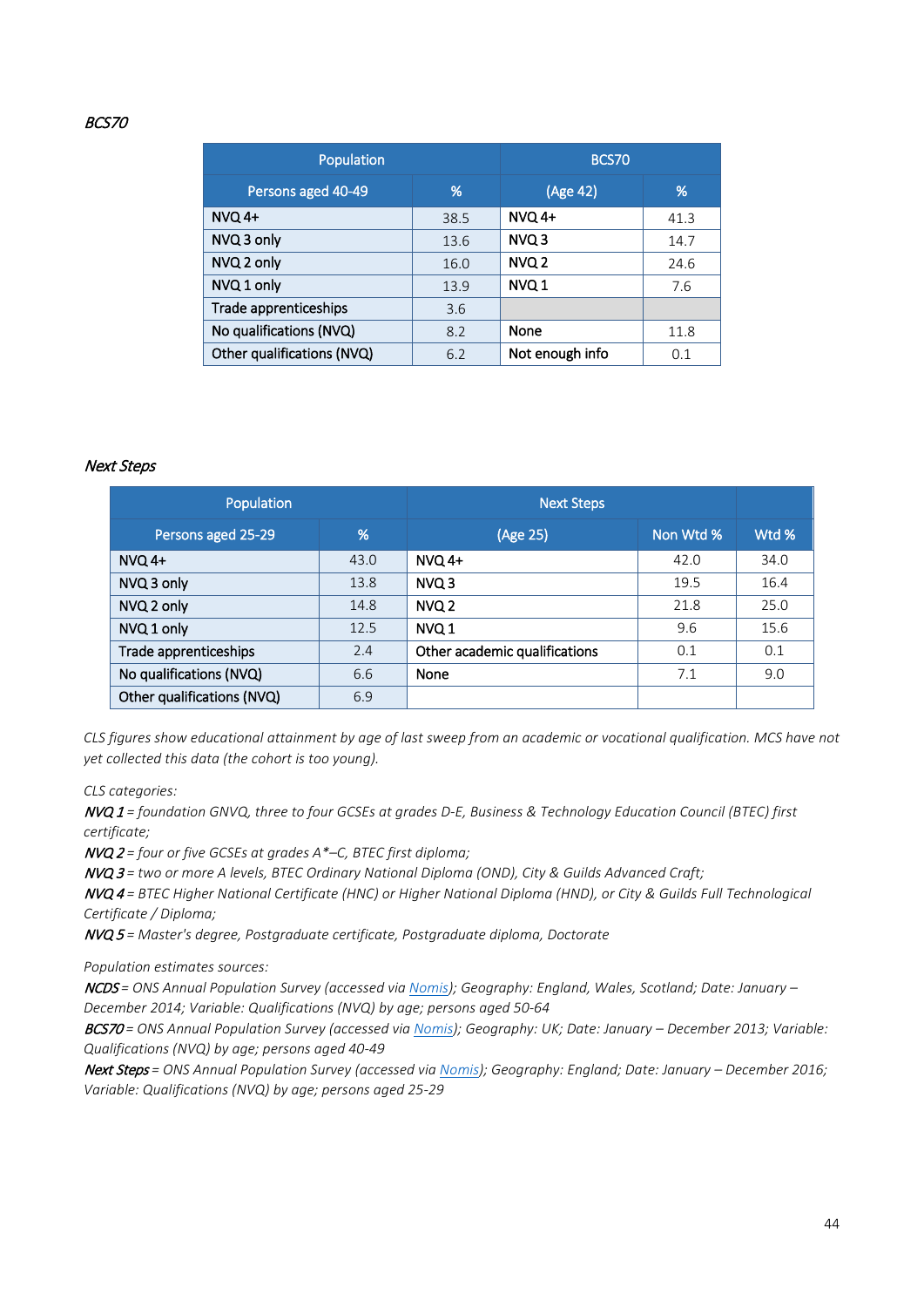# <span id="page-44-0"></span>Gross weekly household income

| <b>Income Range</b> |       | <b>Population (HBAI)</b> | <b>Understanding Society</b> |                     |  |
|---------------------|-------|--------------------------|------------------------------|---------------------|--|
| (per week)          | %     | <b>Cumulative %</b>      | %                            | <b>Cumulative %</b> |  |
| £115-£250           | 7.42  | 7.42                     | 6.3                          | 6.3                 |  |
| £250-£365           | 11.07 | 18.49                    | 10.41                        | 16.71               |  |
| £365-£500           | 13.18 | 31.67                    | 13                           | 29.7                |  |
| £500-£615           | 10.35 | 42.02                    | 10.16                        | 39.87               |  |
| £615-£923           | 22.15 | 64.17                    | 22.35                        | 62.22               |  |
| £923-£1231          | 14.43 | 78.6                     | 15.57                        | 77.79               |  |
| £1231-£1846         | 13.32 | 91.92                    | 14.31                        | 92.1                |  |
| £1846+              | 8.08  | 100                      | 7.9                          | 100                 |  |

#### Understanding Society (for individuals with household income ≥ £115 per week)

*Understanding Society figures are based on all participating households in wave 6.* 

*HBAI (Households Below Average Income) is the source for official UK statistics on the income distribution. The HBAI corresponds to a financial year (April to March) and an Understanding Society wave to two calendar years. To account for differences in the fieldwork period, we pool two consecutive HBAI data sets when comparing to a single Understanding Society wave (wave 6, 2014-2015). All figures are expressed in 2014-15 prices using the bespoke monthly CPI price index used in the official UK income statistics and produced by the Office for National Statistics.*

Note that comparative income figures are not provided for the CLS studies because ONS was not able to provide figures as the sample sizes are too small to provide meaningful figures.

| <b>Income Range</b><br>(per week) | <b>NCDS</b> |                | BCS70 |                | MCS (parents) |                      |  |
|-----------------------------------|-------------|----------------|-------|----------------|---------------|----------------------|--|
|                                   | Pop.        | Study (age 55) | Pop.  | Study (age 42) | Pop.          | Study (child age 12) |  |
| £0-£115                           |             | 8.9            |       | 5.8            |               | 7.3                  |  |
| £115-£250                         |             | 11.0           |       | 7.4            |               | 10.0                 |  |
| £250-£365                         |             | 11.6           |       | 10.3           |               | 13.5                 |  |
| £365-£500                         |             | 13.5           |       | 13.8           |               | 18.4                 |  |
| £500-£615                         |             | 11.3           |       | 11.9           |               | 12.5                 |  |
| £615-£923                         |             | 22.8           |       | 25.0           |               | 22.6                 |  |
| £923-£1231                        |             | 10.4           |       | 12.6           |               | 8.3                  |  |
| £1231-£1846                       |             | 6.02           |       | 7.9            |               | 5.2                  |  |
| £1846-£3520                       |             | 3.4            |       | 3.5            |               | 1.8                  |  |
| £3520-£5175                       |             | 0.3            |       | 0.7            |               | 0.3                  |  |
| £5175-£35000                      |             | 0.6            |       | 0.9            |               | 0.1                  |  |
| £35000-£460000                    |             | $\mathbf 0$    |       | 0.2            |               | $\mathbf 0$          |  |

#### Centre for Longitudinal Studies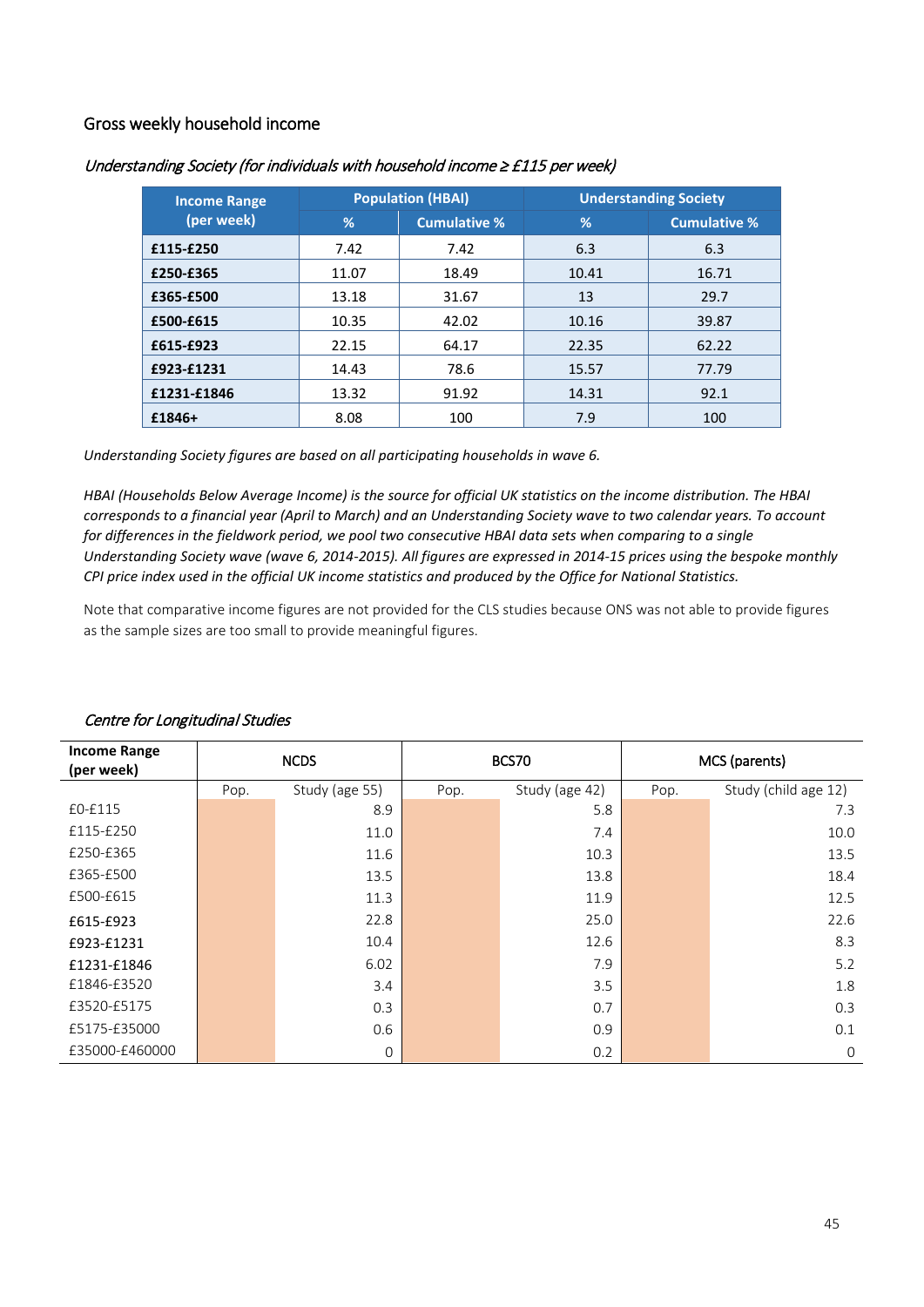# <span id="page-45-0"></span>Annex G: A brief note on UK legislation for data processing and sharing for research in the social sciences

November 2017

Broadly speaking, there are three key legislative frameworks that influence how data about people are and will be processed and shared for academic research and research resources including longitudinal studies in the UK.

The Data Protection Act (DPA) 1998 regulates the processing of personal data (i.e., any data that can be used to identify a living individual) and sensitive personal data, which covers all health data and other sensitive data about an individual's race, ethnicity, politics, religion, sex life and trade union status. The legislation aims to protect the rights of individuals about whom personal data are obtained, stored, processed or supplied and it is tied to EU Data Protection Law. The Act sets out 8 data protection principles but Section 33 provides certain exemptions in respect of the processing (or further processing) of personal data for "research, history and statistics".

On 25th May 2018, the UK data protection law will change in accordance with changes in EU Data Protection law, when the EU General Data Protection Regulation (GDPR) will apply across the EU. UK legislation that will implement the GDPR and replace the DPA 1998 is being developed, the Data Protection Bill, and will specify, among other things, the legal bases for processing personal data and exceptions for research purposes. However it is worth highlighting that the new law will not change the requirement on data controllers to have a lawful basis in order to process personal data but it will place more emphasis on data controllers being accountable for and transparent about their lawful basis for processing. It will change the legal basis that researchers at universities can use to process personal data for research purposes. More specifically, universities will be classified as public authorities for the purposes of this new law and academic researchers will no longer be able to use legitimate interests as their legal basis for processing personal data for their research. The Information Commissioner's Office (ICO), whose role is to ensure compliance with this legislation, further advises that public authorities should avoid relying on consent unless they are confident they can demonstrate it is freely given. Instead, they advise for public authorities including universities to use the 'task in the public interest' basis for everything except their 'internal' functions (e.g. Human Resources processing). At the time of writing this report, the Bill was being discussed in the House of Lords.

The Digital Economy Act (DEA) 2017 (Part 5, Chapter 5 "Sharing for Research Purposes") provides public authorities with a new power to disclose for research information held in connection with their functions, subject to a number of data security conditions and compliance with the Data Protection Act. The DEA 2017 aims to facilitate the sharing and linking of administrative data held by public authorities to broaden the capacity of research to deliver a number of direct and indirect public benefits. The Act creates a permissive gateway to enable public authorities to make information available to researchers for research that is in the public interest. The Act identifies the UK Statistics Authority (UKSA) as the body for setting the Code of Practice and for accrediting data processors, researchers and research. The Act excludes health and social care data. Devolved administrations and in particular Scotland have additional data related legislations (e.g., the Public Records Scotland, 2011). The Scottish Data Linkage Framework has seven guiding principles that aim to guide decisions on data sharing and linkage for the benefits of research for public and patient good whilst maintaining privacy.

Finally, the Health and Social Care Act 2012 allows for the dissemination of health and/or adult social care data for research which relates to the provision of health and/or social care, or the promotion of health. Where identifiable data are necessary for research, approval is needed under section251 of the NHS Act 2006, but this must be for 'medical purposes. The Act included restrictions on how the Health and Social Care Information Centre (HSCIC), now NHS Digital, can share data.

In order to provide a firm legal basis and increase public trust in how confidential patient data is being used, in November 2014, the Department of Health appointed Dame Fiona Caldicott as the first National Data Guardian (NDG) for Health and Care. In 2016, the Caldicott Review of Data Security, Consent and Opt-out was published which proposed measures to strengthen the security of health and care information and help people make informed choices about how their data is used. Since then the UK Government has responded to accept these recommendations, and plans to implement a new national opt out in 2018.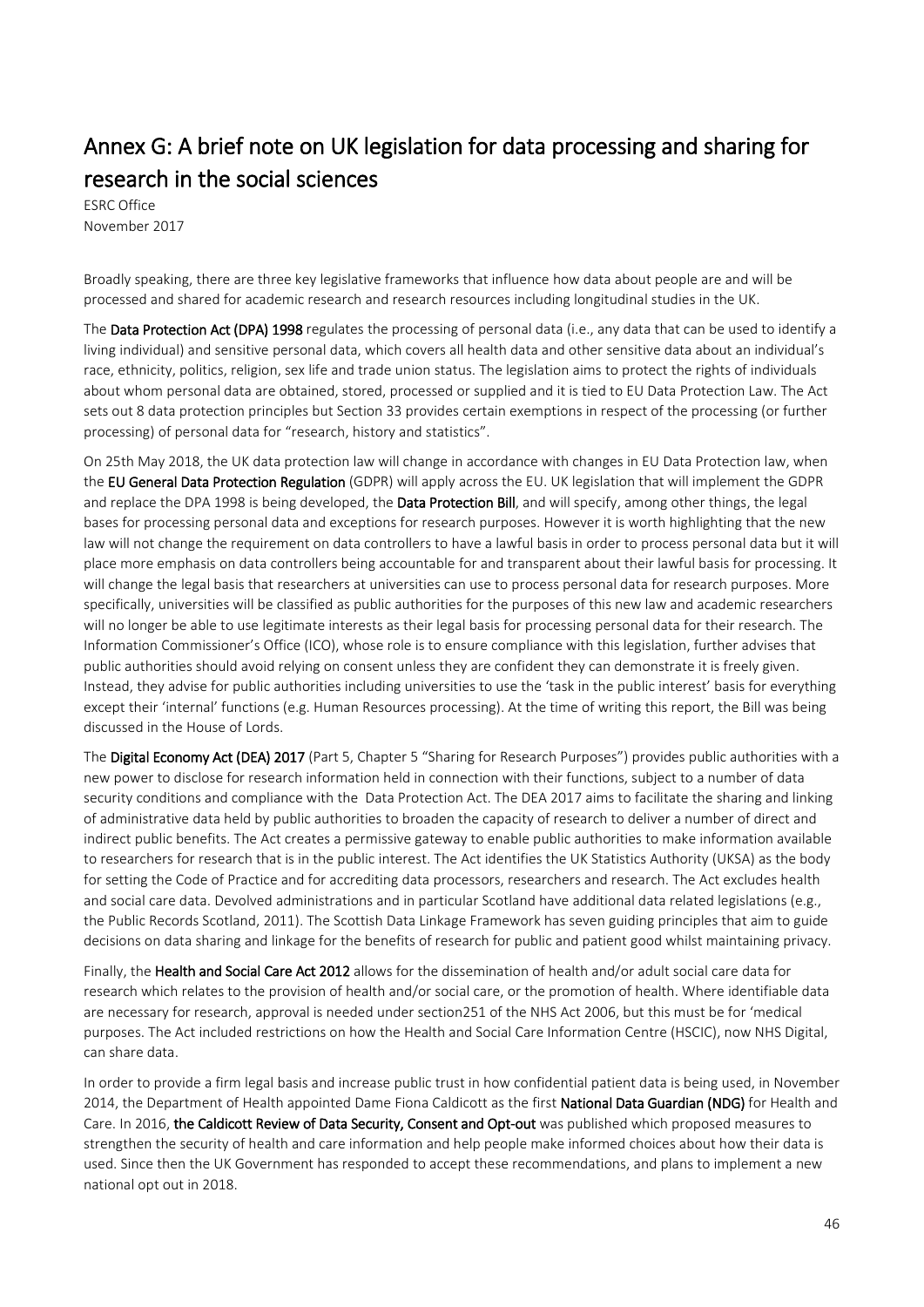# <span id="page-46-0"></span>Annex H: Data ownership in the UK<br>A.W. Boyd

ALSPAC, Population Health Sciences, Bristol Medical School, University of Bristol CLOSER, Institute of Education, University College London

Data ownership in the UK is complex, with a wide range of potential owners and also where some datasets cover the whole of the UK, some are devolved to the four home nations and some are regional or linked to specific geographies (e.g. health geographies). This wide range of ownership presents substantial challenges to longitudinal studies in negotiating access to these records. It is important to note that there can be substantial differences between the owner of the data and the organisation which acts as the Data Controller of the records (i.e. that studies may need to negotiate access to records with an organisation that is not the ultimate owner of the records).

The primary social administrative data sets of interest to longitudinal studies are owned by government departments. Where: benefits records are owned by the Department for Work and Pensions; employment and earnings records are owned by MH Revenue and Customs; and, criminal records and convictions records are collated within the Police National Computer database but access is controlled by the Ministry of Justice. Ownership of education records is complex, with state maintained English education records to age 16 (and in some cases 18) being collated in the National Pupil Database (NPD, Department for Education) and higher education records being collated in the Higher Education Statistics Agency dataset (which is a charitable company operating under a statutory framework). Education data is devolved to the home nations, with Scotland, Wales and Northern Ireland maintaining similar systems to the English NPD. Privately provided education records are collated by the charitable establishments providing the education, but some records are fed into the NPD system. Ownership of health records are exceedingly complex and reflect operational divisions within the Department for Health. There are substantial differences in ownership over the four home nations of the UK. Primary care data is owned at an individual practice level (which are typically private companies). Secondary care data is collated locally (within operational health geographies) although it is mandated that some information is centralised where access is controlled by NHS Digital. Public Health England also control access to some data as do the Medicines & Healthcare products Regulatory Agency (MHRA) and the NHS National Institute for Health Research (NIHR). For example, the Central Practice Research Datalink (CPRD) is MHRA and NIHR run, but also populated by data originating from General Practice and NHS Digital. Certain health data are collated and controlled within the University sector, for example the NICOR cardiac register is owned by University College London. Ownership of natural environment records is similarly fragmented, with some being owned by local government and fed into government departments (e.g. air pollution monitoring records are managed by Department for Environment, Food and Rural Affairs), some which are managed by Executive Agencies (e.g. the Met Office collate climate and meteorological data), and some of which are owned by research councils (e.g. the National Radon Dataset, managed and produced by the British Geological Survey, is owned by the Natural Environment Research Council). Commercial datasets are owned by a wide range of companies.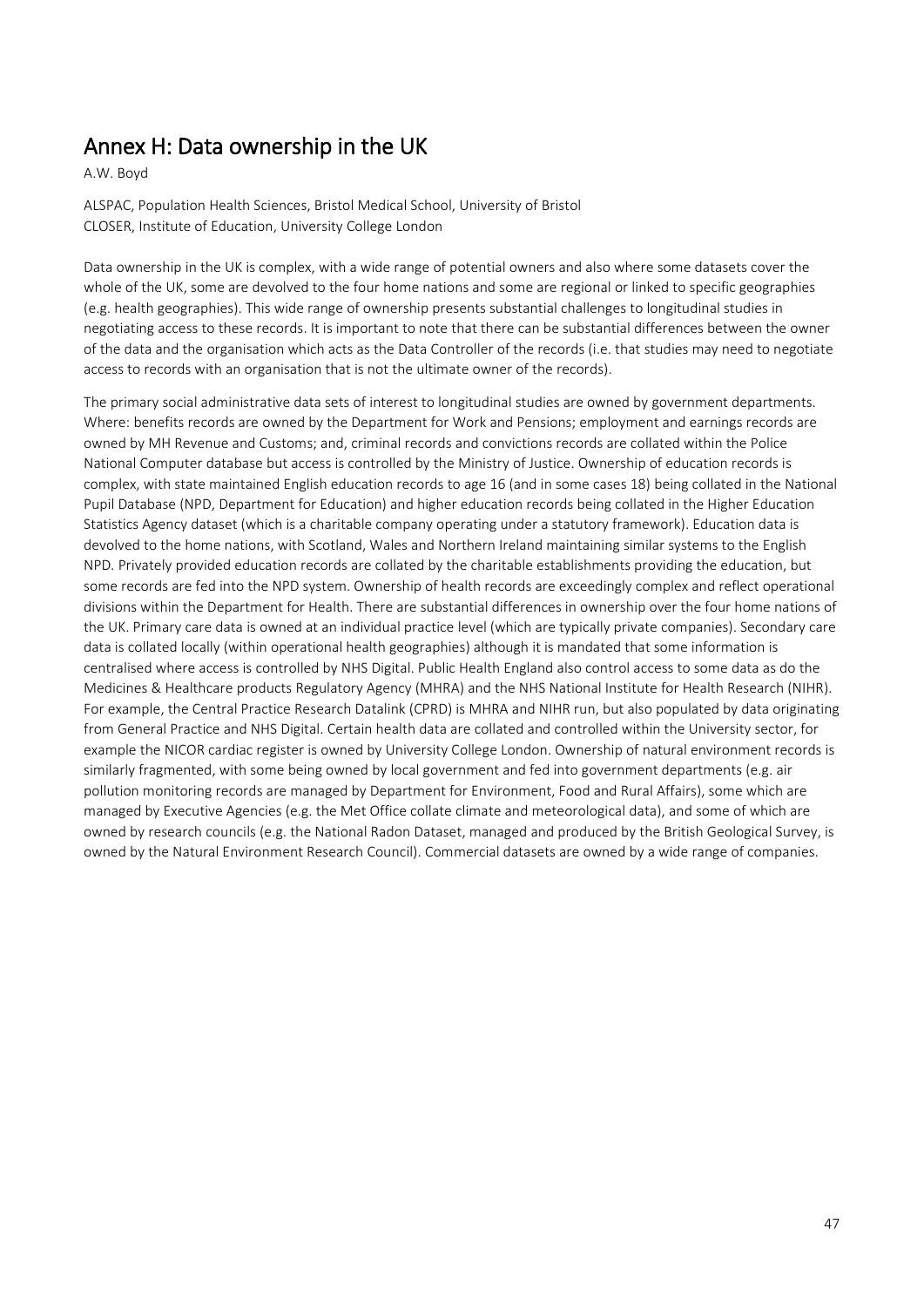# <span id="page-47-0"></span>Annex I: Current data linkage initiatives in Brazil, Canada, Australia and New **Zealand**<br>Ray Chambers and Natasha Codiroli McMaster

# Current data linkage initiatives in Brazil, Canada, Australia and New Zealand

As highlighted in the Administrative Data Taskforce (ADT) report in December 2012, the use of linked administrative data in the UK is lagging behind those in Nordic countries and some parts of Europe such as the Netherlands, where advantage has been taken of national datasets based on routinely collected government administrative data. National legislations in the Nordic countries have allowed for a single unique identifier across all administrative datasets and with appropriate data infrastructures in these countries, record data linkage has flourished.

However, progress is currently being made worldwide for more countries to exploit their rich sources of administrative government data. Outside the UK and Europe, the examples that follow are indicative of such efforts.

#### Brazil

The Brazil 100 million project aims to build a cohort through administrative data of all individuals registered in the CadastroÚnico (CADU) database, which includes around one in three Brazilian residents. The database includes Brazilian households that earn less than half the minimum wage per person. The cohort will include those who have received a grant from the Bolsa Familia (PBF) program (a form of welfare payment) between 2003 and 2015, ultimately resulting in the inclusion of around 114 million individuals.

The project was initially conceived as part of collaboration between Brazil and the UK in 2013. For each individual there are around 5,000 variables. These include hospitalisations, notifiable diseases, births and deaths, and a number of specific disease diagnoses. The dataset will support large research projects into Malaria, Zika and microcephaly, and will be used for genomics studies.

Long-term goals include developing innovative probabilistic linkage methods. In 2016 the Centre for Data Interrogation and Knowledge for Health (CIDACS) was set up to support the linkage activity and resulting research projects. There are also plans to test machine-learning methods for more accurate data linkage.

# Canada

Canada has a number of units that are members of the International Population Data Linkage Network (IPDLN), outlined in Table 1. In response to issues with survey response rates, Statistics Canada aim to either replace or complement survey data through use of linked administrative data. There are also long-term plans to replace the Census with high quality linked records.

Statistics Canada has been involved in a number of innovations in data linkage, including the development of software to facilitate accurate linkage, for example G-Link (formerly Generalized Record Linkage System (GRLS)), which is used to perform probabilistic linkage. They have also created a Social Domain Linkage Environment (SDLE), which holds multiple linked administrative datasets including Census, tax filers, births, deaths, landed immigrants, and the Indian registry. The data is held in two components for ease of use and to maintain anonymity, including a record depository which contains identifiers which can be used to link to various records.

There is also on-going work to link survey data with administrative records across Canada. For example, work to link two nationwide longitudinal cohort studies, the Canadian Longitudinal Study on Aging (CLSA) and the Canadian Partnership for Tomorrow Project (CPTP) with Administrative health data (AHD).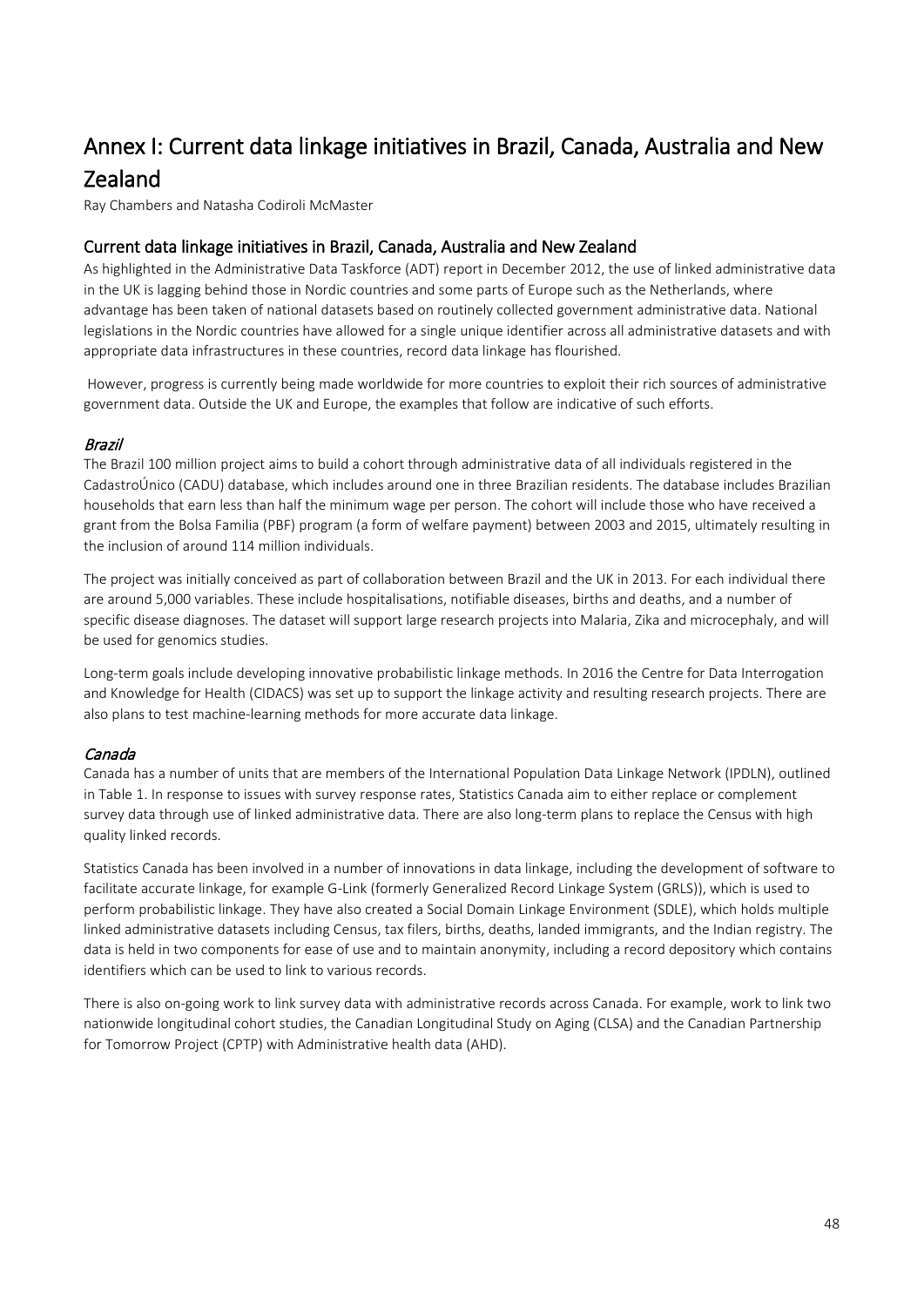Table 1: Data linkage initiatives in Canada

| Data linkage unit                                                 | Key features                                                                                                                                                                                                                                                                                                                                                                                                                                    |
|-------------------------------------------------------------------|-------------------------------------------------------------------------------------------------------------------------------------------------------------------------------------------------------------------------------------------------------------------------------------------------------------------------------------------------------------------------------------------------------------------------------------------------|
| The Child and<br>Youth Data Lab<br>(CYDL)                         | Managed by the Alberta Centre for Child, Family and Community Research, CYDL links<br>anonymised government data across ministries.                                                                                                                                                                                                                                                                                                             |
| <b>Population Data BC</b>                                         | Population Data BC is a data-linkage and educational resource aimed at facilitating research into<br>human health, wellbeing and development. Three university partners, the University of British<br>Columbia, the University of Victoria and Simon Fraser University, run it. It aims to provide<br>research access to linkable data from sources including health, education, early childhood<br>development, workplace and the environment. |
| The Institute for<br><b>Clinical Evaluative</b><br>Science (ICES) | The ICES is a registered independent charity that maintains a database of health and population<br>data in Ontario.                                                                                                                                                                                                                                                                                                                             |
| Manitoba Centre<br>for Health Policy<br>(MCHP)                    | Conducts health research for Manitoba. Maintains a de-identified database of health, education<br>and human services data.                                                                                                                                                                                                                                                                                                                      |
| <b>Statistics Canada</b>                                          | Following the Statistics Act (1918) the Canadian government is required to collect, compile,<br>analyse, abstract and publish statistical information. Most recently, this includes linking<br>administrative data for analysis.                                                                                                                                                                                                                |

#### Australia

The Population Health Research Network (PHRN) located in Perth is a nationwide initiative aimed at creating an infrastructure to support appropriate collection and use of linked data. The primary use of this network has been the linking of health and administrative data, however new work streams focusing on education, crime and child protection have emerged from the work. Within the network are a number of data linkage units and the majority of these hold linked-data from specific regions.

One exception is the nationally linked data held by the Australian Institute of Health and Welfare (AIHW), aiming to facilitate analysis that takes account of an individuals' life course and a wider range of policy areas. They have linked both internally held datasets for research purposes including cancer, death and diabetes databases, with externally held datasets including information on benefits receipt, health registries, births, deaths, marriage notices and the electoral role, amongst many others.

An example of a regional linked database that has been particularly successful is the work by the Western Australian Data Linkage Branch, which covers the total population of Western Australia (around 2 million people) and has up to 40 years of records. The branch was established in 1995 as part of a collaboration between Western Australia Department of Health, the University of Western Australia, Telethon Kids Institute and Curtin University. The unit has pioneered new data linkage techniques to help overcome the fact Australian's do not have one identification number, but separate ones for their Medicare, Driver's licence and hospital records, and now has linked over 30 administrative records. By 2016 the data had been used in over 800 projects, resulting in more than 250 journal publications and 35 graduate research degrees. Going forward, the PHRN is hoping to use learning from the Western Australian Branch to establish similar data linkage units in all Australian states and territories.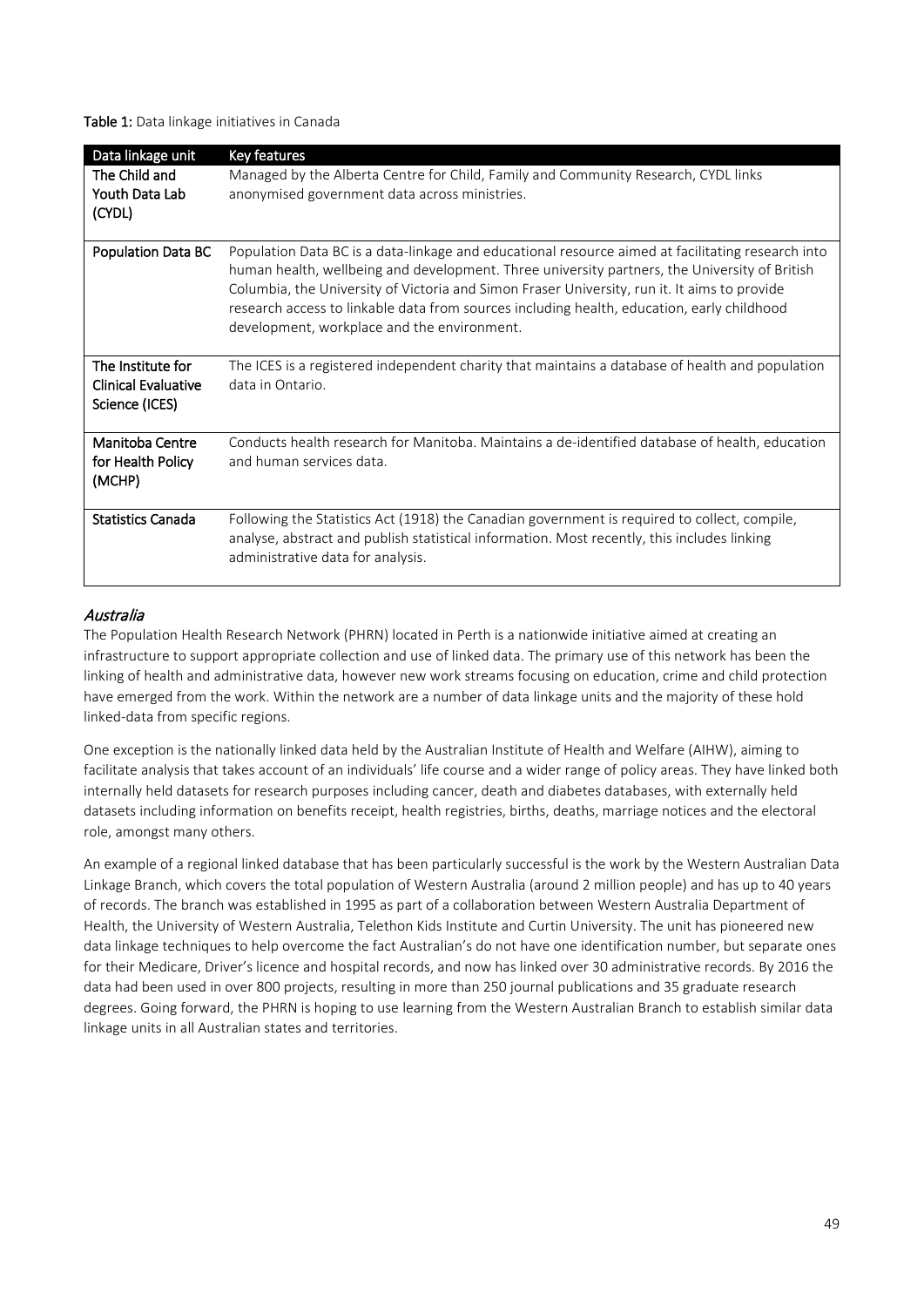Table 2: Data linkage initiatives in Australia

| Data linkage unit     | Key features                                                                                      |
|-----------------------|---------------------------------------------------------------------------------------------------|
| Centre for Health     | Data linkage unit for New South Wales and ACT. Managed by the New South Wales Ministry of         |
| Record Linkage        | Health. A record linkage infrastructure for the health and human services sectors provides access |
| (CHeReL)              | to researchers, health planners and policy makers.                                                |
| Data Linkage          | Located within the Health Statistics Unit at the Queensland Department of Health.                 |
| Queensland (DLQ)      |                                                                                                   |
| <b>SA-NT DataLink</b> | Record linkage system for health and human services in South Australia and Northern Territory.    |
|                       | Members include the Northern Territory government, and numerous SA government                     |
|                       | departments, the three SA-based universities, the South Australian Health and Medical Research    |
|                       | Institute (SAHMRI), the Cancer Council SA and the Health Consumer Alliance of SA.                 |
|                       |                                                                                                   |
| <b>Tasmanian Data</b> | Department of Health and Human Services (DHHS) and the Menzies Research Institute Tasmania        |
| Linkage Unit          | $(MRI)$ .                                                                                         |
| (TDLU)                |                                                                                                   |
| Centre for            | Victorian state node of the Population Health Research Network. Funded by the National            |
| Victorian Data        | Collaborative Research Infrastructure Strategy and the Victorian Government Department of         |
| Linkage               | Health and Human Services. Provides population wide linked data to researchers, builds sills and  |
|                       | capacity in using linked data for research and creates opportunities for researchers to undertake |
|                       | research using the data.                                                                          |
|                       |                                                                                                   |
| Western Australia     | Managed and funded by the Western Australia Department of Health. Includes 30 datasets            |
| Data Linkage          | covering the total population of Western Australia and up to 40 years of records.                 |
| <b>Branch</b>         |                                                                                                   |
|                       |                                                                                                   |

#### New Zealand

Statistics New Zealand is currently in the process of developing an Integrated Data Infrastructure (IDI) that will include linked administrative and survey data at the individual level. Initially, administrative datasets were linked separately, for example the Linked Employer – Employee Data (LEED) that gave researchers the ability to trace occupational outcomes based on earlier characteristics and educational achievements. This project has strong similarities to the UK Longitudinal Education Outcomes (LEO) data initiative, which links educational records to tax and employment information.

Currently the IDI includes information on tax, education, health, justice, births and deaths, visas, and benefits receipt. The dataset not only includes permanent residents of New Zealand, but also people who have ever been residents. The data is linked to Inland Revenue records, which act as a 'spine,' and from 2014 includes anyone who has interacted with the Inland Revenue from 1999. Data from the 2013 Census were added in 2015, and plans are underway to link in Ministry of Health records.

High profile examples of the use of the IDI include; research into the long-term outcomes of premature babies at the University of Otago, the creation of a tool to give young people a clear idea about likely career outcomes and pathways depending on their educational choice, and a number of projects aimed at assessing long-term impacts of programmes and policies.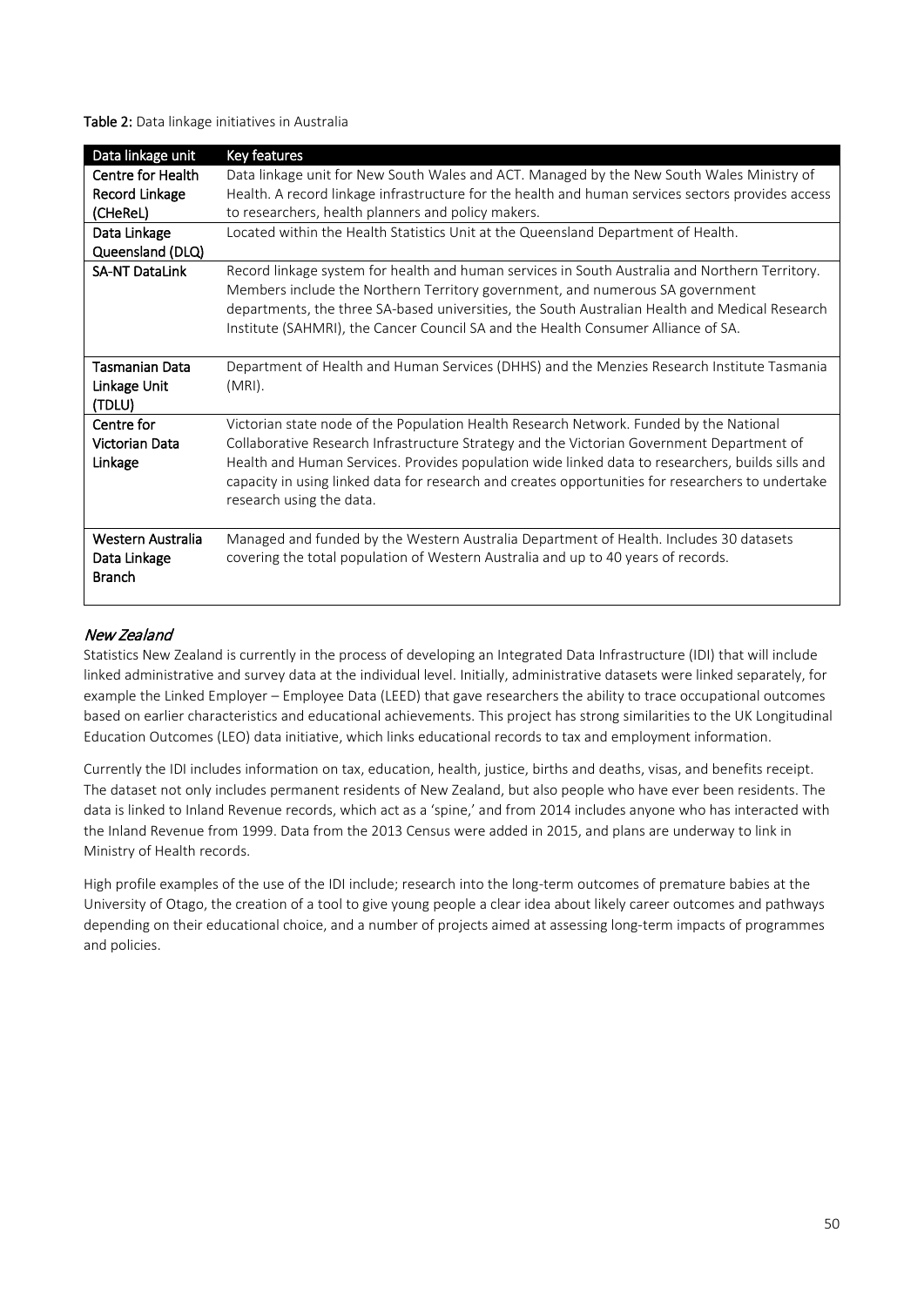# <span id="page-50-0"></span>Annex J: An overview of data linkage: Background and methods Ray Chambers, University of Wollongong

Data linkage is often referred to as record matching or record linkage, and record linkage has long been a strategy for gathering information about the same individual by combining the data for this individual from two or more distinct sources. In this sense, it can be said that record linkage dates back to 2,238 BC, when the Chinese emperor Yao ordered data from a population census and an agricultural census to be visually combined by sorting these separate lists according to the same criteria (e.g. alphabetically), see IBGE (2012). The term was first used in a scientific context in Dunn (1946), where it is defined as a process used to gather facts to compose a "book of life", i.e. a record of events occurring and recordable, experienced by the same individual between birth and death. Since then, dozens of definitions have emerged to describe what we call data linkage. In most cases the term is used in a context where the main objective is to gather information about the same individual or event from different data sources.

According to the Organization for Economic Cooperation and Development "record linkage refers to a merging that brings together information from two or more sources of data with the object of consolidating facts concerning an individual or an event that are not available in any separate record" (OECD, 2006). The UK Administrative Data Research Network adopts the definition proposed by the Task Force created by the Economic and Social Research Council in collaboration with the Medical Research Council and the Wellcome Trust: "Data linkage is the joining of two or more administrative or survey datasets using individual reference numbers/identifiers or statistical methods such as probabilistic matching" (ADRN, 2012, p. 41).

Winglee, Valliant and Scheuren (2005) refer to record linkage as "a process of pairing records from two files and trying to select the pairs that belong to the same entity". These authors consider record linkage in the context proposed by Fellegi and Sunter (1969), where weights are used to characterise the probability of each pair of records being a true match. In contrast, Winkler (2014) refers to record linkage as "... the science (and art) of matching the same entities (person, business, etc.) using quasi-identifiers such as name, address, date of birth, etc.", which explicitly allows for potential errors in the linkage result.

Newcombe et *al*. (1959) are usually credited as being the first to formulate record linkage as statistical problem, when they proposed a fully automatic procedure for linking birth and marriage records as part of an investigation of differential fertility in the presence of hereditary disease. Based on their ideas, Fellegi and Sunter (1969) specified a mathematical model for computer-based record linkage that explicitly allows for probabilistic matching. This FS model is now widely used to characterise non-deterministic record linkage procedures.

A drawback of the FS model is its implicit assumption of conditional independence, i.e. linkage errors are independent given the identifying variables used to construct the links. Extensions to the FS model have been proposed, mainly based on the use of alternative algorithms for more accurate estimation of model parameters used to classify record pairs as match or non-match; as well as refinements to the comparison functions used in linkage, making it possible to calculate partial agreement scores when the variables whose values are being compared are subject to variation (Christen, 2007).

Different approaches to non-deterministic record linkage have emerged in the last twenty years. Many of these do not assume conditional independence and are based on techniques that were originally developed for data mining and information retrieval, employing methods that are closely related to those used in machine learning and artificial intelligence (Christen, 2007). In particular, these techniques use supervised learning and so require training data, i.e. a list of correctly linked record pairs (often referred to as gold standard linked data) that can be used to identify patterns of true match and true non-match in the databases that are being linked. In effect, the linkage problem is reposed as a classification problem.

Linkage based on the use of such classifiers has been shown to be superior to linkage based on the FS model (Christen 2007, 2008a and 2008b; Elfeky et al., 2002 and 2003; Liu at al., 2003). However, these classification-based linkage techniques depend on the availability of identifying information that can be used to define a "good" classification model. This can be difficult to achieve in many practical situations. Some alternatives exist (Christen, 2007, 2008a 2008b; Yu et al., 2004) but there is no compelling evidence that they lead to better linkage outcomes.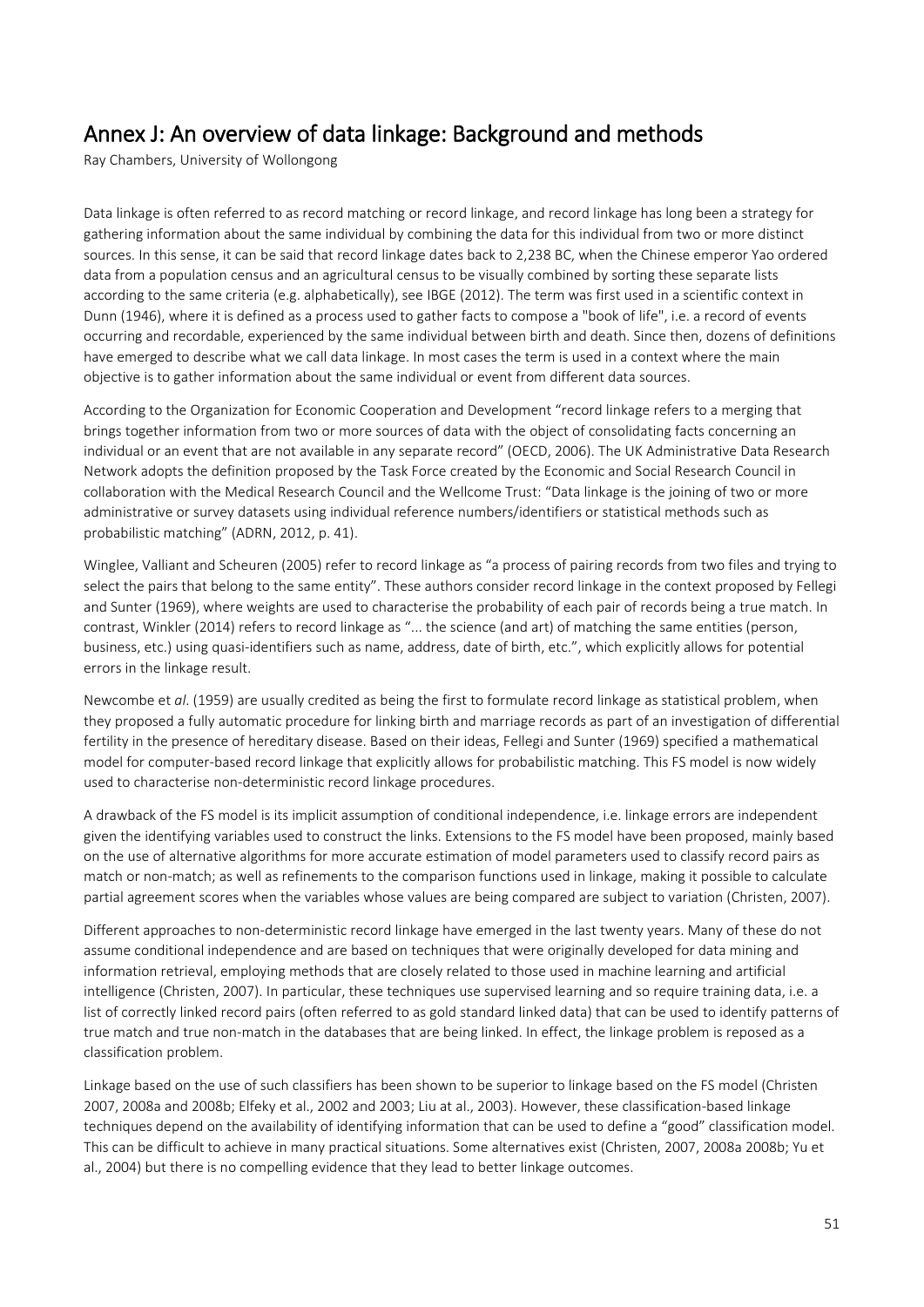Most record linkage errors are due to discrepancies in the identifying data for the same individual that are held on the databases being linked, and occur because the linkage method cannot deal with this "fuzziness". Except for very basic information collected in birth and death registers, most population registers contain non-compulsory information, obtained in different ways and at different times, but ostensibly relating to the same event. The use of this information as identifying data for linkage can then raise concerns about the quality and the coverage of the resulting linked dataset.

In general, record linkage outcomes can be of four types: true positives, when records from the same individual are compared and are correctly identified as such; false positives, when records from different individuals are compared and are said to belong to the same individual; true negatives, when records from different individuals are compared and are said to not belong to the same individual; and false negatives, when records from the same individual are compared and are said to not belong to the same individual. Linkage errors can be due to false positives and false negatives. According to Coeli (2015) "False positive errors are more frequent when few fields are available for comparison, completeness of identifiers is low, the proportion of homonyms is high and linked databases have a high volume of data. False negative errors, on the other hand, happen due to incorrect information, typographical errors and the absence of records of the events in the databases".

In most non-deterministic linkage methods a trade-off has to be made between choice of the matching threshold used in the comparison function and the resulting number of false positives and false negatives, since these errors move in opposite directions depending on choice of this threshold. In particular, increasing the threshold can lead to fewer false positives but many more false negatives, while decreasing the threshold can lead to fewer false negatives but many more false positives. For example, when linkage is used for building a list for identifying non-vaccinated cases in a population, false positives may be more acceptable than false negatives, and so a lower threshold may be reasonable. On the other hand, if the linkage is being carried out to identify tax evasion cases then false negatives may be more acceptable than false positives and a higher matching threshold needs to be set.

Evaluating linkage quality is of crucial importance to ensure that the limitations of these data are taken into account during analysis. This will depend on available paradata for the implementation of the linkage procedure, and particularly whether these data contain information about the potential distribution of linkage errors and whether this distribution deviates from what would be considered as being "at random". A number of studies have shown that linkage errors can differ according to demographic characteristics, such as sex and age; place of birth or occurrence; ethnic origin; economic group; year of occurrence etc. (Bohensky, 2016). When linkage errors are not distributed "at random", any analysis of the linked data should be aware of the potential for bias because the linked dataset may no longer be representative of the underlying population of interest.

Unfortunately, information on the linkage process that would allow calculation of quality measures based on the characteristics of the distribution of linkage errors is often not available. As a consequence indirect assessment may be the only option. In this context, comparison of distributions of variables defined on the linked dataset with corresponding distributions on the original source data (which can be population register data or representative survey data) is a good first step. Another is to compare estimates based on linked data with actual values provided by official or well-accepted sources.

In some cases information on the true linkage error status of compared records may be available or can be obtained in some way. Here a gold standard linked dataset can be created, and the actual quality of linkage can be assessed using statistics based on the number of true positives, false positives, true negatives and false negatives in the gold standard linked data, e.g. via a confusion matrix (Christen, 2012; Hand and Christen, 2017).

Finally, a clerical sample audit or some form of post-linkage review may be possible in order to determine the quality of linkage. The feasibility of this strategy depends on access to the original datasets underpinning the linked dataset and the availability of resources for carrying out the audit/review. As a consequence it may not be feasible for agencies without access to the original data or with access to limited resources for audit/review. However, it is a strategy that should be seriously considered as part of any data linkage exercise, since in many situations estimates of the distribution of linkage errors derived from quite small audit samples may be very informative for assessing the quality of a linkage process.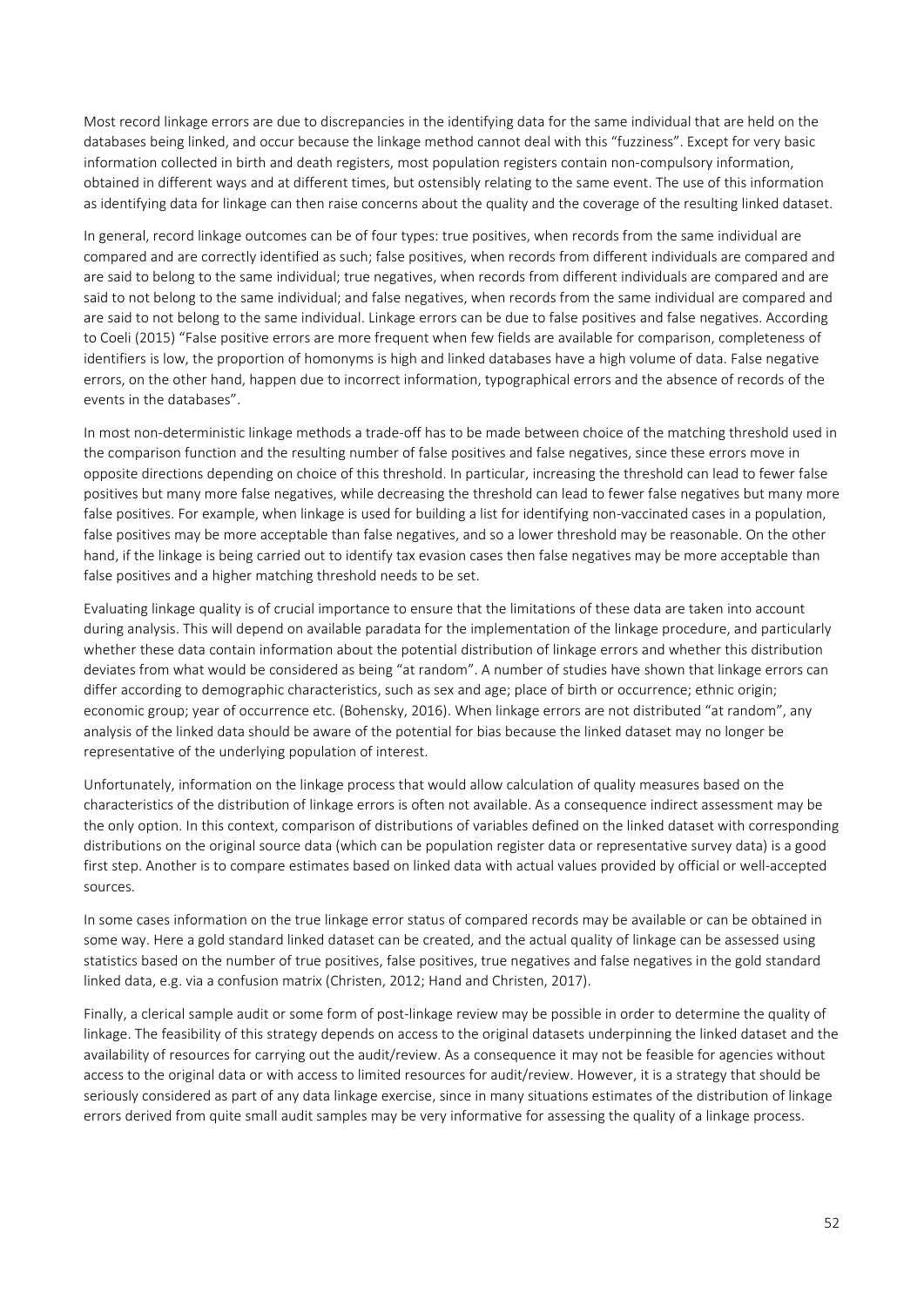# References

Administrative Data Taskforce (2012). The UK Administrative Data Research Network: Improving Access for Research and [Policy.](http://www.esrc.ac.uk/files/research/administrative-data-taskforce-adt/improving-access-for-research-and-policy/)

Bohensky, M. (2015) Bias in data linkage studies, in Methodological Developments in Data Linkage (eds K. Harron, H. Goldstein and C. Dibben), John Wiley & Sons, Ltd, Chichester, UK. doi: 10.1002/9781119072454.ch4

Christen, P. (2007). A Two-Step Classification Approach to Unsupervised Record Linkage. Conferences in Research and Practice in Information Technology - CRPIT, 70, 111-119.

Christen, P. (2008a), Automatic Training Example Selection for Scalable Unsupervised Record Linkage, Pacific Asia Conference on Knowledge Discovery and Data Mining (PAKDD 2008), ed. Takashi Washio, Einoshin Suzuki, Kai Ming Ting, Akihiro Inokuchi, Springer, New York, pp. 511-528.

Christen, P. (2008b), Automatic Record Linkage using Seeded Nearest Neighbour and Support Vector Machine Classification, ACM SIGKDD International Conference on Knowledge Discovery and Data Mining (KDD 2008), ed. Conference Program Committee, Association for Computing Machinery Inc (ACM), New York USA, pp. 151-160.

Christen, P. (2012). Data Matching - Concepts and Techniques for Record Linkage, Entity Resolution, and Duplicate Detection. Springer-Verlag Berlin Heidelberg. DOI: 10.1007/978-3-642-31164-2

Coeli, C. M. (2015). We must pay more attention to record linkage quality. Cad. Saúde Pública, 31(7). <http://dx.doi.org/10.1590/0102-311XED010715>

Dunn, H. L. (1946). Record Linkage. Am J Public Health Nations Health, 36(12), 1412-6.

Elfeky, M. G., Ghanem, T. M., Verykios, V. S., huwait, A. R. & Elmagarmid, A. K. (2003) Record Linkage: A Machine Learning Approach, A Toolbox, and A Digital Government Web Service. Computer Science technical Reports. Paper 1573. <https://docs.lib.purdue.edu/cstech/1573/>

Elfeky, M. G., Verykios, V. S. & Elmagarmid, A. (2002). TAILOR: a record linkage toolbox. 17-28. 10.1109/ICDE.2002.994694.

Fellegi, I.P., and Sunter, A.B. (1969). A theory for record linkage. Journal of the American Statistical Association, 64, 1183- 1210.

Hand, D. & Christen, P. (2017), A note on using the F-measure for evaluating record linkage algorithms' Statistics and Computing, pp. 1-9.

IBGE (2012). Sínteses Históricas, Históricos dos Censos, Panorama introdutório. Brasil, Ministério do Planejamento, Orçamento e Gestão, *Instituto Brasileiro de Geografia e Estatística*.

Liu, B., Dai, Y., Li, X., Lee, W.S. & Yu, P.S. (2003), Building text classifiers using positive and unlabeled examples, in 'IEEE International Conference on Data Mining' (ICDM'03), Melbourne, Florida, pp. 179–186.

Newcombe, H. B., Kennedy, J. M., Axford, S. J. & James A. P. (1959), Automatic Linkage of Vital Records. Science, 130, 954-959.

OECD (2006, January 4). Glossary of Statistical Terms: Record Linkage. Retrieved from <https://stats.oecd.org/glossary/detail.asp?ID=3103>

Winglee, M., Valliant, R. & Scheuren, F. (2005). A Case Study in Record Linkage. Survey Methodology, 31(1), 3-11.

Winkler, W. E. (2014), Matching and record linkage. WIREs Comput Stat, 6: 313–325. doi:10.1002/wics.1317

Yu, H., Han, J., Chang, K. and Chen C. (2004). PEBL: Web page classification without negative examples. *IEEE Transactions on Knowledge and Data Engineering*, 16, 70-81.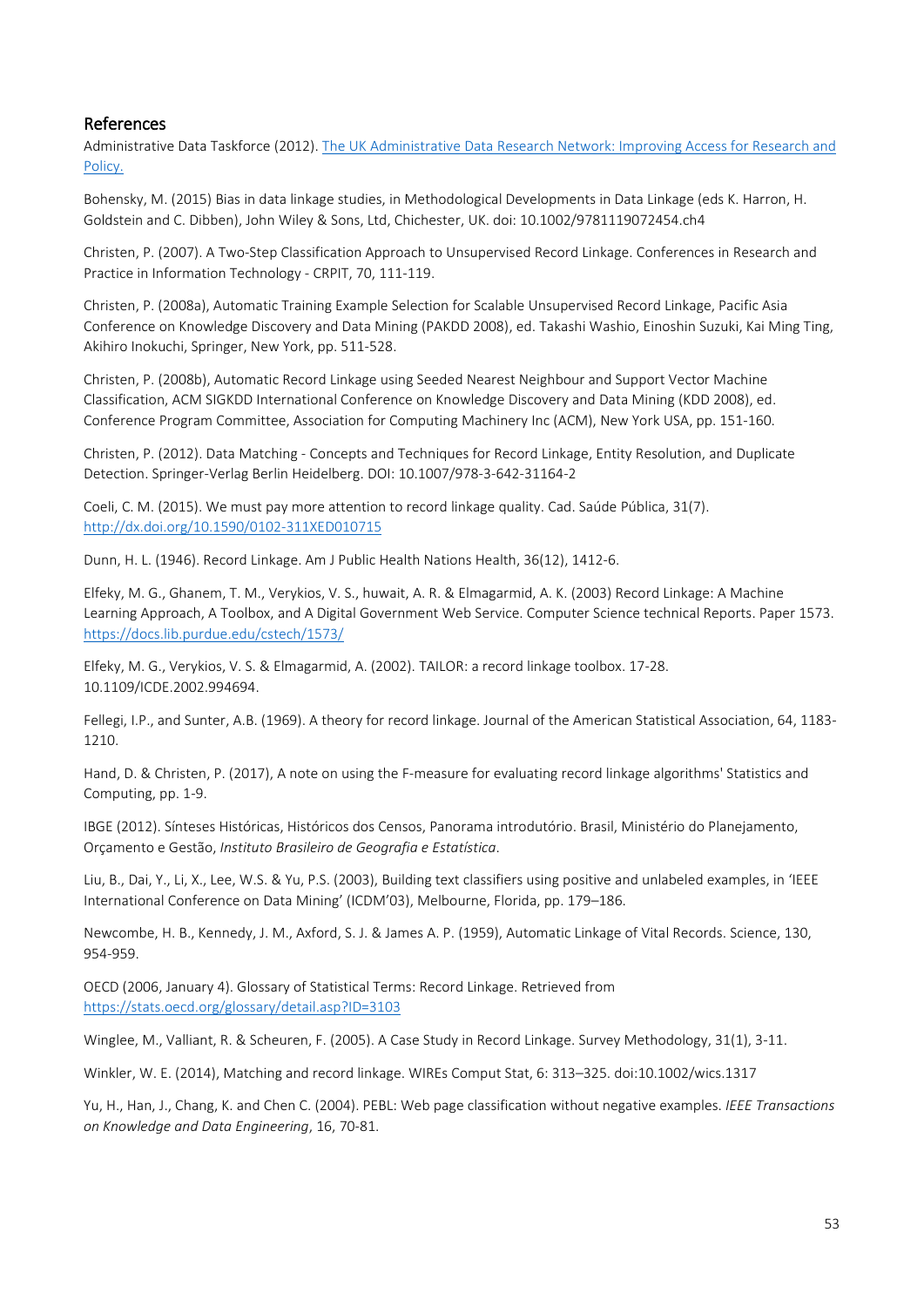# <span id="page-53-0"></span>Annex K: CLOSER: a brief view on consent in longitudinal research Andy Boyd<sup>1,2</sup>, Alison Park<sup>2</sup>

1

<sup>1</sup> ALSPAC, Population Health Sciences, Bristol Medical School, University of Bristol <sup>2</sup> CLOSER, Institute of Education, University College London

Seeking participant consent for the use of their information or biological samples is a cornerstone of study ethico-legal frameworks. Neither data protection legislation nor Common Law relating to confidentiality has precisely defined what constitutes 'valid' consent. The imminent EU General Data Protection Regulations (GDPR) will change this:

"*'consent' of the data subject means any freely given, specific, informed and unambiguous indication of the data subject's wishes by which he or she, by a statement or by a clear affirmative action, signifies agreement to the processing of personal data relating to him or her*;" GDPR Article 4 (11).

This reinforces current expectations that consent should be explicit and documented; an existing legal requirement in some areas (e.g. Human Tissue Act 2004). However, the legal necessity for consent is possibly misunderstood, as consent is typically not the appropriate legal basis for studies to meet Data Protection legislation requirements<sup>[1](#page-53-1)</sup>.

Within the field of record linkage, seeking and maintaining consent introduces substantial challenges. Prospectively, studies can 'consent by design' at recruitment (e.g. UK Biobank required participant consent for linkage to health records as a precondition to enrolment). Seeking consent within existing studies results in incomplete response; where response rates vary by socio-economic and potentially health status, and consent rates are context specific and vary according to data source, meaning a potential loss of statistical power and introduction of response bias.<sup>[2](#page-53-2)</sup>,<sup>[3](#page-53-3)</sup> Changing expectations regarding the 'validity' of consent is proving problematic for longitudinal studies; with consent wording being perceived as 'outdated' or the intervals between 'refreshing' consent being considered overly long. In practice, this is resulting in demands that studies renew consent, which is resource intensive for studies and burdensome and potentially confusing for participants. To meet these challenges, some longitudinal studies make use of consent alternatives (e.g. using 'Section 251' (NHS Act 2006) powers to meet Common Law requirements when accessing identifiable health records without consent) or by adopting 'effectively anonymous' data processing pipelines.

It is tempting to speculate that, if the consent 'gold standard' is not fixed, then it is within the domain of the stakeholders involved to change the way in which best practice is framed. Possibilities emerging from the research derogations to the UK GDPR implementation and initiatives such as the National Patient Guardian's recent report<sup>[4](#page-53-4)</sup> into sharing health records may challenge the status quo position expecting opt-in explicit consent. These changes may introduce opportunities for longitudinal studies, although studies will need to work with participants and the wider public (e.g. through the Understanding Patient Data programme<sup>[5](#page-53-5)</sup> and study based qualitative research<sup>[6](#page-53-6)</sup>) to understand and accommodate their expectations and ensure that public acceptability is maintained while realising these opportunities.

<span id="page-53-1"></span><sup>1</sup> See[: https://iconewsblog.org.uk/2017/08/16/consent-is-not-the-silver-bullet-for-gdpr-compliance/](https://iconewsblog.org.uk/2017/08/16/consent-is-not-the-silver-bullet-for-gdpr-compliance/)

<span id="page-53-2"></span><sup>&</sup>lt;sup>2</sup> Kho ME, Duffett M, Willison DJ, Cook DJ, Brouwers MC. Written informed consent and selection bias in observational studies using medical records: systematic review. Bmj. 2009 Mar 12;338:b866.

<span id="page-53-3"></span><sup>3</sup> Knies G, Burton J, Sala E. Consenting to health record linkage: evidence from a multi-purpose longitudinal survey of a general population. BMC health services research. 2012 Mar 5;12(1):52.

<span id="page-53-4"></span><sup>4</sup> Review of data security, consent and opt-outs. (2016) National Patient Guardian. Available from: <https://www.gov.uk/government/publications/review-of-data-security-consent-and-opt-outs> <sup>5</sup> See[: www.understandingpatientdata.org.uk](http://www.understandingpatientdata.org.uk/)

<span id="page-53-6"></span><span id="page-53-5"></span><sup>6</sup> Audrey S, Brown L, Campbell R, Boyd A, Macleod J. Young people's views about consenting to data linkage: findings from the PEARL qualitative study. BMC med res methodol. 2016; 16(1)34.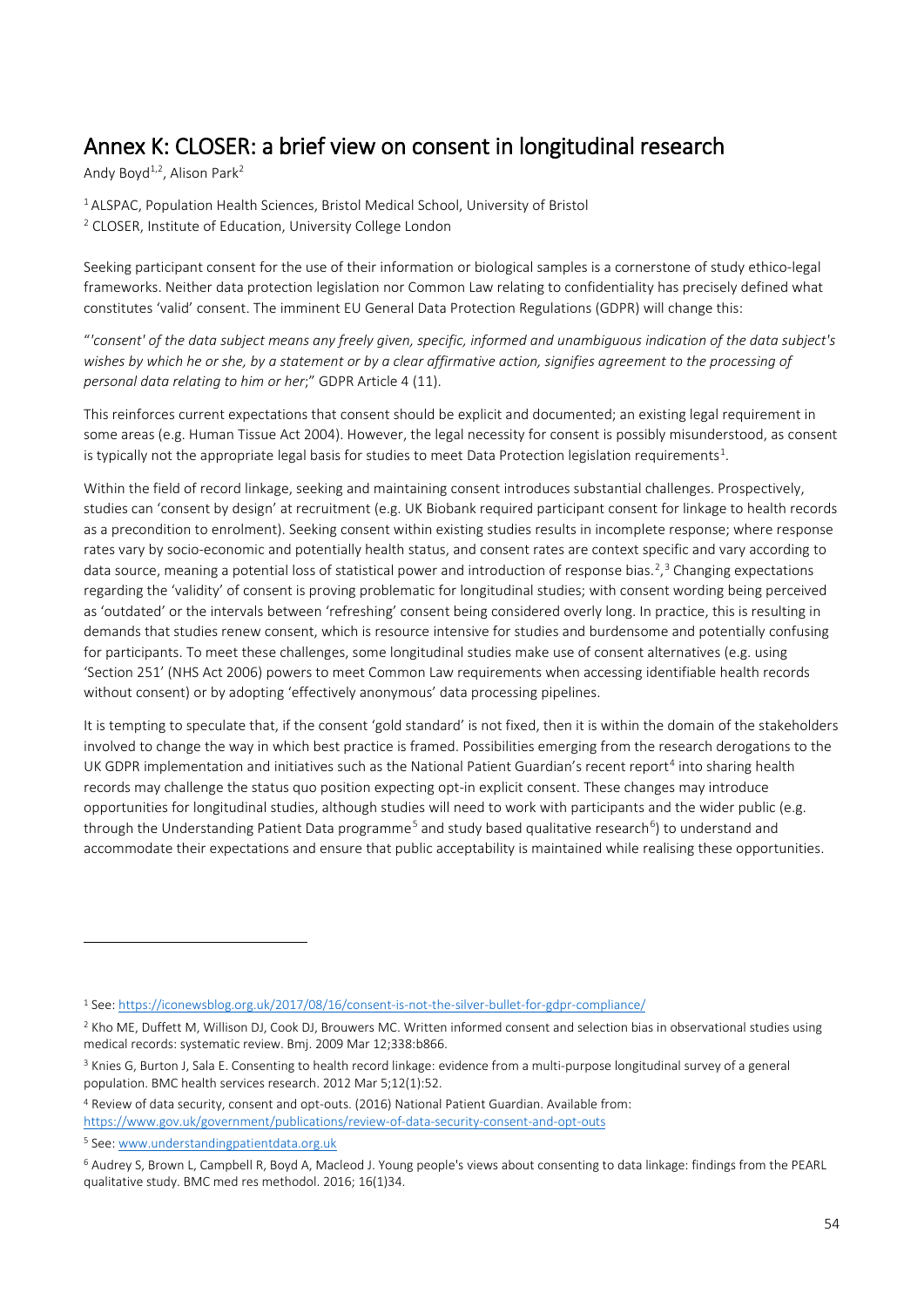# <span id="page-54-0"></span>Annex L: Analysis of data downloads and publications of the CLS cohorts and Understanding Society<br>ESRC Office, November 2017

This annex contains information on data downloads and publications for Understanding Society (and the British Household Panel Survey) and the cohorts held at the Centre for Longitudinal Studies (CLS) for the years 2007 through 2016.

# 1. Publications

Data on publications were obtained from CLS and Understanding Society. Though there is substantial similarity in what information on publications is collected by both studies, the differences in publication type included in the total have been listed below. Both institutions note that the numbers included in this annex are likely an undercount because authors do not always cite the data used and data users do not always report their publications to UKDS or the studies.

Publication figures include the publication types below:

| Understanding Society & BHPS                | <b>CLS</b>                          |
|---------------------------------------------|-------------------------------------|
| Peer-reviewed journal articles              | Peer-reviewed journal articles      |
| ISER & Understanding Society Working Papers | Peer-reviewed working papers        |
| Books and book chapters                     | Books and book chapters             |
| Government reports and parliamentary papers | Government and third sector reports |
| Theses                                      | PhD theses                          |
| Research papers                             | Conference presentations            |

Table 1a: The number of publications using data from the three national birth cohorts\* at the Centre for Longitudinal Studies and from Understanding Society and the British Household Panel Survey (2007-2016)

| Publications (2007-2016) |             |     |       |     |            |     |                                            |     |                            |     |             |     |
|--------------------------|-------------|-----|-------|-----|------------|-----|--------------------------------------------|-----|----------------------------|-----|-------------|-----|
| Year                     | <b>NCDS</b> |     | BCS70 |     | <b>MCS</b> |     | <b>CLS</b><br>(Total excl. Next<br>Steps)* |     | Understanding<br>Society** |     | <b>BHPS</b> |     |
| 2007                     | 103         | 6%  | 31    | 7%  | 40         | 6%  | 174                                        | 6%  | n/a                        | n/a | 188         | 12% |
| 2008                     | 129         | 8%  | 36    | 8%  | 46         | 7%  | 211                                        | 8%  | 5                          | 1%  | 213         | 14% |
| 2009                     | 163         | 10% | 45    | 10% | 39         | 6%  | 247                                        | 9%  | 3                          | 1%  | 202         | 13% |
| 2010                     | 188         | 12% | 54    | 11% | 86         | 13% | 328                                        | 12% | 6                          | 1%  | 207         | 13% |
| 2011                     | 193         | 12% | 42    | 9%  | 61         | 9%  | 296                                        | 11% | 27                         | 5%  | 121         | 8%  |
| 2012                     | 211         | 13% | 57    | 12% | 74         | 11% | 342                                        | 12% | 53                         | 9%  | 109         | 7%  |
| 2013                     | 175         | 11% | 45    | 10% | 75         | 11% | 295                                        | 11% | 75                         | 13% | 142         | 9%  |
| 2014                     | 141         | 9%  | 54    | 11% | 81         | 12% | 276                                        | 10% | 119                        | 20% | 147         | 9%  |
| 2015                     | 142         | 9%  | 53    | 11% | 81         | 12% | 276                                        | 10% | 131                        | 22% | 105         | 7%  |
| 2016                     | 165         | 10% | 55    | 12% | 87         | 13% | 307                                        | 11% | 175                        | 29% | 115         | 7%  |
| <b>TOTAL</b>             | 1610        |     | 472   |     | 670        |     | 2752                                       |     | 594                        |     | 1549        |     |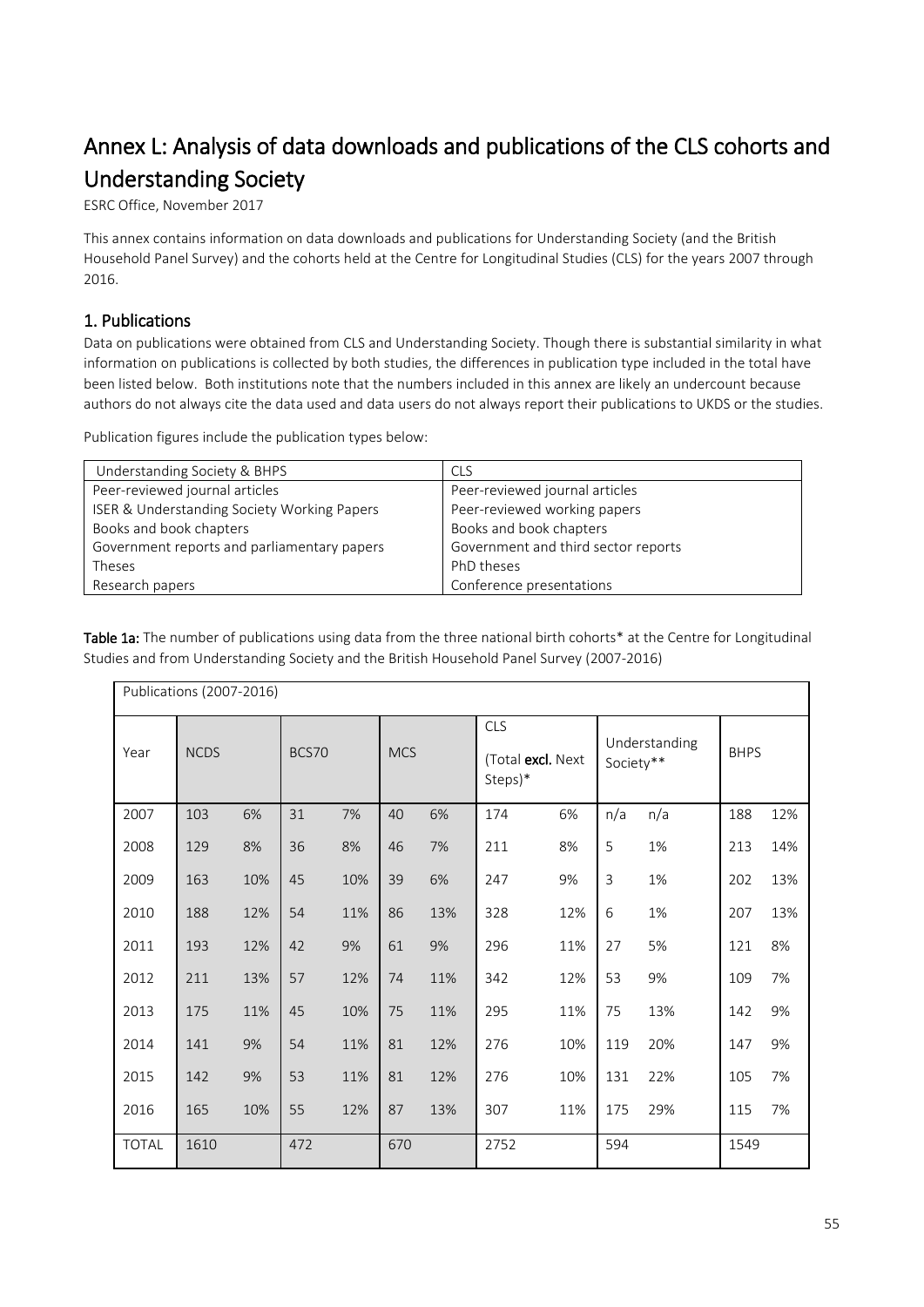Note: Percentages show the proportion of downloads in the given year compared to the grand total 2007-2016 for that study. Percentages are rounded to the nearest whole number.

Due to differences in how CLS and Understanding Society handle combined studies publications, the figures may not be directly comparable.

\*Information on publications from the Next Steps cohort was not available at the time of data collection.

\*\* Understanding Society began in 2009; however, the first *[Innovation Panel](https://www.understandingsociety.ac.uk/documentation/innovation-panel)* began in 2008. Understanding Society data became available from the UK Data Service in 2010. Some publications are included in both BHPS and Understanding Society lists, so the figures cannot be combined.



Figure 1b: The number of publications for CLS, Understanding Society and BHPS, 2007-2016.

#### 2. UKDS Downloads

Data on the number of downloads of data for each study and details of the users downloading the data were obtained from th[e UK Data Service](https://www.ukdataservice.ac.uk/) (UKDS).

The number of downloads serves as an indicator of data access and is a proxy for use; however, a download does not directly link to actual use of the data. The same researcher could download the same dataset multiple times or one download could be used for multiple analyses. Downloads also may or may not result in publications or inclusion in reports.

Download figures for each study contain the following types of download/data access level:

- Centre for Longitudinal Studies (CLS) all normal downloads, orders and secure access for all four cohorts held at CLS: 1958 National Child Development Study (NCDS); 1970 British Cohort Study (BCS70); Next Steps; Millennium Cohort Study (MCS)
	- o A highlight has been placed on MCS, which corresponds to the highlight on MCS in Section 1 of the Longitudinal Studies Strategic Review main document
- Understanding Society– all normal downloads, orders and secure access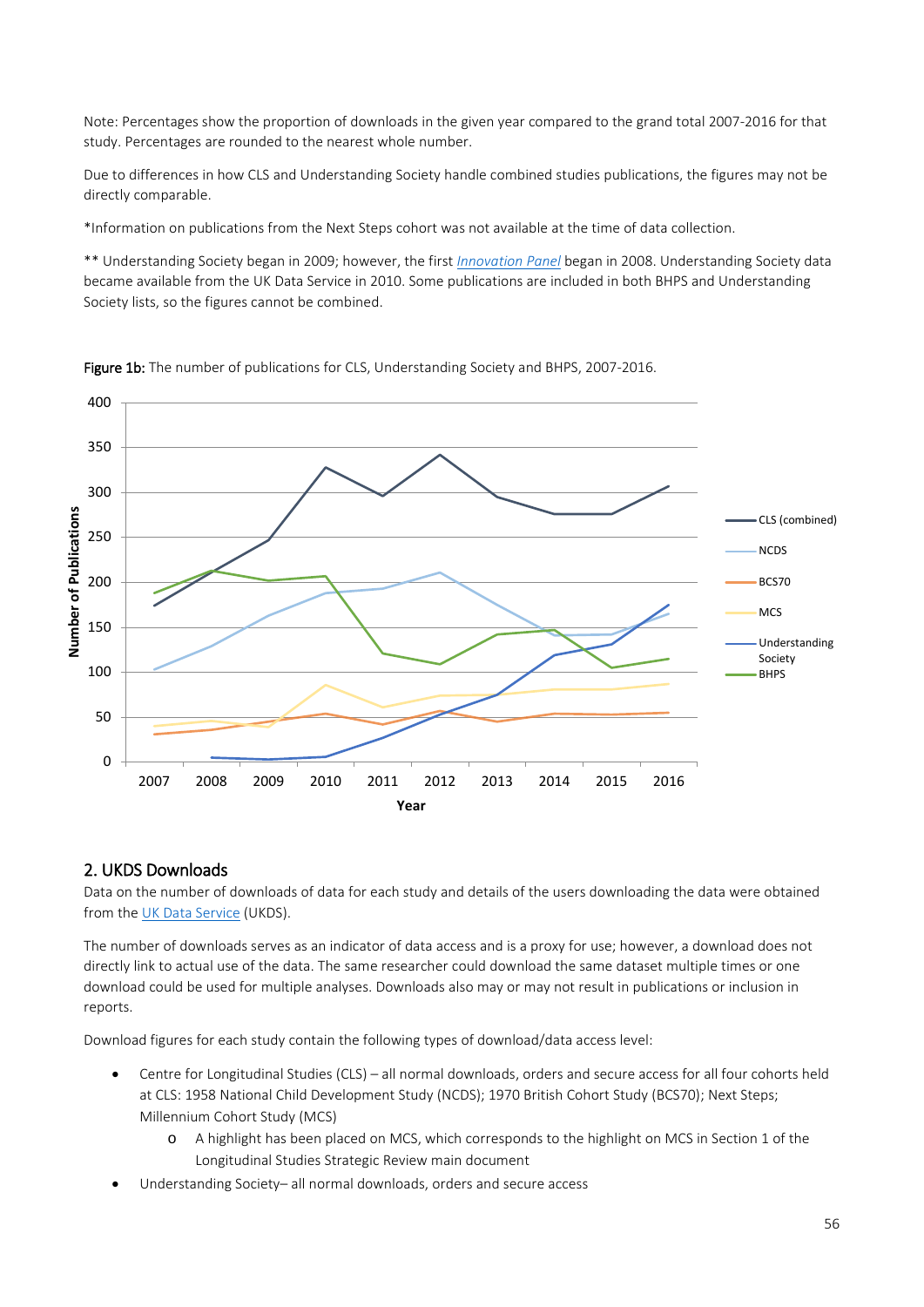• British Household Panel Survey (BHPS) –all normal downloads, low-level geography orders, med-level geography orders, med-level geography non-UK orders and secure access

Requests for access to sensitive data through METADAC have not been included in the UKDS download figures, but are shown in separate tables in Section 3 of this Annex.

|       | Downloads (2007-2016) |     |       |     |                   |     |            |     |                                           |     |                          |     |             |     |
|-------|-----------------------|-----|-------|-----|-------------------|-----|------------|-----|-------------------------------------------|-----|--------------------------|-----|-------------|-----|
| Year  | <b>NCDS</b>           |     | BCS70 |     | <b>Next Steps</b> |     | <b>MCS</b> |     | <b>CLS</b><br>(Total incl.<br>Next Steps) |     | Understanding<br>Society |     | <b>BHPS</b> |     |
| 2007  | 1322                  | 7%  | 1055  | 5%  | 119               | 3%  | 361        | 2%  | 2857                                      | 5%  | n/a                      | 0%  | 2482        | 8%  |
| 2008  | 1219                  | 7%  | 1167  | 6%  | 229               | 6%  | 732        | 5%  | 3347                                      | 6%  | n/a                      | 0%  | 2463        | 8%  |
| 2009  | 1322                  | 7%  | 1296  | 7%  | 287               | 7%  | 546        | 4%  | 3451                                      | 6%  | n/a                      | 0%  | 2827        | 9%  |
| 2010  | 1570                  | 9%  | 1662  | 9%  | 268               | 7%  | 900        | 6%  | 4400                                      | 8%  | 51                       | 0%  | 2632        | 9%  |
| 2011  | 1464                  | 8%  | 1631  | 8%  | 456               | 12% | 900        | 6%  | 4451                                      | 8%  | 706                      | 5%  | 2852        | 9%  |
| 2012  | 1767                  | 10% | 1873  | 10% | 553               | 14% | 1394       | 10% | 5587                                      | 10% | 1399                     | 9%  | 2945        | 10% |
| 2013  | 1700                  | 9%  | 1608  | 8%  | 429               | 11% | 1359       | 9%  | 5096                                      | 9%  | 1799                     | 12% | 3020        | 10% |
| 2014  | 1806                  | 10% | 2154  | 11% | 417               | 11% | 1967       | 13% | 6344                                      | 11% | 2754                     | 18% | 3002        | 10% |
| 2015  | 2139                  | 12% | 2110  | 11% | 385               | 10% | 2265       | 15% | 6899                                      | 12% | 2794                     | 18% | 3113        | 10% |
| 2016  | 2217                  | 12% | 2964  | 15% | 383               | 10% | 2259       | 15% | 7823                                      | 14% | 3318                     | 22% | 3065        | 10% |
| TOTAL | 16526                 |     | 17520 |     | 3526              |     | 12683      |     | 50255                                     |     | 12821                    |     | 28401       |     |

Table 2a: The number of downloads for the CLS cohorts, Understanding Society and BHPS data for the period 2007-2016.

Note:

- This covers the period between January 2007 and December 2016, apart from Understanding Society, for which downloads began in December 2010.
- The download count for CLS is the sum of downloads for all four cohorts, including Next Steps.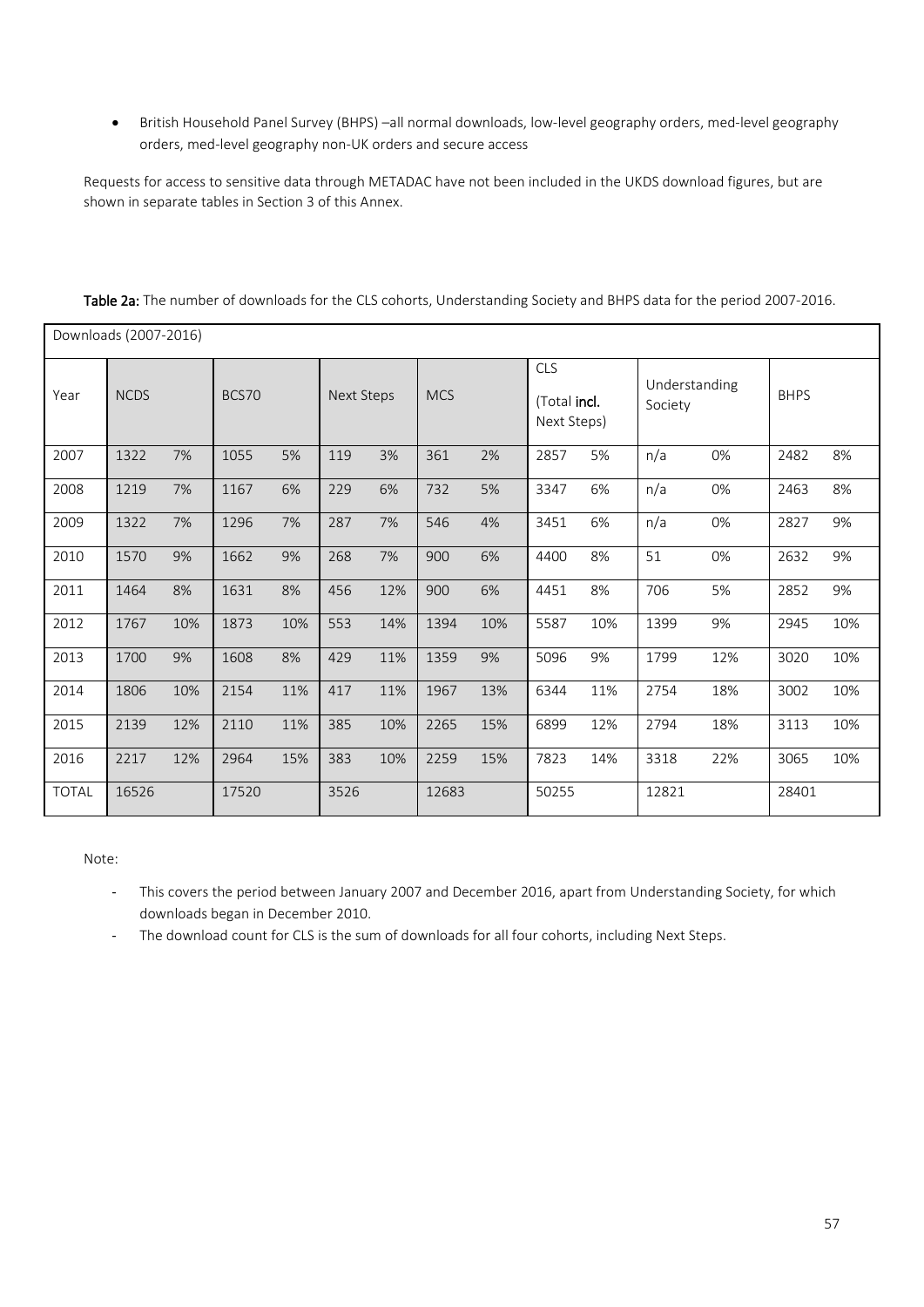

Figure 2b: The number of UKDS data downloads for CLS, Understanding Society and BHPS, 2007-2016.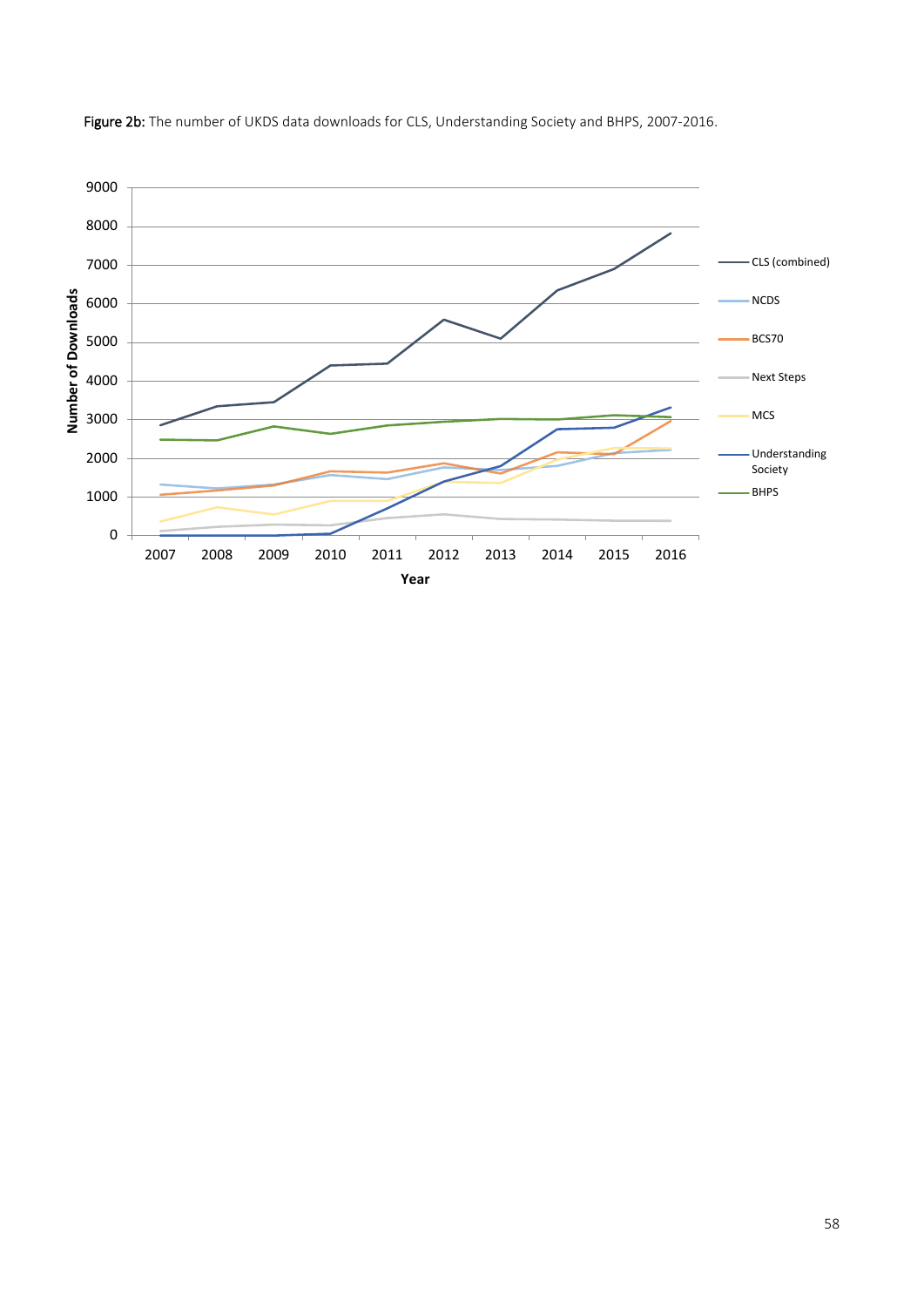Table 2c: The category of user who downloaded data from UKDS for the CLS cohorts (with highlight on MCS), Understanding Society and BHPS (2007-2016)

| User Type                       | <b>CLS</b>  |           |                | <b>MCS</b> |                | Understanding | <b>BHPS</b>    |     |
|---------------------------------|-------------|-----------|----------------|------------|----------------|---------------|----------------|-----|
| Postgraduate                    | 19152       | 38%       | 5405           | 43%        | 4532           | 35%           | 11695          | 41% |
| Staff at institute of HE        | 19762       | 39%       | 5360           | 42%        | 4740           | 37%           | 6974           | 25% |
| Undergraduate                   | 7403        | 15%       | 703            | 6%         | 1709           | 13%           | 6494           | 23% |
| Student in further education    | 1650        | 3%        | 507            | 4%         | 277            | 2%            | 1298           | 5%  |
| Central Government staff        | 486         | 1%        | 195            | 2%         | 614            | 5%            | 626            | 2%  |
| NGO or registered charity staff | 683         | 1%        | 201            | 2%         | 383            | 3%            | 440            | 2%  |
| Other not-for-profit            | 413         | 1%        | 158            | 1%         | 229            | 2%            | 316            | 1%  |
| Commercial user                 | 157         | 0.3%      | 36             | 0.3%       | 145            | 1%            | 197            | 1%  |
| School student                  | 210         | 0.4%      | 45             | 0.4%       | 13             | 0%            | 138            | 0%  |
| Local Government staff          | 100         | 0.2%      | 29             | 0.2%       | 85             | 1%            | 69             | 0%  |
| Personal / genealogical user    | 103         | 0.2%      | 11             | 0.1%       | 57             | 0%            | 55             | 0%  |
| School teacher                  | 63          | 0.1%      | 11             | 0.1%       | 8              | 0%            | 44             | 0%  |
| Staff, other                    | 54          | 0.1%      | 20             | 0.2%       | 15             | 0%            | 16             | 0%  |
| Research Council staff          | $\mathsf 9$ | < 0.1%    | $\mathbf{1}$   | < 0.1%     | 12             | 0%            | 16             | 0%  |
| Academic visitor                | $\Omega$    | 0%        | $\overline{O}$ | 0%         | $\mathbf{0}$   | 0%            | $\overline{4}$ | 0%  |
| No data                         | 10          | $< 0.1\%$ | $\mathbf{1}$   | $< 0.1\%$  | $\overline{2}$ | 0%            | 19             | 0%  |
| Total                           | 50255       |           | 12683          |            | 12821          |               | 28401          |     |

Note:

- This covers the period between January 2007 and December 2016, apart from Understanding Society, for which downloads began in December 2010.
- CLS data includes Next Steps.
- The UKDS categories "Staff at institute of further education" and "Staff at institute of Higher Education" have been combined into one "Staff at institute of HE" category.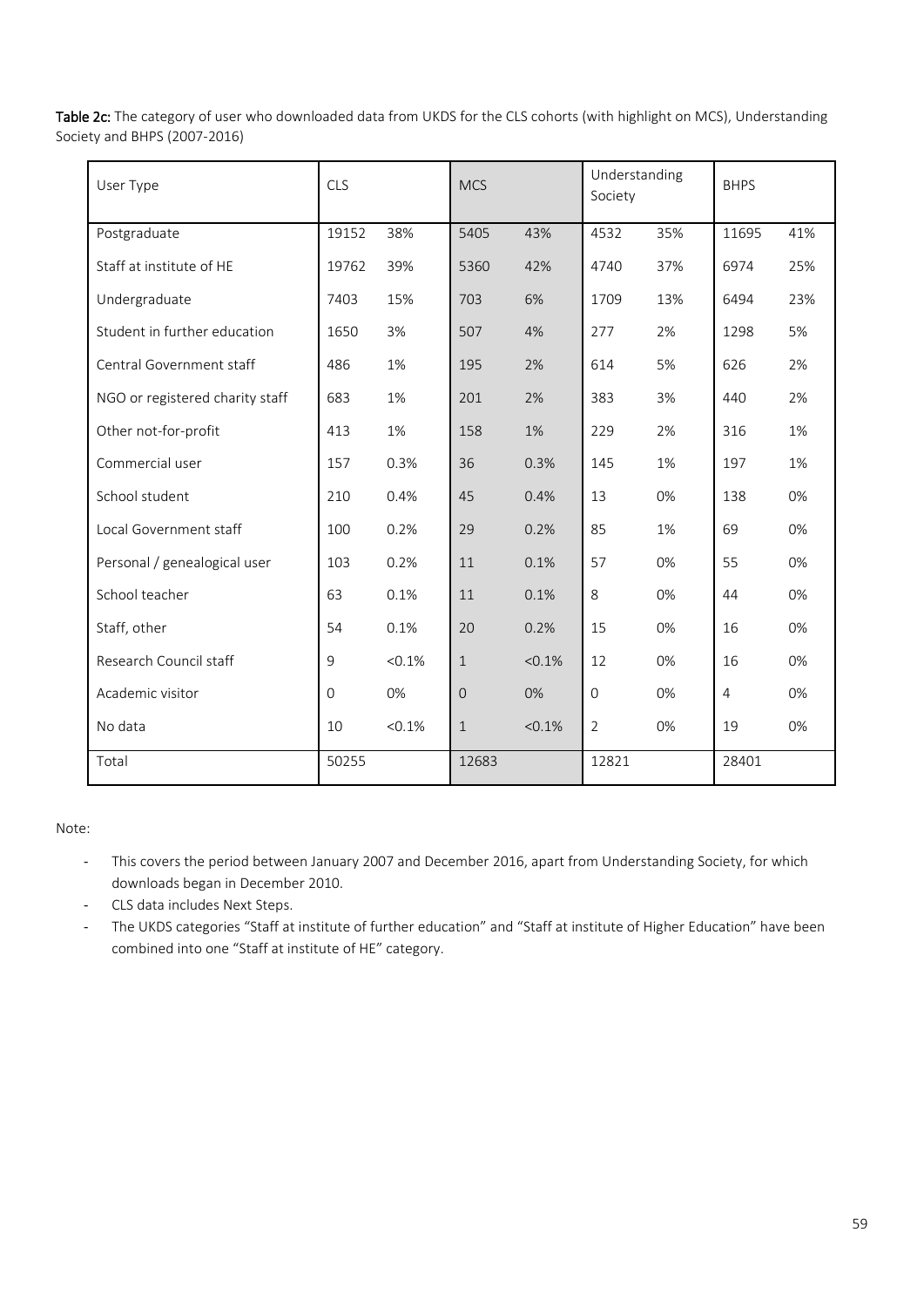Table 2d: The proportion of data downloads from UKDS by discipline of researcher for CLS (with highlight on MCS), Understanding Society and BHPS (2007-2016)

| Study         | Discipline                                       |       |  |  |
|---------------|--------------------------------------------------|-------|--|--|
|               | Economics and Econometrics                       | 38.1% |  |  |
|               | Sociology                                        | 13.2% |  |  |
|               | Psychology                                       | 10.3% |  |  |
|               | Other Studies and Professions Allied to Medicine | 8.9%  |  |  |
|               | Statistics and Operational Research              | 6.4%  |  |  |
|               | Education                                        | 4.8%  |  |  |
| <b>CLS</b>    | Social Policy and Administration                 | 4.3%  |  |  |
|               | Community-based Clinical Subjects                | 2.1%  |  |  |
|               | Geography                                        | 1.3%  |  |  |
|               | <b>Business and Management Studies</b>           | 1.3%  |  |  |
|               | Library or Data/Information Centre               | 1.2%  |  |  |
|               | Politics and International Studies               | 1.1%  |  |  |
|               | Anthropology                                     | 1.0%  |  |  |
|               | Economics and Econometrics                       | 24.9% |  |  |
|               | Psychology                                       | 15.6% |  |  |
|               | Sociology                                        | 13.1% |  |  |
|               | Other Studies and Professions Allied to Medicine | 12.9% |  |  |
|               | Statistics and Operational Research              | 7.3%  |  |  |
| <b>MCS</b>    | Education                                        | 7.2%  |  |  |
|               | Social Policy and Administration                 | 7.0%  |  |  |
|               | Community-based Clinical Subjects                | 2.1%  |  |  |
|               | Hospital-based Clinical Subjects                 | 1.3%  |  |  |
|               | Geography                                        | 1.3%  |  |  |
|               | Social Work                                      | 1.1%  |  |  |
|               | Economics and Econometrics                       | 33.5% |  |  |
|               | Sociology                                        | 21.1% |  |  |
| Understanding | Statistics and Operational Research              | 8.4%  |  |  |
| Society       | Social Policy and Administration                 | 7.2%  |  |  |
|               | Geography                                        | 6.5%  |  |  |
|               | Other Studies and Professions Allied to Medicine | 4.0%  |  |  |
|               |                                                  |       |  |  |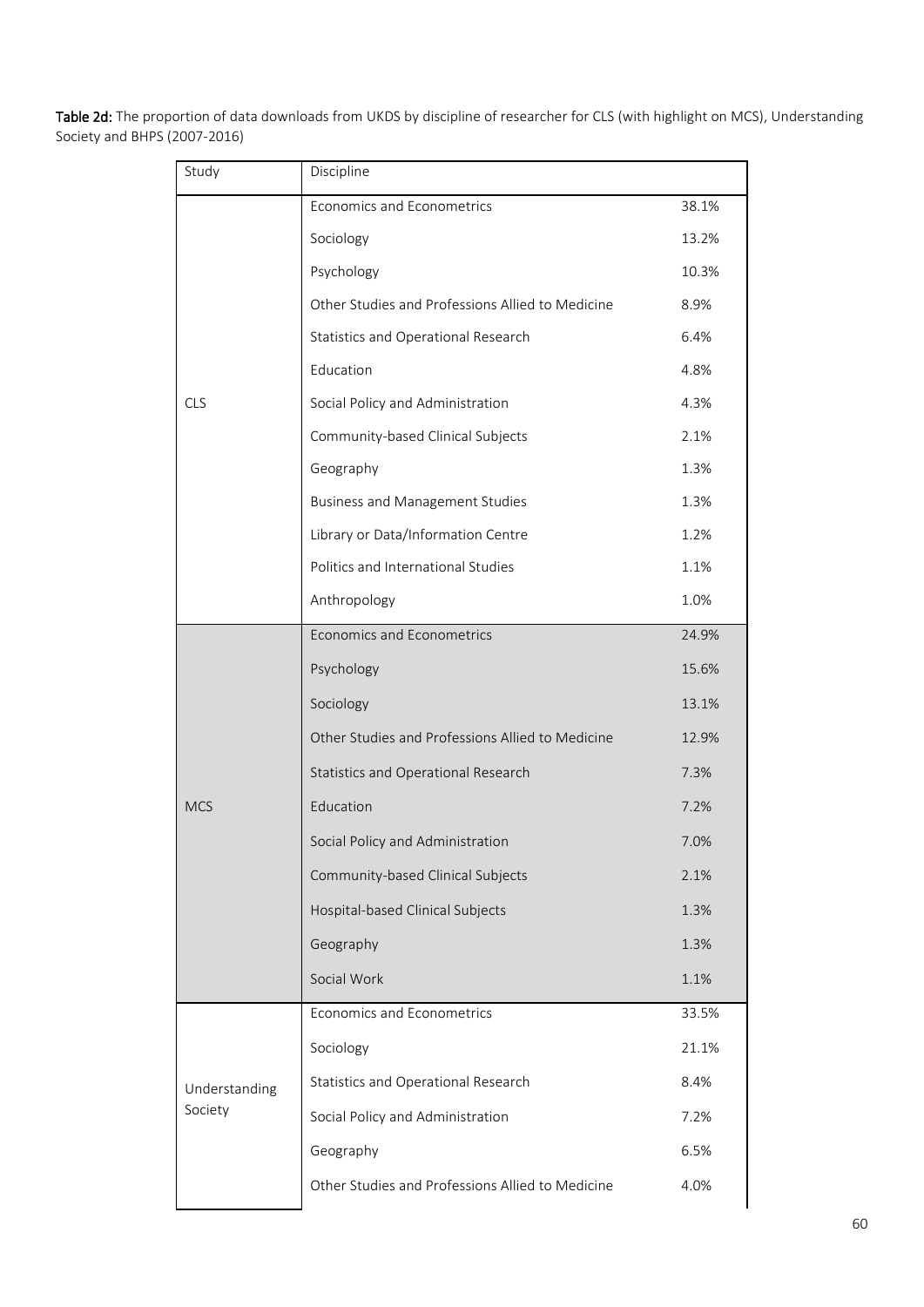|             | Psychology                                       | 3.8%  |
|-------------|--------------------------------------------------|-------|
|             | Politics and International Studies               | 3.0%  |
|             | <b>Business and Management Studies</b>           | 3.0%  |
|             | Education                                        | 1.5%  |
|             | Economics and Econometrics                       | 57.3% |
|             | Sociology                                        | 13.5% |
|             | Social Policy and Administration                 | 4.6%  |
|             | Statistics and Operational Research              | 3.9%  |
| <b>BHPS</b> | <b>Business and Management Studies</b>           | 3.4%  |
|             | Geography                                        | 3.1%  |
|             | Politics and International Studies               | 2.8%  |
|             | Accounting and Finance                           | 2.1%  |
|             | Psychology                                       | 1.6%  |
|             | Other Studies and Professions Allied to Medicine | 1.3%  |

#### Note:

- This includes disciplines with a 1% or more share of the total downloads for that study.
- This covers the period between January 2007 and December 2016, apart from Understanding Society, for which downloads began in December 2010.
- CLS data includes Next Steps.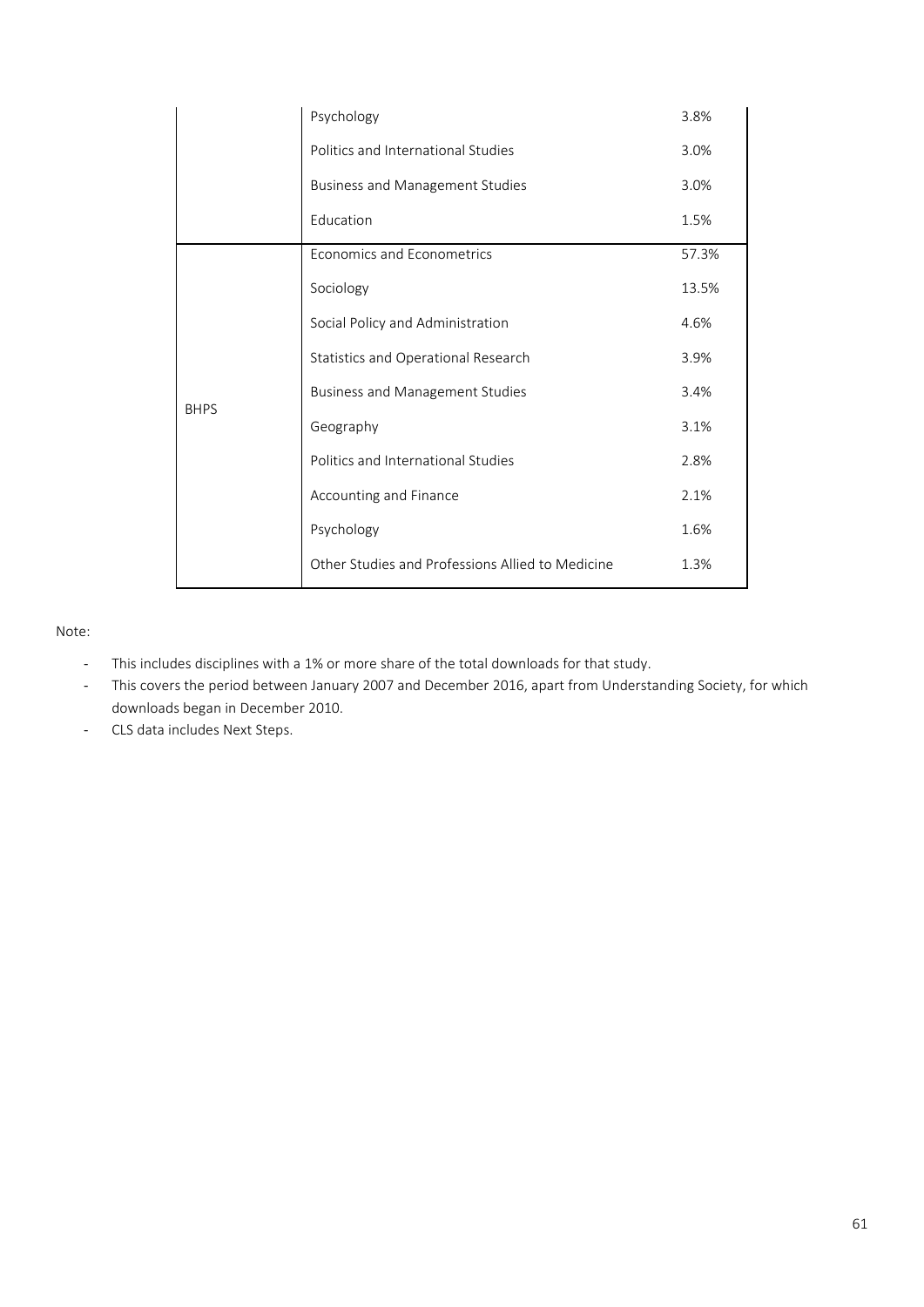Table 2e: The proportion of data downloads from UKDS by country of researcher for CLS (with highlight on MCS), Understanding Society and BHPS (2007-2016)

| Study         | Country              |       | Total number of<br>individual countries |
|---------------|----------------------|-------|-----------------------------------------|
|               | United Kingdom       | 80.2% |                                         |
|               | United States        | 7.1%  |                                         |
| <b>CLS</b>    | Germany              | 2.1%  | 55                                      |
|               | Italy                | 1.9%  |                                         |
|               | Australia            | 1.3%  |                                         |
|               | United Kingdom       | 82.9% |                                         |
|               | <b>United States</b> | 5.5%  |                                         |
| <b>MCS</b>    | Ireland              | 2.2%  | 35                                      |
|               | Italy                | 1.7%  |                                         |
|               | Germany              | 1.6%  |                                         |
|               | Australia            | 1.4%  |                                         |
|               | United Kingdom       | 88.0% |                                         |
| Understanding | United States        | 2.4%  | 42                                      |
| Society       | Germany              | 2.2%  |                                         |
|               | Italy                | 1.5%  |                                         |
|               | United Kingdom       | 78.6% |                                         |
|               | United States        | 5.1%  |                                         |
|               | Germany              | 3.7%  |                                         |
| <b>BHPS</b>   | Italy                | 1.6%  | 64                                      |
|               | Netherlands          | 1.6%  |                                         |
|               | France               | 1.1%  |                                         |

Note:

- This includes countries with a 1% or more share of the total downloads for that study.
- This covers the period between January 2007 and December 2016, apart from Understanding Society, for which downloads began in December 2010.
- CLS data includes Next Steps.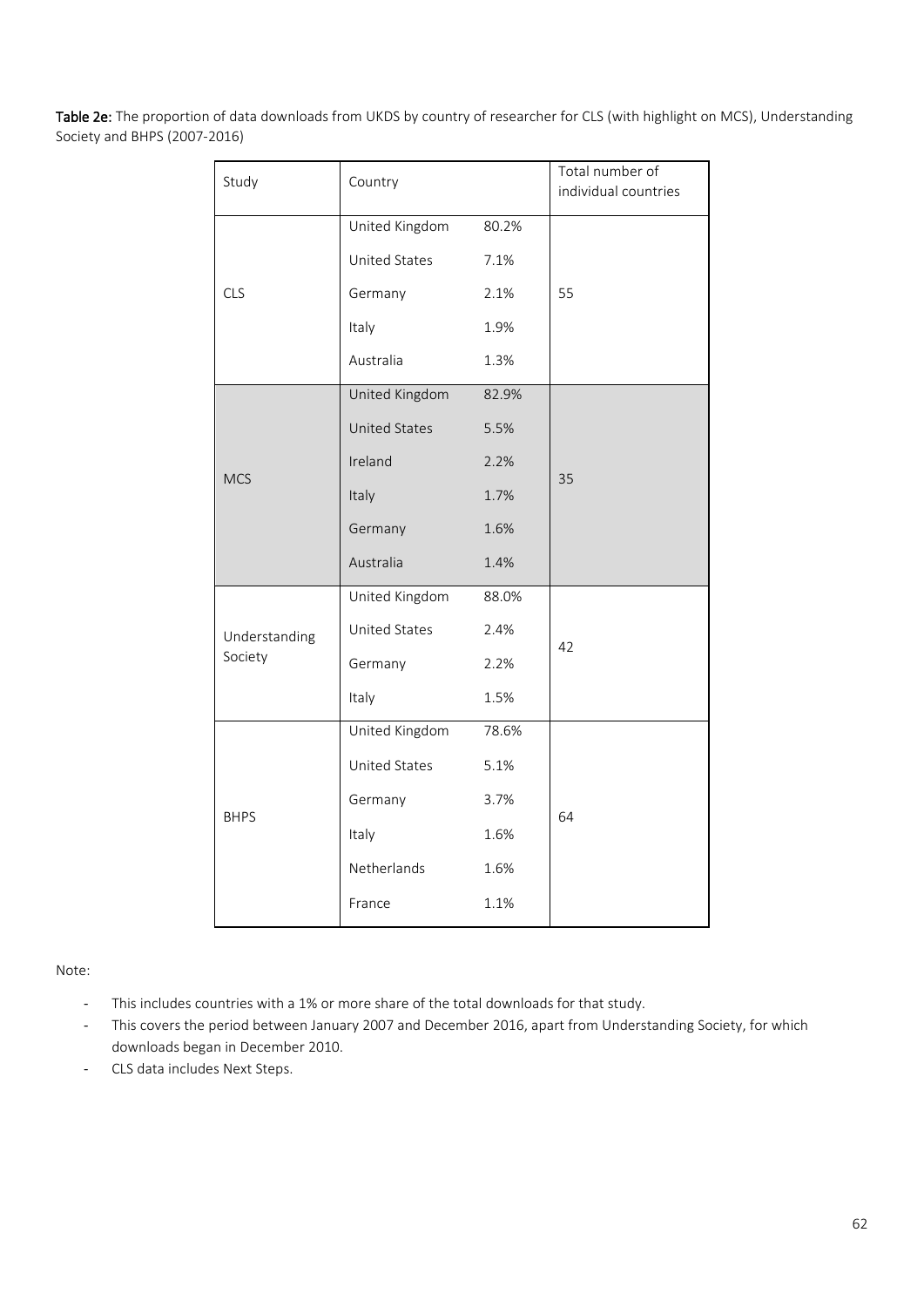# 3. Applications for sensitive data

Applications for genotype-survey data and biosamples for Understanding Society and the CLS cohorts NCDS, BCS70 and MCS are accessible by researchers through the [METADAC](https://www.metadac.ac.uk/) (Managing Ethico-social, Technical and Administrative issues in Data ACcess). METADAC also reviews applications for the English Longitudinal Study of Ageing (ELSA).

| Decision  | Total          |       |     | <b>NCDS</b> |   | BCS70 |                | Understanding<br>Society |   | <b>ELSA</b> |  |
|-----------|----------------|-------|-----|-------------|---|-------|----------------|--------------------------|---|-------------|--|
| Approved  | 184            | 87.6% | 161 | 88%         | 1 | 100%  | 13             | 81%                      | 9 | 100%        |  |
| Deferred  | 13             | 6.2%  | 4   | 2%          |   |       |                | 6%                       |   |             |  |
| Declined  | 5              | 2.4%  | 13  | 7%          |   |       |                |                          |   |             |  |
| Pending   | 5              | 2.4%  |     | 1%          |   |       |                |                          |   |             |  |
| Withdrawn | $\overline{2}$ | 1.0%  | 5   | 3%          |   |       |                |                          |   |             |  |
| No data   | 1              | 0.5%  |     |             |   |       | $\overline{2}$ | 13%                      |   |             |  |
| Total     | 210            |       | 184 |             | 1 |       | 16             |                          | 9 |             |  |

Table 3a: The number and outcomes of applications to the METADAC committee (2007-2016) by study.

Figure 3b: The number of applications to the METADAC committee by study for each year 2007-2016.



Note: This includes all applications, not just those approved.

#### Table 3c: The type of data available through METADAC for each study.

|               | <b>DNA</b>                                                                             |
|---------------|----------------------------------------------------------------------------------------|
| <b>NCDS</b>   | GWA and exome sequencing datasets (held at the European Genome-phenome Archive)        |
|               | Biomedical samples (whole blood, plasma and saliva) and associated biochemical data    |
|               | on certain markers                                                                     |
| BCS70         | DNA and linked genetic data                                                            |
| Understanding | Genetic and epigenetic data (held at the European Genome-phenome Archive;              |
| Society       | applications for genetic information linked with other data are considered by METADAC) |
| <b>ELSA</b>   | Genetic information linked with other ELSA derived variables                           |

Note: Data obtained from METADAC website and data application forms, January 2018.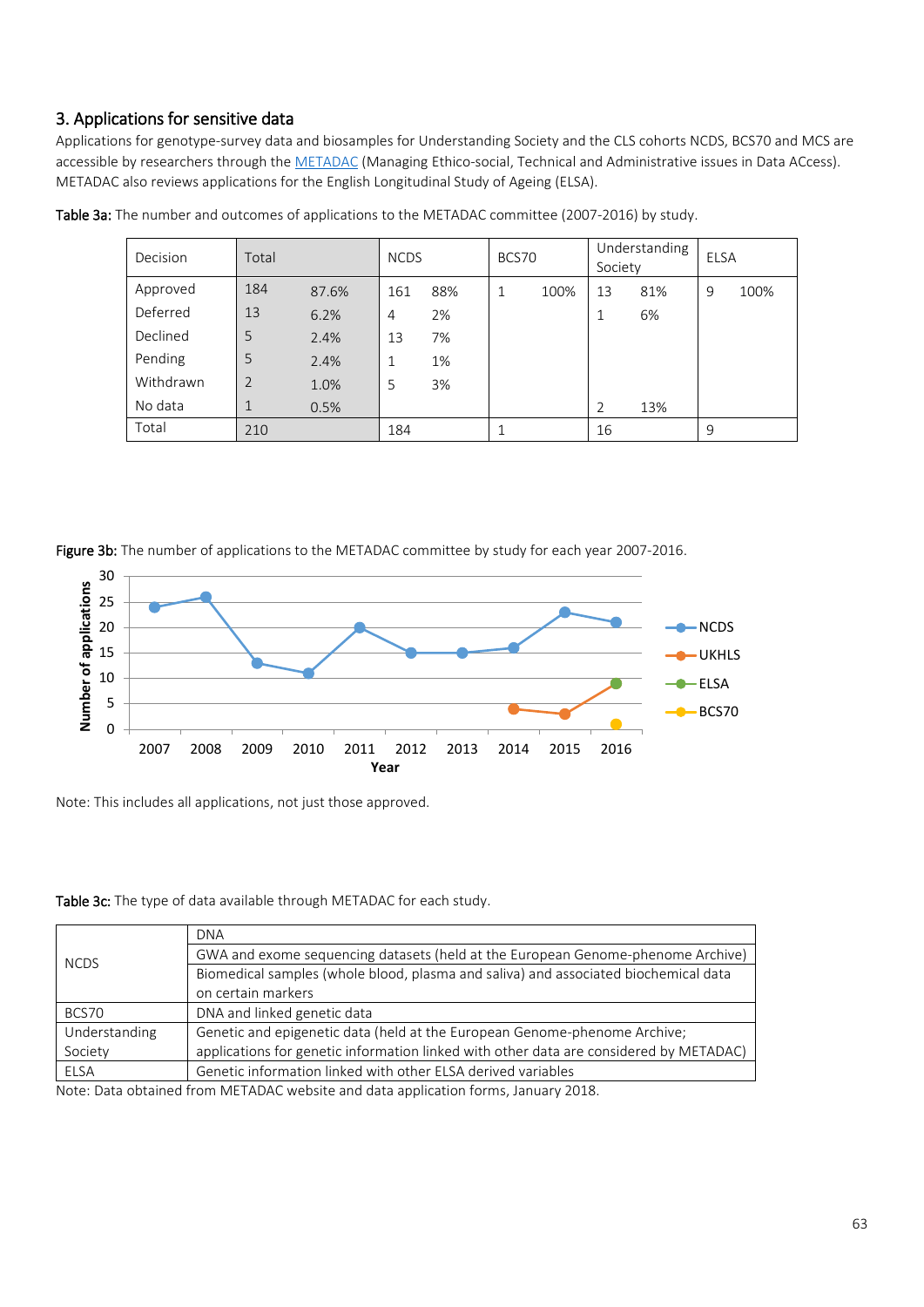| Country            | Total          |       | <b>NCDS</b>    |       | BCS70        |      | Understanding<br>Society |       | <b>ELSA</b>    |       |
|--------------------|----------------|-------|----------------|-------|--------------|------|--------------------------|-------|----------------|-------|
| UK                 | 152            | 72.4% | 137            | 74.5% | $\mathbf{1}$ | 100% | 13                       | 81.3% | $\mathbf{1}$   | 11.1% |
| <b>USA</b>         | 28             | 13.3% | 22             | 12.0% |              |      | $\overline{2}$           | 12.5% | 4              | 44.4% |
| Australia          | 14             | 6.7%  | 14             | 7.6%  |              |      |                          |       |                |       |
| <b>Netherlands</b> | $\overline{4}$ | 1.9%  |                |       |              |      |                          |       | $\overline{4}$ | 44.4% |
| No data            | 3              | 1.4%  | 2              | 1.1%  |              |      | $\mathbf{1}$             | 6.3%  |                |       |
| Germany            | 3              | 1.4%  | 3              | 1.6%  |              |      |                          |       |                |       |
| Spain              | $\overline{2}$ | 1.0%  | $\overline{2}$ | 1.1%  |              |      |                          |       |                |       |
| Canada             | $\mathbf{1}$   | 0.5%  | $\mathbf 1$    | 0.5%  |              |      |                          |       |                |       |
| France             | $\mathbf{1}$   | 0.5%  | 1              | 0.5%  |              |      |                          |       |                |       |
| Israel             | $\mathbf{1}$   | 0.5%  | $\mathbf{1}$   | 0.5%  |              |      |                          |       |                |       |
| Switzerland        | $\mathbf{1}$   | 0.5%  | 1              | 0.5%  |              |      |                          |       |                |       |
| Total              | 210            |       | 184            |       | $\mathbf{1}$ |      | 16                       |       | 9              |       |

Table 3d: The proportion of applications to the METADAC committee (2007-2016) from different countries for total applications and each study individually.